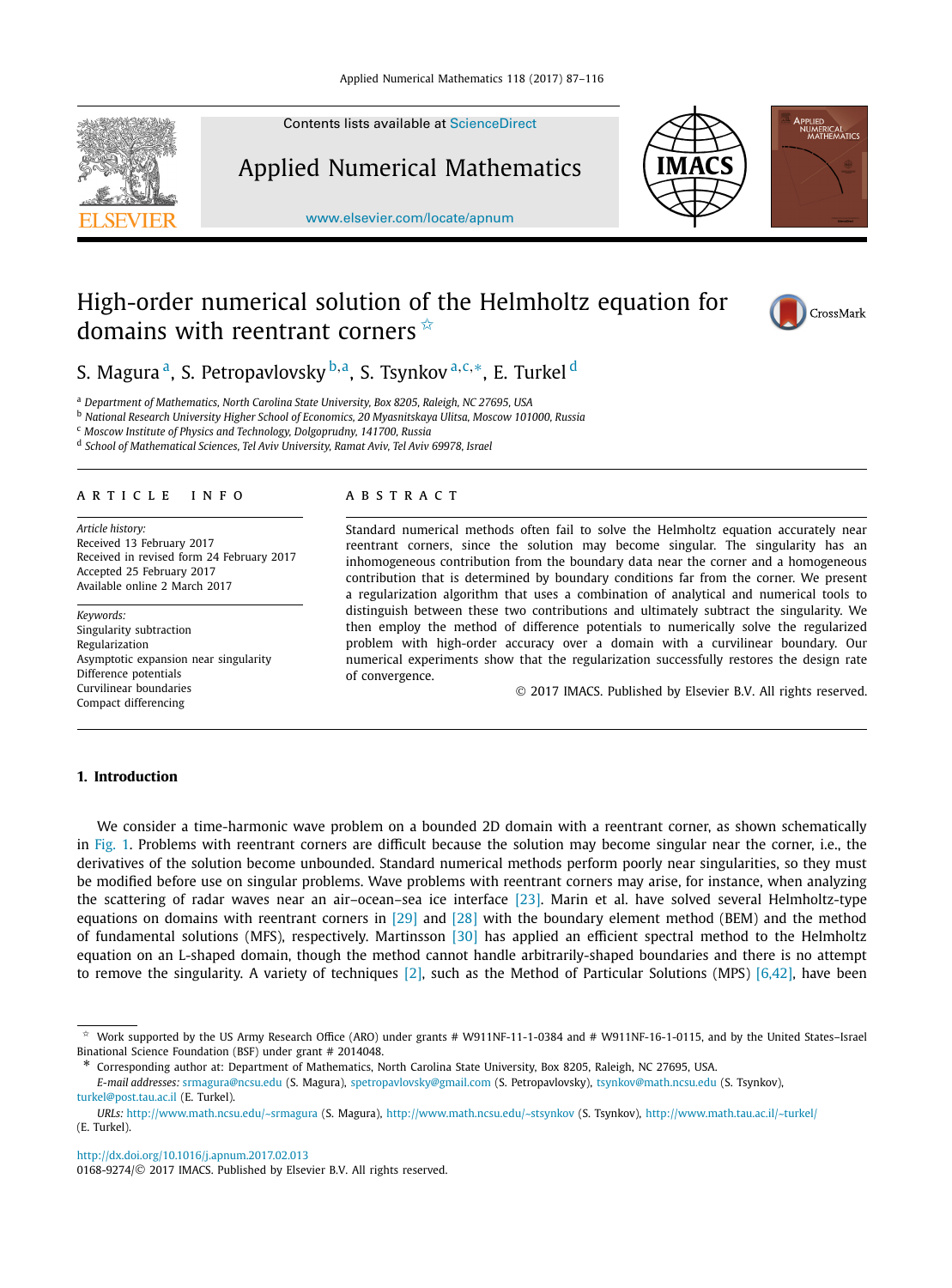

**Fig. 1.** A schematic for the domain  $\Omega$  with a reentrant corner.

<span id="page-1-0"></span>applied to the eigenvalue problem for the Laplacian on an L-shaped domain. Reentrant corners have been studied most thoroughly in the civil and mechanical engineering literature in the context of loaded elastic bodies, see [\[21\]](#page-29-0) for a survey.

A somewhat different approach to the numerical treatment of near-boundary singularities does not tackle those singularities directly. It rather smoothes out the corners and replaces them with sharply bent yet smooth curves. Then, the solution near the "corners" is no longer singular; it formally remains regular although its derivatives are large and the sharper the boundary curve the larger the derivatives. This approach has been applied, in particular, in work [\[12\]](#page-28-0) to computing the Laplace eigenvalues on an L-shaped domain similar to that studied in  $[6]$ .

In this paper, we use regularization (also known as singularity subtraction) and the method of difference potentials [\[38\]](#page-29-0) to achieve high-order accuracy near a corner. Singular solutions to the boundary value problem (BVP) that are expected to hamper numerical convergence are first subtracted out to produce a regularized problem, whose solution is known ahead of time to be smooth enough to be solved numerically without loss of accuracy. The regularized problem is then solved numerically with the method of difference potentials. Finally the solution to the original boundary value problem is obtained by adding the singular solutions back to the regular solution. Our algorithm computes the regularization with sufficient accuracy to restore the intended high-order convergence rate of the method of difference potentials. This is an improvement over previous works, e.g. by Marin et al. [\[29,28\],](#page-29-0) that did not present data on the rate of convergence. High-order accuracy is particularly important for highly oscillatory wave propagation problems because it limits the pollution effect [\[5,3\],](#page-28-0) so this is a significant advantage of our method. Regularization also performs better than the classical approach of local mesh refinement in the vicinity of the singularity, see e.g. [\[43\],](#page-29-0) since the mesh must be refined very aggressively near the singularity to maintain high-order accuracy (which leads to a deterioration of conditioning).

The issue of regularization is difficult because there may be two contributions to the singularity which must be handled individually. If we temporarily ignore the boundary condition on the outer boundary  $\Gamma_3$ , we can write the solution  $u$  to the Helmholtz equation over the domain  $\Omega$  as  $u = v + w$ , where v is a particular solution that satisfies the boundary conditions on the sides of the wedge and *w* is an arbitrary linear combination of solutions that satisfy the homogeneous boundary conditions. Both the particular solution  $v$  and the linear combination  $w$  may be singular. We refer to the singularity in  $v$ as the inhomogeneous contribution to the singularity, and the singularity in *w* as the homogeneous contribution to the singularity. The inhomogeneous contribution is local, in the sense that it is determined by the boundary conditions in the vicinity of the corner. On the other hand, the homogeneous contribution is nonlocal, since the unknown coefficients that characterize *w* are determined by the data at the outer boundary  $\Gamma_3$ . To compute these unknown coefficients for use in the regularization, we must know what portion of the boundary data on  $\Gamma_3$  is from *w*, and what portion is from *v*. When both *v* and *w* are nonzero, "splitting" the data on  $\Gamma_3$  becomes a challenging issue. In this way, our work is more general than that of Marin et al. [\[29,28\],](#page-29-0) who considered problems with only homogeneous contributions to the singularity.

While we choose to solve the regularized problem using the method of difference potentials due to its versatility and high-order accuracy, we emphasize that the regularized problem can be solved using whatever method is deemed most appropriate, such as the finite element method (FEM), BEM, or a spectral element method. This flexibility in choosing the numerical method is enabled by the partition between the regularization and the numerical solution per se. It is a key advantage of our approach over strategies for addressing the singularity that are reliant on a specific numerical method, such as FEM with special elements [\[1\].](#page-28-0)

The method of difference potentials [\[37,38,36,44,31,32,10,33\],](#page-29-0) introduced by Ryaben'kii, uses discrete counterparts to Calderon's operators to accommodate general curvilinear boundaries while leveraging the accuracy and efficiency of highorder finite difference schemes. In this way, the method of difference potentials overcomes a primary limitation of finite difference methods, their inability to accurately handle boundaries that do not conform to the discretization grid. The method of difference potentials has the same asymptotic complexity as finite difference schemes on regular structure grids. In FEM, on the other hand, high-order accurate approximations can be built for arbitrarily shaped boundaries only in fairly sophisticated and costly algorithms with isoparametric elements, see e.g. [4, [Chapter 4\].](#page-28-0) In discontinuous enrichment/discontinuous Galerkin methods and GFEM [\[16,22,17,46\],](#page-29-0) high-order accuracy also requires additional degrees of freedom. The downside of these methods for the predominantly smooth problems (geometrically large regions with smooth material parameters separated by several interface boundaries) is their substantial redundancy, which entails an additional compu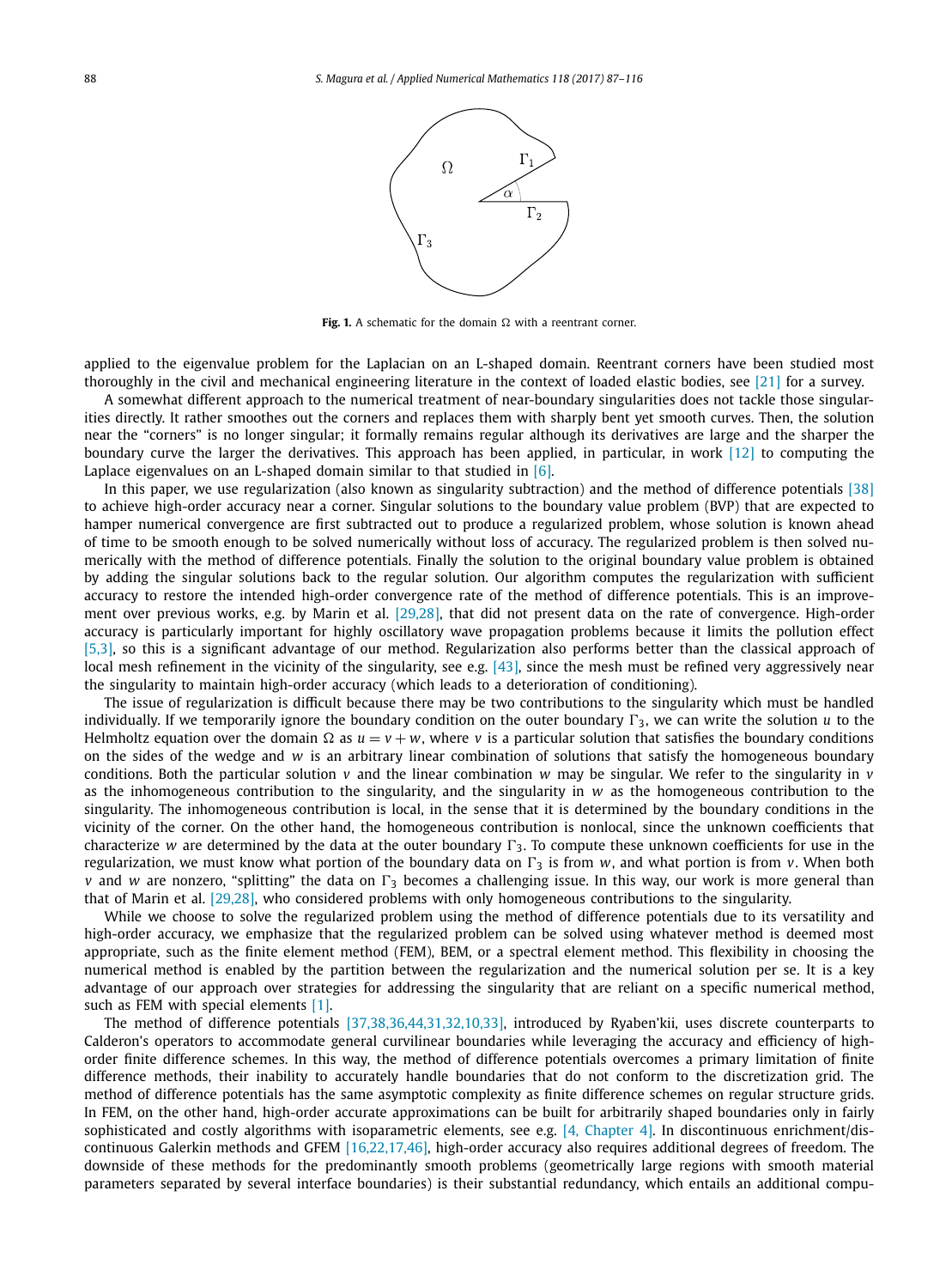<span id="page-2-0"></span>tational cost. Difference potentials also have several advantages over the methods based on classical integral equations, like BEM: singular integral kernels do not have to be evaluated, and variable coefficients (inhomogeneous media) and nonstan-dard boundary conditions can be handled naturally [\[31,10\].](#page-29-0) In our subsequent development, we combine the method of difference potentials with a fourth order accurate finite difference scheme on a compact  $3 \times 3$  stencil [\[9\].](#page-28-0) Note that sixth order accurate schemes on the same compact stencil have also been constructed for both the constant coefficient Helmholtz equation [\[41\]](#page-29-0) and variable coefficient Helmholtz equation [\[45\].](#page-29-0) Compact schemes are beneficial as they only need the boundary conditions of the original BVP — additional artificial boundary conditions are unnecessary.

In our earlier work [\[11\],](#page-28-0) we have already used the method of difference potentials to compute singular solutions to the Helmholtz equation with high-order accuracy. In that paper, however, the singularity was due to a discontinuity in the boundary data, while the boundary itself remained smooth. As a result, there was no homogeneous contribution to the singularity (more precisely, the corresponding part of the expansion was regular), and the overall formulation proved easier to analyze. The authors of [\[25,24,26\],](#page-29-0) on the other hand, apply the method of difference potentials for computing singular solutions caused by the geometry of the domain. Yet that work does not pursue the high-order accuracy. Another example of employing the method of difference potentials for computing solutions with singularities is the recent work [\[39\],](#page-29-0) as well as [\[47,48\],](#page-29-0) where the authors simulate fractures in linear elasticity with second order accuracy.

# *1.1. Formulation and basic analysis of the problem*

We solve the Helmholtz equation, which governs the propagation of time-harmonic acoustic waves or electromagnetic waves without polarization. In particular, we consider the homogeneous Helmholtz equation with a constant wavenumber *k*,

$$
\Delta u + k^2 u = 0.
$$

The computational domain  $\Omega$ , shown schematically in [Fig. 1,](#page-1-0) has a reentrant corner at the origin. Let  $\alpha$  > 0 be the angle of the reentrant corner, measured exterior to the domain, and denote the segments of the boundary  $\Gamma$  by  $\Gamma_1$ ,  $\Gamma_2$ , and  $\Gamma_3$  as shown in the figure. The boundary value problem is formulated with Dirichlet boundary conditions on each piece of  $\Gamma$ ,

$$
\Delta u + k^2 u = 0 \quad \text{on } \Omega,\tag{1a}
$$

$$
u|_{\Gamma_1} = \varphi_1, \quad u|_{\Gamma_2} = \varphi_2, \quad u|_{\Gamma_3} = \varphi_3. \tag{1b}
$$

We assume that the solution  $u = u(r, \theta)$  of the BVP (1) exists and is unique, i.e., that  $-k^2$  is not a Dirichlet eigenvalue of the Laplacian on Ω. If  $-k^2$  proves to be such an eigenvalue, then problem (1) is said to have an interior resonance. We do not address this case, since the solution is not unique. However, even when −*k*<sup>2</sup> is near a resonance rather than exactly at a resonance, solving problem (1) may be problematic because the resulting discrete operator (a matrix) will be nearly singular and hence poorly conditioned. Therefore, in practice we must require that not only problem (1) be non-resonant, but also that  $-k^2$  be sufficiently far away from all resonances.

Hereafter, we assume that the solution *u* to problem (1) is bounded, although we allow the derivatives of *u* to be unbounded near the corner. The Dirichlet boundary condition on  $\Gamma$ , defined piecewise by  $\varphi_1$ ,  $\varphi_2$ , and  $\varphi_3$ , is assumed to guarantee that the solution *u* of the BVP (1) is sufficiently regular away from the corner. When  $\varphi_1$  and  $\varphi_2$  have unbounded derivatives near the corner, the solution *u* will be singular. Yet, we will show that there are also singular solutions equal to zero on both sides of the wedge.

We assume we know a function  $v = v(r, \theta)$  that satisfies the Helmholtz equation (1a), as well as the boundary conditions on the sides of the wedge, but does not necessarily satisfy the boundary condition at the outer boundary:

$$
\Delta v + k^2 v = 0, \tag{2a}
$$

$$
\left. \mathbf{v} \right|_{\Gamma_1} = \varphi_1, \quad \left. \mathbf{v} \right|_{\Gamma_2} = \varphi_2. \tag{2b}
$$

The function  $v$  of (2) may also be singular at the origin, but does not necessarily coincide with the solution  $u$  of the boundary value problem (1). Consider the difference of the two functions:

$$
w=u-v.
$$

The function  $w = w(r, \theta)$  is a solution of the following BVP:

$$
\Delta w + k^2 w = 0 \quad \text{on } \Omega,\tag{3a}
$$

$$
w\big|_{\Gamma_1} = 0, \quad w\big|_{\Gamma_2} = 0 \tag{3b}
$$

$$
w\big|_{\Gamma_3} = \tilde{\varphi}_3 = \varphi_3 - v\big|_{\Gamma_3}.\tag{3c}
$$

The general solution to equation (3a) subject to the homogeneous boundary conditions (3b) on the sides of the wedge can be sought for in the form of a series (obtained by separation of variables):

$$
w(r,\theta) = \sum_{m=1}^{\infty} \hat{w}_m(r) \sin(mv(\theta - \alpha)), \quad \text{where} \quad v = \frac{\pi}{2\pi - \alpha}.
$$
 (4)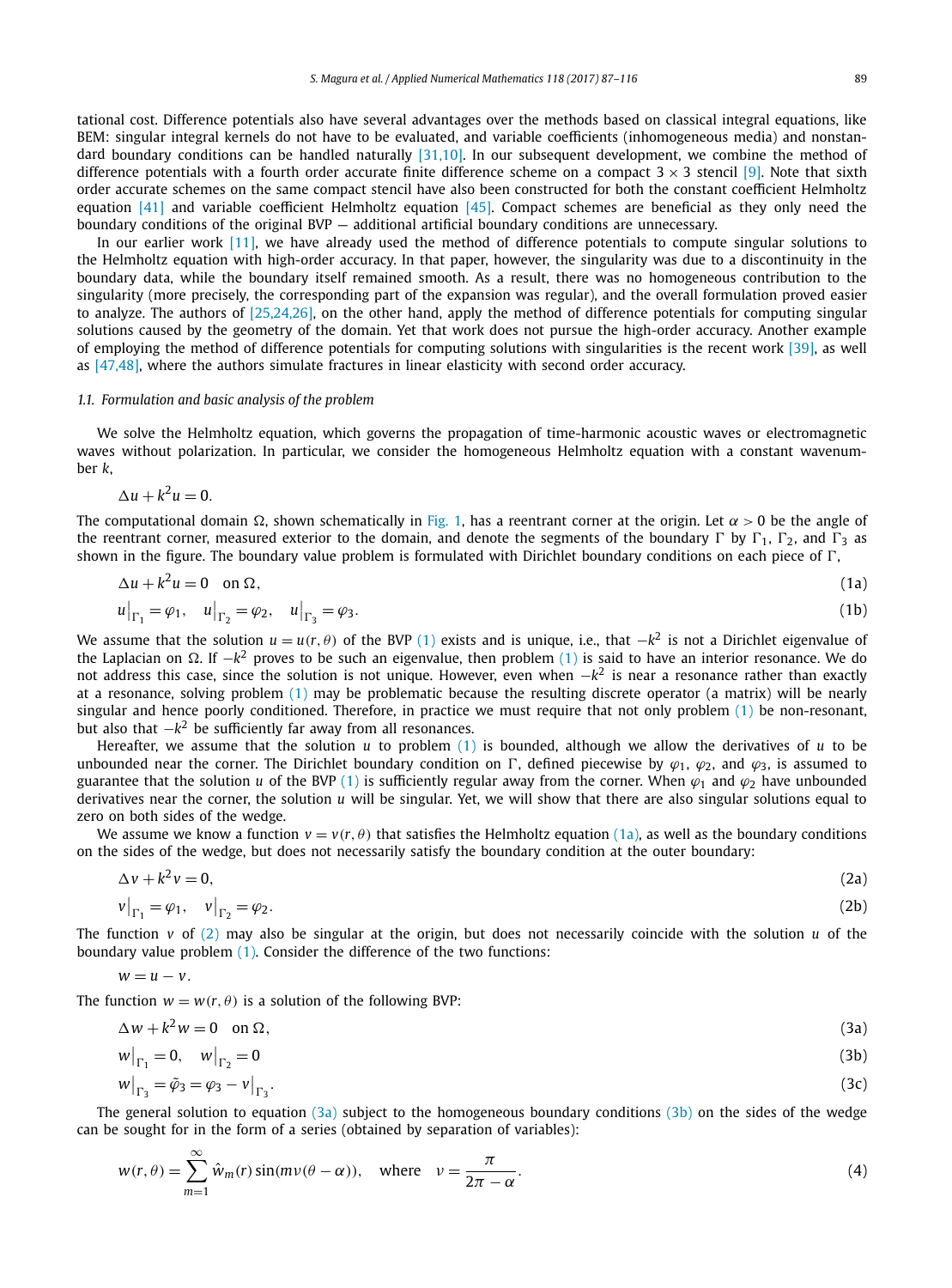<span id="page-3-0"></span>We adopt the convention that the coordinate  $\theta$  is in the interval [ $\alpha,2\pi$ ] for every point in the closure  $\bar\Omega$ , so that there is no ambiguity when evaluating the functions  $sin(mν(θ – α))$ , which are not  $2π$ -periodic. Due to the special choice of *ν*, each term of the series [\(4\)](#page-2-0) satisfies zero Dirichlet boundary conditions on the sides of the wedge. We apply the Helmholtz operator to *w* to determine the Fourier coefficients  $\hat{w}_m(r)$ . We recall that in polar coordinates, the Laplacian is

$$
\Delta = \frac{\partial^2}{\partial r^2} + \frac{1}{r} \frac{\partial}{\partial r} + \frac{1}{r^2} \frac{\partial^2}{\partial \theta^2}.
$$

As the sine functions in [\(4\)](#page-2-0) are orthogonal on the interval  $\alpha \leq \theta \leq 2\pi$  for the different values of *m*, substitution of the series [\(4\)](#page-2-0) into the Helmholtz equation [\(3a\)](#page-2-0) yields the following ODE for each  $\hat{w}_m(r)$ ,  $m = 1, 2, \ldots$ :

$$
\frac{d^2\hat{w}_m}{dr^2} + \frac{1}{r}\frac{d\hat{w}_m}{dr} + k^2\hat{w}_m - \frac{m^2v^2}{r^2}\hat{w}_m = 0.
$$
\n(5)

Denoting  $kr = x$ , we transform the previous equation into the Bessel equation for  $\hat{w}_m$ :

$$
x^{2} \frac{d^{2} \hat{w}_{m}}{dx^{2}} + x \frac{d \hat{w}_{m}}{dx} + (x^{2} - m^{2} \nu^{2}) \hat{w}_{m} = 0.
$$
\n(6)

Equation (6) is a second-order ODE, so its general solution is a linear combination of two linearly independent solutions. Hence,  $\hat{w}_m(x) = a_m J_{mv}(x) + b_m Y_{mv}(x)$ , where  $J_{mv}$  and  $Y_{mv}$  are the Bessel functions of the first and second kind, respectively, with order  $mv$ . We require the solution *u* to be bounded. But,  $Y_{mv}(x)$  is unbounded as  $x \to 0^+$ , so we have

$$
\hat{w}_m = a_m J_{mv}(x) = a_m J_{mv}(kr).
$$

Hence, the series [\(4\)](#page-2-0) becomes:

$$
w(r,\theta) = \sum_{m=1}^{\infty} a_m J_{mv}(kr) \sin(m\nu(\theta - \alpha)).
$$
\n(7)

The coefficients  $a_m$  are referred to as "flux intensity factors" in [\[27,29,28\],](#page-29-0) and are analogous to the "stress intensity factors" in elastostatics, see [\[21\].](#page-29-0) We will simply call them *intensity factors*. The intensity factors are currently unknown, but can be determined by enforcing the boundary condition [\(3c\):](#page-2-0)

$$
w\big|_{\Gamma_3} = \tilde{\varphi}_3 = \varphi_3 - v\big|_{\Gamma_3}.
$$

If the angle  $\alpha$  is acute, then  $1/2 < \nu < 2/3$ , for  $\nu$  defined in [\(4\).](#page-2-0) For  $m = 1$  and small kr, we can write  $J_{\nu}(kr) = \mathcal{O}((kr)^{\nu})$ . which means that though the Bessel function  $J_{\nu}$  itself is bounded at the origin, its first derivative is already unbounded. For  $m = 2$  we have  $J_{2\nu}(kr) = \mathcal{O}((kr)^{2\nu})$ , so the first derivative is bounded but the second derivative is unbounded. Subsequent terms of the series (7) will have increasing regularity at the origin. Here we assumed that  $\alpha$  was acute only for illustrative purposes – the regularity of the terms improves with *m* for any  $\alpha \in (0, 2π)$ .

Altogether, we conclude that the singularity of the solution  $u$  to BVP [\(1\)](#page-2-0) at the origin ( $r = 0$ ) has an inhomogeneous contribution due to *v* of [\(2\)](#page-2-0) and a homogeneous contribution due to *w* of [\(3\).](#page-2-0) We write the inhomogeneous contribution as a log-power series using a method proposed by Fox and Sankar  $[18]$  in 1969, in which each term has increased regularity than the previous term. The homogeneous contribution comes from the terms of the Fourier–Bessel series (7), which also have increasing regularity. Our goal is to calculate several leading terms of the series for the homogeneous and inhomogeneous contributions. Then, subtracting these singular terms from the original BVP [\(1\)](#page-2-0) for *u* will yield a problem that is smooth enough to be solved by difference potentials.

Computing the intensity factors  $\{a_m\}$  via relation [\(3c\)](#page-2-0) proves challenging for problems with nonzero boundary conditions on the sides of the wedge, because we need to know *v* to evaluate  $\tilde{\varphi}_3$ . The function *v* can be any solution of the homo-geneous Helmholtz equation [\(2a\)](#page-2-0) that satisfies the nonzero boundary conditions [\(2b\)](#page-2-0) on the sides of the wedge. Because there is no boundary condition on the outer boundary, *v* is not unique; to see this, assume *v* satisfies the Helmholtz equa-tion [\(2b\)](#page-2-0) and boundary conditions [\(2b\).](#page-2-0) But [\(2a\)](#page-2-0) and (2b) will still be satisfied if any term  $I_{mv}(kr)\sin(mv(\theta - \alpha))$  of the Fourier–Bessel series is added to *v*, since this Fourier–Bessel term is zero on the sides of the wedge.

We only need *some* function *v* satisfying [\(2\).](#page-2-0) Hence, not only doesn't this lack of uniqueness hurt us, it can be used to our advantage (see Section [2\)](#page-4-0). Additionally,  $v$  only needs to be evaluated on the outer boundary  $\Gamma_3$ , so it suffices to formulate and solve a boundary value problem for  $v$  on a larger intermediate domain that contains the curve  $\Gamma_3$ . We take the outer boundary of this intermediate domain to be an arc that encloses  $\Gamma_3$  and employ a method based on separation of variables to define the boundary condition.

A specific question of central importance for any numerical method applied to the Helmholtz equation is how this method would scale with respect to the wavenumber *k*. For the method that we propose in the current paper, the answer to this question is two-fold. On one hand, our regularization algorithm employs a series representation of the solution and subtracts several leading singular terms of this series so that the remaining part of the solution becomes sufficiently smooth. For higher wavenumbers, such a series may converge slower, because the magnitude of its individual terms may increase as *k* increases, and hence more terms would be needed to reach a given threshold for the residual. However, the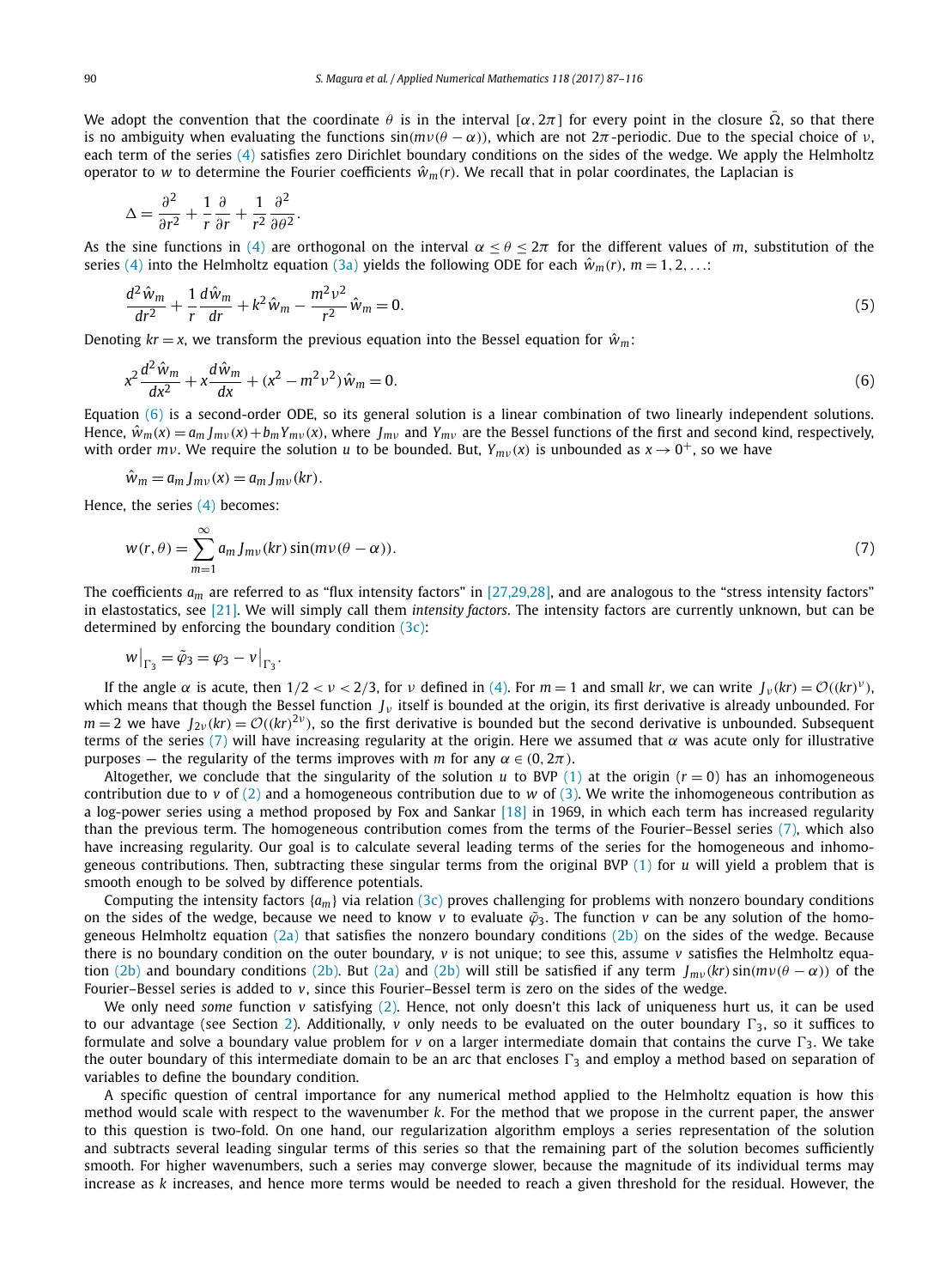<span id="page-4-0"></span>conventional convergence of the series does not directly affect the performance. In fact, the series by Fox and Sankar [\[18\]](#page-29-0) is, generally speaking, asymptotic, and its convergence is not guaranteed at all. What we actually require from the series used for regularization is not the convergence per se; it is rather the increasing regularity of its successive terms. As shown in Section 2.1, this property is not related to the value of *k*.

On the other hand, the regularized problem is already guaranteed to have a well-behaved solution, and is solved numerically. For that purpose, we use the method of difference potentials [\[38\],](#page-29-0) which relies on a finite difference approximation. Moreover, whereas the number of leading singular terms in the regularizing expansion that one needs to use does not depend on *k*, the coefficients in front of those terms (referred to as the intensity factors, see equation [\(7\)\)](#page-3-0) are computed using an auxiliary numerical procedure that also involves finite differences (see Section [2.4\)](#page-11-0). It is well-known that any finite difference approximation of the Helmholtz equation is prone to numerical pollution [\[5\].](#page-28-0) It means that the approximation error is proportional to the quantity  $k^p h^{p+1}$ , where *h* is the grid size and *p* is the order of accuracy. Thus, to maintain a fixed discretization error the number of points per wavelength *kh* must grow as *k*1*/<sup>p</sup>* . For higher order schemes this growth is slower. Therefore, we use a fourth order accurate compact scheme  $[8]$  for computing the intensity factors and a similar scheme [\[40\]](#page-29-0) in the core of our difference potentials algorithm. We also note that the pollution effect manifests itself for FEM the same way as it does for finite differences, see [\[3,15\].](#page-28-0)

In Section 2, we describe our regularization method in full detail. In particular, Section [2.7](#page-16-0) contains a concise step-by-step overview of the algorithm. Section [3](#page-17-0) covers the method of difference potentials, with a focus on practical implementation rather than the underlying theory (see [\[31\]](#page-29-0) for a recent account of difference potentials in combination with compact high order schemes for the Helmholtz equation). In Section [4,](#page-25-0) we present our numerical results. In Section [5,](#page-27-0) we summarize our findings and make suggestions for future work.

# **2. Regularization method**

We begin the in-depth discussion of our regularization method by summarizing the results of Fox and Sankar [\[18\],](#page-29-0) who derive a power series representation for the solution in a neighborhood of the corner. We then use this series as part of a procedure for defining and solving a boundary value problem for *v*. Once *v* is computed, we reduce the full problem [\(1\)](#page-2-0) to a homogeneous problem [\(3\)](#page-2-0) with zero boundary conditions on the sides of the wedge, and enforce boundary condition [\(3c\)](#page-2-0) to calculate the leading intensity factors. Then, the final step is to subtract the homogeneous and inhomogeneous terms of the regularization from the full problem.

The goal is to create a regularized problem whose solution is "sufficiently smooth", i.e. smooth enough to restore the accuracy of the main numerical method near the corner. As such, the meaning of the term "sufficiently smooth" depends on which numerical method is used for the main solve. To keep our analysis general, we call a function sufficiently smooth/regular if the function and its first *d* derivatives are bounded in  $\Omega$ . For the numerical experiments in Section [4,](#page-25-0) we found  $d = 4$ to be sufficient for our fourth order difference potentials formulation.

# *2.1. The method of Fox and Sankar*

The work [\[18\]](#page-29-0) of Fox and Sankar enables one to remove the inhomogeneous contribution of the singularity and serves as a starting point for defining the boundary value problem for *v*. They describe a procedure for computing *u* in the form of an infinite series that contains pure power and log-power terms w.r.t. *r* (the powers may be fractional). The series can be expressed as

$$
u(r,\theta) \sim \sum_{m=1}^{\infty} \left[ v^{(m)}(r,\theta) + a_m w^{(m)}(r,\theta) \right],
$$
\n(8)

where

$$
\sum_{m=1}^{\infty} v^{(m)} = \sum_{m=1}^{\infty} r^{(m-1)+\eta} (A_m(\theta) \ln r + B_m(\theta)), \qquad \eta \ge 0,
$$
\n(9)

is an asymptotic series for the function  $v$  that satisfies the Helmholtz equation [\(2a\)](#page-2-0) and the Dirichlet boundary conditions on the sides of the wedge  $(2b)$ . On the other hand, the series

$$
\sum_{m=1}^{\infty} a_m w^{(m)} \tag{10}
$$

is an arbitrary linear combination of functions  $w^{(m)}$  that satisfy the homogeneous Helmholtz equation [\(3a\)](#page-2-0) and homogeneous Dirichlet boundary conditions [\(3b\)](#page-2-0) on the wedge.

Fox and Sankar's analysis provides a constructive procedure for determining the terms of the series (9) unambiguously from the Helmholtz equation  $(2a)$  and the boundary conditions  $(2b)$ ; in doing so, the next term in the series is explicitly computed based on the previous terms. So while *v* is not unique, the functions  $\{v^{(m)}\}$  are. For the series (10), we take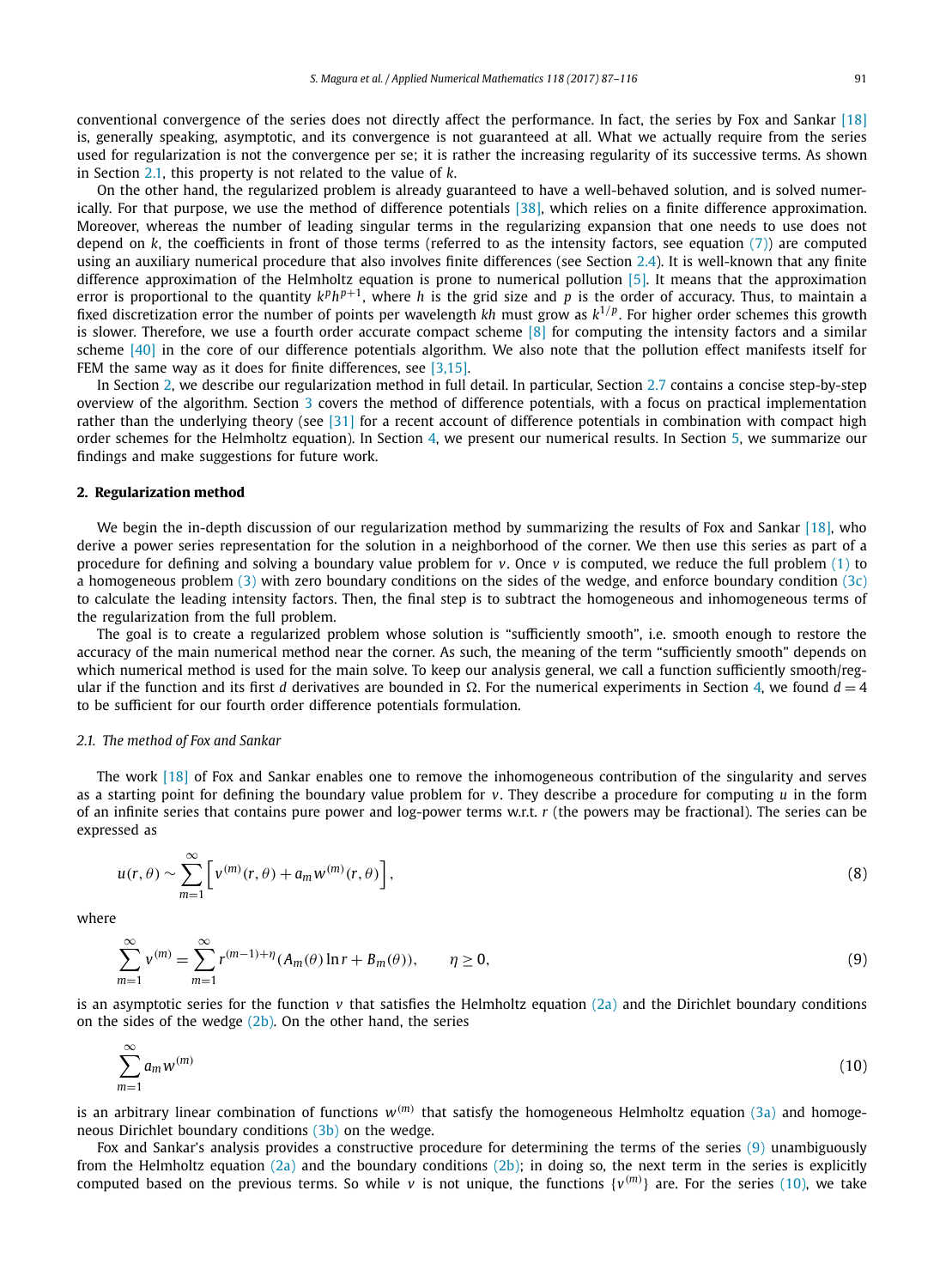<span id="page-5-0"></span> $w^{(m)}(r,\theta)=J_{mv}(kr)\sin(m\nu(\theta-\alpha))$  since the Fourier–Bessel series [\(7\)](#page-3-0) is the general solution to problem [\(3a\)–\(3b\)](#page-2-0) that can be derived by separation of variables. Fox and Sankar propose to compute each function *w(m)* as a power series, similar to  $(9)$ , instead of using separation of variables. This is done apparently because the methodology of  $[18]$  is more general and allows for the wavenumber *k* to vary. For our analysis and computations, we will rather use the genuine separation of variables and the Fourier–Bessel series [\(7\).](#page-3-0) This approach only applies when *k* is constant, but it is more intuitive and straightforward to use.

The method of Fox and Sankar [\[18\]](#page-29-0) is not equivalent to the true separation of variables, because the individual terms of the series  $(9)$  are not solutions to the homogeneous Helmholtz equation  $(2a)$ . It is similar in the sense that each sub-sequent term of the series [\(9\)](#page-4-0) is more regular than the previous term. The terms of the series  $\sum_{m=1}^{\infty} v^{(m)}$  which are not sufficiently regular are what we refer to as the *inhomogeneous contribution* to the singularity. Similarly, the terms of the series  $\sum_{m=1}^{\infty} a_m J_{mv}(kr) \sin(mv(\theta - \alpha))$  which are not sufficiently regular are referred to as the *homogeneous contribution* to the singularity. We remove both contributions of the singularity via the regularization

$$
u = u^{(\text{reg})} + v^{(1)} + \ldots + v^{(M_v)} + \sum_{m=1}^{M_w} a_m J_{mv}(kr) \sin(mv(\theta - \alpha)).
$$
\n(11)

Here, the fixed integers  $M_v$  and  $M_w$  should be chosen large enough that the regularized solution  $u^{(reg)} = u^{(reg)}(r, \theta)$  has *d* bounded derivatives at the corner. The first terms of the asymptotic series [\(8\)](#page-4-0) that are not removed by the regularization  $(11)$  are  $v^{(M_v+1)}$  and  $w^{(M_w+1)}$ :

$$
v^{(M_v+1)}(r,\theta) = r^{(M_v)+\eta}(A_{M_v+1}(\theta)\ln r + B_{M_v+1}(\theta)), \ \eta \ge 0,
$$
\n(12a)

$$
w^{(M_w+1)}(r,\theta) = J_{(M_w+1)v}(kr) \sin((M_w+1)v(\theta-\alpha)).
$$
\n(12b)

Thus if  $M_v + \eta \geq d$ , then  $v^{(M_v+1)}$  has d bounded derivatives. For small values of kr we have  $J_{mv}(kr) = \text{const} \cdot (kr)^{mv} +$  $o((kr)^{mv})$ , so  $w^{(M_w+1)}$  has  $d$  bounded derivatives if and only if  $(M_w+1)\nu\geq d$ . In conclusion,  $u^{(\text{reg})}$  will be sufficiently regular when the constants  $M_v$  and  $M_w$  satisfy

$$
M_{\nu} \ge d - \eta \quad \text{and} \quad M_{\nu} \ge \frac{d}{\nu} - 1. \tag{13}
$$

For any  $\alpha > 0$ , we have  $\nu > 1/2$ , so  $M_w = 2d - 1$  will always be sufficient. The regularization (11) will eventually be used to convert the original boundary value problem  $(1)$  for *u* into a regularized boundary value problem for  $u^{(reg)}$ . Before doing that, the undetermined intensity factors  $a_1, \ldots, a_{M_w}$  must be computed.

# *2.2. Splitting the inhomogeneous and homogeneous contributions to the singularity*

The intensity factors are determined by the boundary conditions, yet they cannot be computed directly from the original boundary value problem [\(1\),](#page-2-0) since the boundary data  $\varphi_3$  on the outer boundary  $\Gamma_3$  includes a contribution from *v* as well as from the Fourier–Bessel series [\(7\).](#page-3-0) If we obtain *v*, then we can isolate the contribution to  $\varphi_3$  that is due to the Fourier– Bessel series. The function *v* is required to satisfy the homogeneous Helmholtz equation [\(2a\)](#page-2-0) and boundary conditions [\(2b\),](#page-2-0) because this allows us to reduce the original boundary value problem  $(1)$  to a boundary value problem  $(3)$  with zero data on the sides of the wedge by considering  $w = u - v$ . Since the boundary value problem [\(3\)](#page-2-0) for *w* has zero data on the sides of the wedge, its solution must be in the form of a Fourier–Bessel series  $(7)$ . Then the leading  $M_w$  intensity factors may be determined by enforcing the boundary condition on *w* at  $\Gamma_3$ . Specifically, we require that the Fourier–Bessel series equals  $\tilde{\varphi}_3 = \varphi_3 - v|_{\Gamma_3}$  on  $\Gamma_3$ , see [\(3c\).](#page-2-0)

As mentioned previously, *v* is not unique because any term  $J_{mv}(kr) \sin(mv(\theta - \alpha))$  of the Fourier–Bessel series can be added to *v*, and it will still satisfy the Helmholtz equation and boundary conditions [\(2b\)](#page-2-0) on the sides of the wedge. Thus

$$
\sum_{m=1}^{\infty} v^{(m)}(r,\theta) + \sum_{m=1}^{\infty} \tilde{a}_m J_{mv}(kr) \sin(m\nu(\theta - \alpha))
$$
\n(14)

is an asymptotic series for *v* for any choices of the coefficients  $\{\tilde{a}_m\}$ . Then,

$$
\tilde{\varphi}_3 = \left[ (a_m - \tilde{a}_m) J_{mv}(kr) \sin(m\nu(\theta - \alpha)) \right] \Big|_{\Gamma_3}, \qquad (15)
$$

where the coefficients  $\{a_m\}$  are the intensity factors of the original, full problem. Then equating the Fourier–Bessel series with  $\tilde{\varphi}_3$  of (15) via boundary condition [\(3c\)](#page-2-0) yields  $\{a_m - \tilde{a}_m\}_{m \le M_w}$  as the intensity factors. To recover the intensity factors  ${a_1, \ldots, a_{M_w}}$  needed to regularize the original BVP [\(1\),](#page-2-0) the numbers  ${\{\tilde{a}_1, \ldots, \tilde{a}_{M_w}\}}$  must be known. Suppose we are able compute a *v* such that  $\tilde{a}_1 = \cdots = \tilde{a}_{M_w} = 0$ , i.e., a *v* that has the asymptotic series<sup>1</sup>

<sup>&</sup>lt;sup>1</sup> Note that the difference between formulae  $(14)$  and  $(16)$  is in the summation range for the second sum.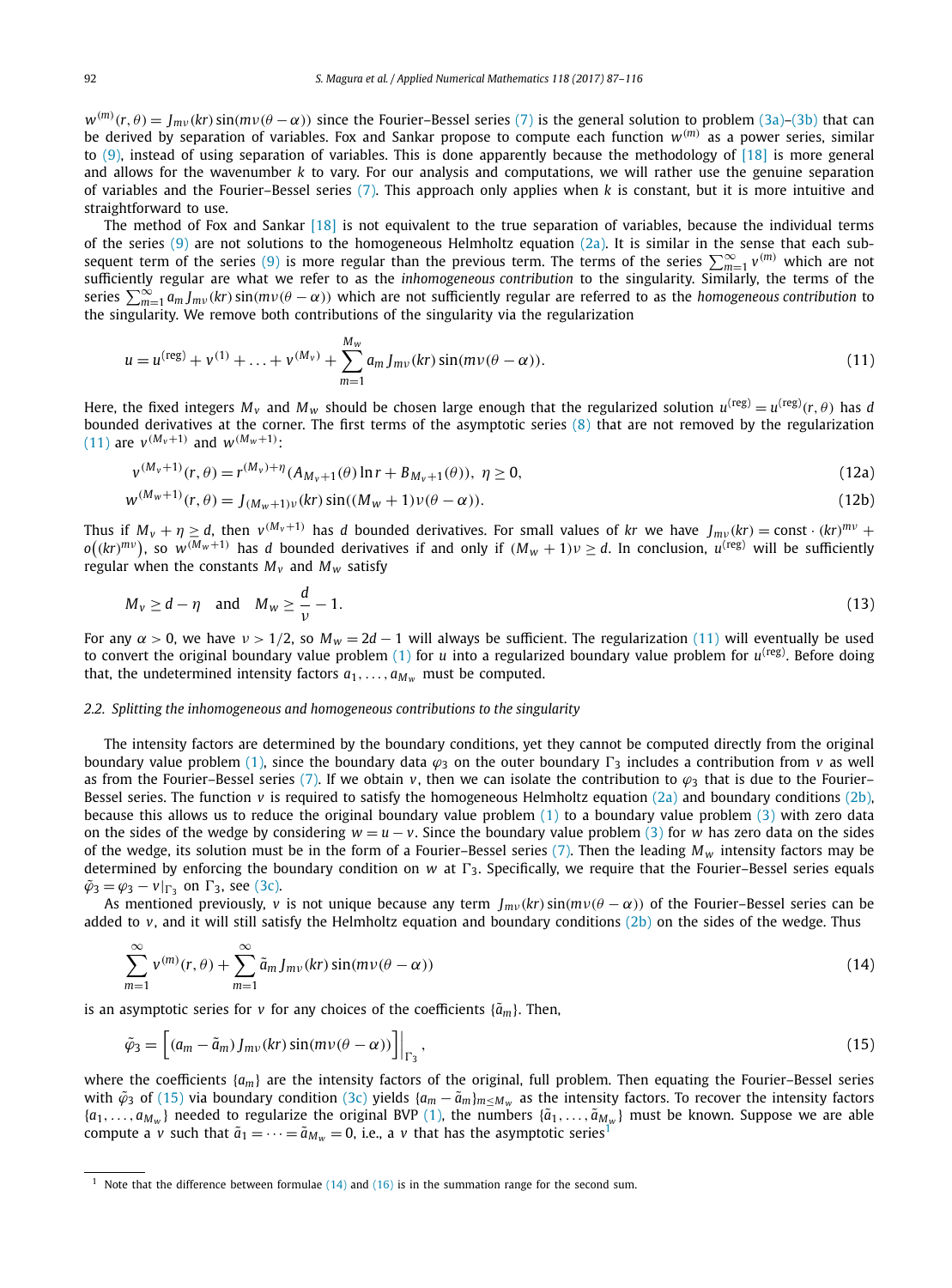<span id="page-6-0"></span>
$$
\sum_{m=1}^{\infty} v^{(m)}(r,\theta) + \sum_{m=M_W+1}^{\infty} \tilde{a}_m J_{mv}(kr) \sin(m\upsilon(\theta-\alpha))
$$
\n(16)

for some choice of constants  $\tilde{a}_{Mw+1}, \tilde{a}_{Mw+2}, \ldots$  Then enforcement of boundary condition [\(3c\)](#page-2-0) will produce the desired intensity factors  $a_1, \ldots, a_{M_w}$ , since all the coefficients  $\{\tilde{a}_m\}_{m \leq M_w}$  are 0. The condition that *v* admits the asymptotic series (16) is equivalent to requiring that the singularity in *v* comes from the inhomogeneous contribution only. It makes intuitive sense that this condition is necessary to obtain the intensity factors, because the reason for partitioning *u* as  $v + w$  is to separate the two contributions to the singularity.

We cannot compute *v* by summing the asymptotic series (16), since the series  $\sum_{m=1}^{\infty} v^{(m)}$  from the method of Fox and Sankar [\[18\]](#page-29-0) is not necessarily convergent. Instead, we first subtract the  $M_v$  singular terms from  $v$  so that the difference  $\tilde{v} = v - v^{(1)} - \ldots - v^{(M_v)}$  satisfies [cf. problem [\(2\)\]](#page-2-0)

$$
\Delta \tilde{v} + k^2 \tilde{v} = f,\tag{17a}
$$

$$
\tilde{\nu}\big|_{\Gamma_1} = \tilde{\varphi}_1, \quad \tilde{\nu}\big|_{\Gamma_2} = \tilde{\varphi}_2. \tag{17b}
$$

Note that, as the individual terms  $v^{(m)}$  built according to Fox and Sankar [\[18\]](#page-29-0) are not solutions to the homogeneous Helmholtz equation, equation (17a), unlike equation [\(2a\),](#page-2-0) develops an inhomogeneity that we denote *f* :

$$
f := -(\Delta + k^2 I)(v^{(1)} + \dots + v^{(M_v)}).
$$
\n(18)

By design, the function *f* that is defined by (18) and appears on the right-hand side of equation (17a), is such that the solution  $\tilde{v}$  is non-singular, i.e., has at least  $d$  bounded derivatives.

Moreover, subtracting only the leading terms  $v^{(1)} + \ldots + v^{(M_v)}$  does not make the boundary conditions on the wedge (17b) homogeneous either, as we have:

$$
\tilde{\varphi}_1 = \varphi_1 - (v^{(1)} + \dots + v^{(M_v)})\big|_{\Gamma_1},
$$
  

$$
\tilde{\varphi}_2 = \varphi_2 - (v^{(1)} + \dots + v^{(M_v)})\big|_{\Gamma_2}.
$$

Neither  $\tilde{\varphi}_1$  nor  $\tilde{\varphi}_2$  is necessarily equal to zero on its respective domain ( $\Gamma_1$  or  $\Gamma_2$ ). Nevertheless, the inhomogeneity of the boundary conditions (17b) can be removed by an easy modification of both  $\tilde{v}$  and  $f$ , which still keeps the solution non-singular at the tip of the wedge. We provide the details in Section [2.3.](#page-8-0) In the meantime, we recast problem (17) as

$$
\Delta \tilde{v} + k^2 \tilde{v} = \tilde{f},
$$
  
\n
$$
\tilde{v}\big|_{\Gamma_1} = 0, \quad \tilde{v}\big|_{\Gamma_2} = 0.
$$
\n(19a)

Any solution  $\tilde{v}$  to problem (19) can be represented as the sum of a particular solution to the inhomogeneous equation and the general solution to the homogeneous equation:

$$
\tilde{\nu} = \tilde{\nu}_p(r,\theta) + \sum_{m=M_w+1}^{\infty} \tilde{a}_m J_{mv}(kr) \sin(m\nu(\theta - \alpha)).
$$
\n(20)

While the coefficients  $\tilde{a}_m$  on the right-hand side of (19) can be arbitrary, our key constraint is that the expansion for the general solution to the homogeneous equation should start from  $m = M_w + 1$ , i.e., as in (16). This will guarantee that the homogeneous contribution remains non-singular. As for the inhomogeneous contribution  $\tilde{v}_p(r,\theta)$ , it is non-singular<sup>2</sup> by construction, because  $\tilde{v}$  is obtained from *v* by subtracting the  $M_v$  leading singular terms according to Fox and Sankar.

We emphasize that problem  $(19)$  is not a proper BVP for the Helmholtz equation because it is not closed  $-$  there is no outer boundary condition. Accordingly, this problem has multiple solutions. To find a solution  $\tilde{v}$  to problem (19) in the form (20), we first represent it as a Fourier sine series:

$$
\tilde{\nu} = \sum_{m=1}^{\infty} \tilde{V}_m(r) \sin(m\nu(\theta - \alpha)).
$$
\n(21)

Using separation of variables, one immediately sees that the radial functions  $V_m(r)$  on the right-hand side of (21) satisfy the inhomogeneous ordinary differential equations  $[cf.$  equation  $(5)$ ]:

$$
\frac{d^2\tilde{V}_m}{dr^2} + \frac{1}{r}\frac{d\tilde{V}_m}{dr} + k^2\tilde{V}_m - \frac{m^2v^2}{r^2}\tilde{V}_m = \hat{\tilde{f}}_m,\tag{22}
$$

where  $\hat{\tilde{f}}_m = \hat{\tilde{f}}_m(r)$  are the sine Fourier coefficients of  $\tilde{f}(r,\theta)$  from the right-hand side of (19a).

<sup>2</sup> Being non-singular is understood here in the sense of Section [2.1;](#page-4-0) see, in particular, equation [\(13\).](#page-5-0)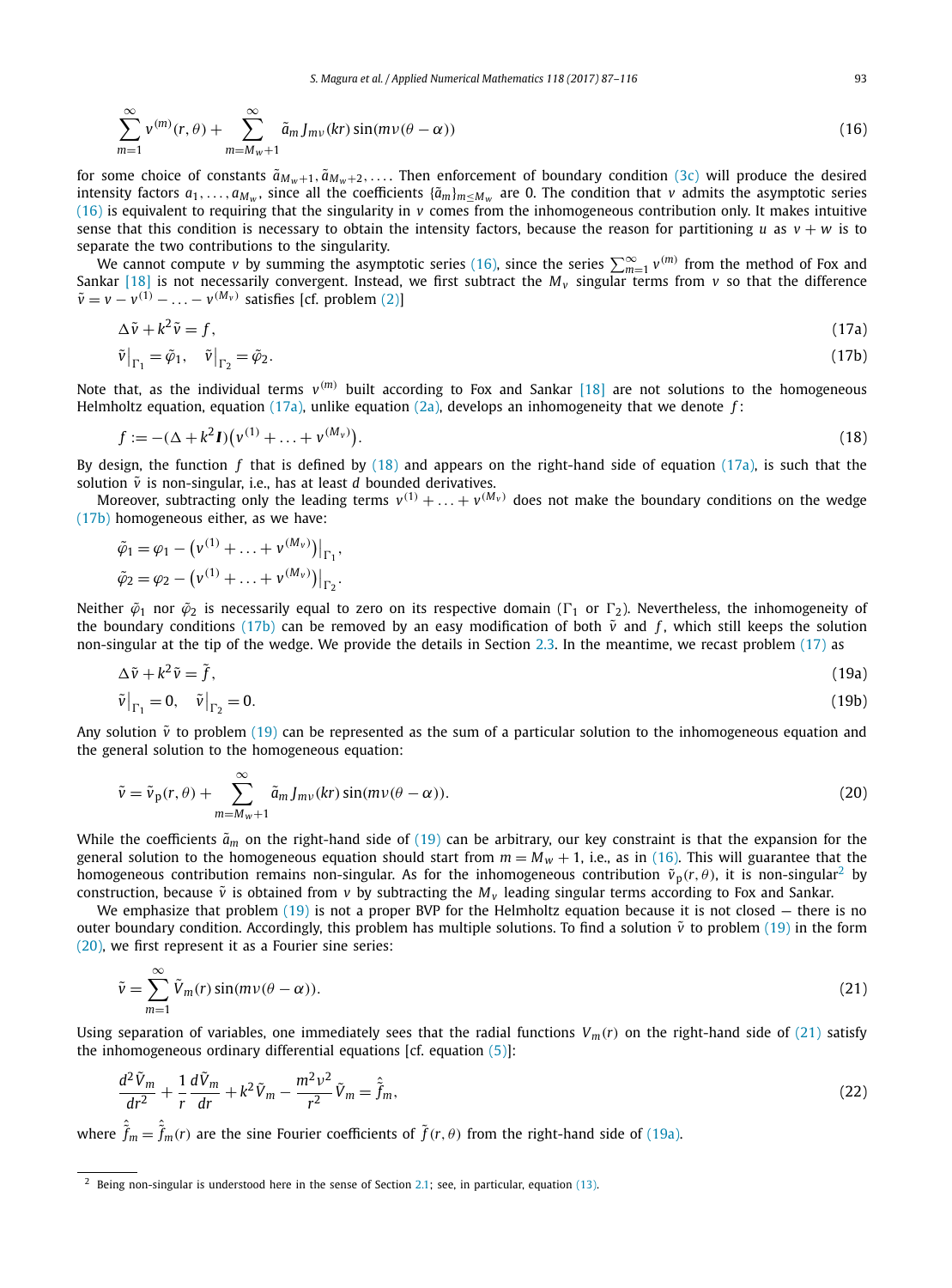<span id="page-7-0"></span>

**Fig. 2.** A schematic for the intermediate domain  $\Omega_{int}$  (solid lines) that contains  $\Omega$  (dashed lines).

For our subsequent analysis, it will be convenient to split the sum [\(21\)](#page-6-0) into two:

$$
\tilde{v} = \underbrace{\sum_{m=1}^{M_w} \tilde{V}_m(r) \sin(mv(\theta - \alpha))}_{\tilde{v}_1} + \underbrace{\sum_{m=M_w+1}^{\infty} \tilde{V}_m(r) \sin(mv(\theta - \alpha))}_{\tilde{v}_2}.
$$
\n(23)

The second sum on the right-hand side of (23) that we have denoted  $\tilde{v}_2$  contains, in particular, the entire homogeneous contribution given by the Fourier–Bessel series on the right-hand side of [\(20\).](#page-6-0)

To actually obtain  $\tilde{v}_2 = \tilde{v}_2(r, \theta)$ , we formulate a boundary value problem for each  $\tilde{V}_m(r)$ , i.e., for each differential equa-tion [\(22\),](#page-6-0)  $m = M_w + 1$ ,  $M_w + 2$ ,.... To do so, we first notice that according to [\(12a\),](#page-5-0) i.e., according to the regularity requirement for  $\tilde{v}$ , we have  $\tilde{V}_m(0) = 0$ . As for the outer boundary condition for  $\tilde{V}_m(r)$ , the existing flexibility in  $\tilde{a}_m$  allows one to specify it at any sufficiently large  $r = R_{\text{arc}}$  even though the true outer boundary  $\Gamma_3$  is not an arc and does not allow the separation of variables. The value of  $R_{\text{arc}}$  should be chosen such that for every point  $(r, \theta)$  on  $\Gamma_3$  we have *r* < *R*<sub>arc</sub>, see Fig. 2. Moreover, the key advantage of the split (23) is that for any  $m \ge M_w + 1$  the boundary condition for  $\bar{V}_m(r)$  at  $r = R_{\text{arc}}$  can be arbitrary. Indeed, the non-singular behavior of  $\tilde{v}_2$  is guaranteed ahead of time by the particular form of f, see formula [\(18\),](#page-6-0) and the specific values of the coefficients  $\tilde{a}_m$  in [\(20\)](#page-6-0) do not matter. The simplest choice is to set  $\hat{V}_m(R_{\text{arc}}) = 0$  for  $m = M_w + 1$ ,  $M_w + 2$ ,.... Then, we can say that  $\tilde{v}_2$  delivers a bounded solution to the following boundary value problem [cf. problem [\(19\)\]](#page-6-0):

$$
\Delta \tilde{v}_2 + k^2 \tilde{v}_2 = \tilde{f}_2,\tag{24a}
$$

$$
\tilde{v}_2\big|_{\Gamma_1} = 0, \quad \tilde{v}_2\big|_{\Gamma_2} = 0, \quad \tilde{v}_2\big|_{r=R_{\text{arc}}} = 0,\tag{24b}
$$

where

$$
\tilde{f}_2 := \sum_{m=M_W+1}^{\infty} \hat{\tilde{f}}_m(r) \sin(m\nu(\theta-\alpha)).
$$

In doing so, we are assuming that −*k*<sup>2</sup> is not a Dirichlet eigenvalue of the Laplacian on the auxiliary domain bounded by the segments  $\Gamma_1$ ,  $\Gamma_2$  and the arc  $r = R_{\text{arc}}$ , see Fig. 2. In other words, we are assuming that  $r = R_{\text{arc}}$  is not a root of any of the Bessel functions  $J_{mv}(kr)$ ,  $m = 1, 2, \ldots$ . The latter requirement can be relaxed. It is sufficient that  $J_{mv}(kR_{\text{arc}}) \neq 0$  only for  $m = 1, 2, \ldots, M_w$ , because the values of  $\tilde{a}_m$  for  $m \ge M_w + 1$  in [\(20\)](#page-6-0) can be arbitrary.

To obtain  $\tilde{v}_1$  of (23), we need to solve the differential equations [\(22\)](#page-6-0) for  $m = 1, 2, \ldots, M_w$ . Unlike in the case of  $\tilde{v}_2$ , however, the resulting solutions  $\tilde{V}_m(r)$  may not contain any Bessel functions  $J_{mv}(kr)$ , since this would create a homogeneous contribution to singularity. Therefore, each equation  $(22)$ ,  $m = 1, 2, \ldots, M_w$ , shall be solved as an initial value problem (IVP). From  $(12a)$ , we conclude that the initial conditions can be specified as

$$
\tilde{V}_m(0) = 0, \quad \frac{d\tilde{V}_m(0)}{dr} = 0. \tag{25}
$$

Solving IVPs [\(22\),](#page-6-0) (25) for  $m = 1, 2, ..., M_w$  on the interval  $0 \le r \le R_{\text{arc}}$ , we obtain a non-singular  $\tilde{v}_1$  for (23), or, equivalently, a non-singular particular solution  $\tilde{v}_p$  in [\(20\).](#page-6-0) Moreover, as we only need to solve finitely many initial value problems [\(22\),](#page-6-0) (25), and their number  $M_w$  remains fixed,<sup>3</sup> there is no potential for ill-posedness or discrete instability.

 $M_W$  depends only on the desired degree of regularity, see [\(13\),](#page-5-0) and does not depend on the parameters of the discretization that need to be chosen later.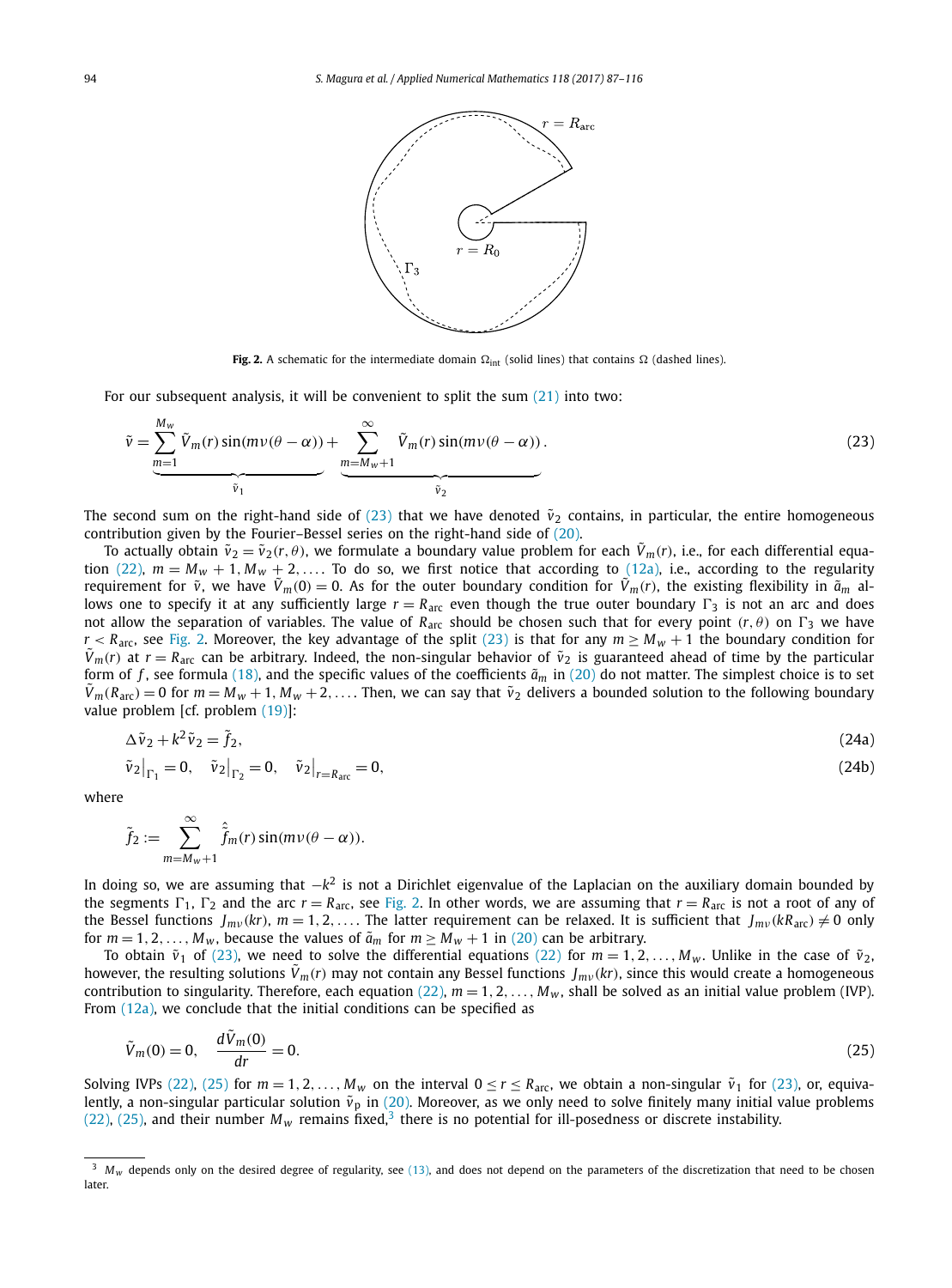# <span id="page-8-0"></span>*2.3. The boundary value problem for v*

In Section [2.2,](#page-5-0) we have shown how one can distinguish between the inhomogeneous and homogeneous contribution to singularity, which enabled a constructive approach to regularization for the original boundary value problem [\(1\).](#page-2-0) In practice, the regularization described in Section [2.2,](#page-5-0) i.e., the functions  $\tilde{v}_1$  and  $\tilde{v}_2$  of [\(23\),](#page-7-0) shall be computed. Therefore, in this section we introduce a somewhat different yet equivalent approach to building a regularization that proves more convenient for numerical implementation. We also provide the details that were omitted in the previous section.

In particular, we find it more efficient not to specify any boundary (or initial) conditions right at the corner. Instead, we will take a small step away from the corner and state a counterpart to BVP  $(24)$  over the intermediate domain shown in [Fig. 2,](#page-7-0)

$$
\Omega_{\text{int}} = \{ (x, y) \in \mathbb{R}^2 : \alpha < \theta < 2\pi \,, \, R_0 < r < R_{\text{arc}} \},
$$

where R<sub>0</sub> is small. Since the corner is not in  $\Omega_{\rm int}$ , the singularity does not disrupt the numerical convergence on  $\Omega_{\rm int}$ . Next, in Section [2.2](#page-5-0) we considered the function  $\tilde{v} = v - (v^{(1)} + \ldots + v^{(M_v)})$ , since subtracting the leading terms of the series of Fox and Sankar [\[18\]](#page-29-0) eliminates the inhomogeneous contribution to the singularity. Now that the corner is outside  $\Omega_{\rm int}$ , we no longer need to subtract these terms ahead of time and can solve for the entire  $v$  rather than for  $\tilde{v}$ .

We now return to problem [\(2\):](#page-2-0)

$$
\Delta v + k^2 v = 0,
$$
  
\n
$$
v\big|_{\Gamma_1} = \varphi_1, \quad v\big|_{\Gamma_2} = \varphi_2.
$$

The functions  $\varphi_1 = \varphi_1(r)$  and  $\varphi_2 = \varphi_2(r)$  are defined for  $0 \le r \le R$ , since the radial segments  $\Gamma_1$  and  $\Gamma_2$  are assumed to be of length *R*. The auxiliary domain extends to the larger value of  $r = R_{\text{arc}}$ , so we create arbitrary smooth extensions of  $\varphi_1$ and  $\varphi_2$  to the larger set [0,  $R_{\text{arc}}$ ]. Rather than introducing new notation, we simply redefine the symbols  $\varphi_1$  and  $\varphi_2$  to refer to their extensions. Any smooth extensions will work, since *v* only needs to satisfy the original boundary conditions [\(2b\),](#page-2-0) which are stated for  $0 < r < R$ . We also show that convergence is restored for two distinct choices of the extension in our numerical experiments, see Section [4.](#page-25-0)

So far, we have the following conditions for  $\nu$  on the intermediate domain  $\Omega_{\rm int}$ :

$$
\Delta v + k^2 v = 0 \qquad \text{on } \Omega_{\text{int}}, \tag{26a}
$$

$$
v\big|_{\theta=\alpha} = \varphi_1(r), \qquad R_0 \le r \le R_{\text{arc}},\tag{26b}
$$

$$
v\big|_{\theta=2\pi} = \varphi_2(r), \qquad R_0 \le r \le R_{\text{arc}}.\tag{26c}
$$

We now transform the incomplete BVP (26) so that it admits a Fourier sine series solution [cf. equation [\(21\)\]](#page-6-0):

$$
v = \sum_{m=1}^{\infty} V_m(r) \sin(mv(\theta - \alpha)).
$$
\n(27)

For such a solution to exist, the Dirichlet boundary conditions on the sides of the wedge must be made homogeneous. To do this, we take an arbitrary smooth function  $g = g(r, \theta)$  defined on  $\Omega_{int}$  that matches the boundary conditions (26b), (26c):

$$
g|_{\theta=\alpha} = \varphi_1(r),
$$
  
\n
$$
g|_{\theta=2\pi} = \varphi_2(r),
$$
  
\n
$$
R_0 \le r \le R_{\text{arc}}.
$$

Specifically, we take

$$
g(r,\theta) = \frac{\theta - 2\pi}{\alpha - 2\pi} \varphi_1(r) + \frac{\theta - \alpha}{2\pi - \alpha} \varphi_2(r). \tag{28}
$$

Then, rewriting the conditions (26) on *v* for the new function  $v_g := v - g$ , we obtain

$$
\Delta v_g + k^2 v_g = -(\Delta + k^2 I)g =: f_g \qquad \text{on } \Omega_{\text{int}},\tag{29a}
$$

$$
\left. v_{g} \right|_{\theta = \alpha} = 0, \qquad \qquad R_{0} \le r \le R_{\text{arc}}, \tag{29b}
$$

$$
v_g|_{\theta=2\pi}=0,\qquad R_0\leq r\leq R_{\text{arc}}.\tag{29c}
$$

Subtracting *g* from *v* creates an equivalent problem with zero data on the sides of the wedge, at the cost of developing a nonzero right-hand side  $f_g$ . Now, we check if the functions  ${V_m}$  in the sine series (27) can be chosen so that conditions (29) are satisfied. Applying the Helmholtz operator  $(\Delta + k^2 I)$  to (27), we obtain:

$$
\Delta v + k^2 v = \sum_{m=1}^{\infty} \left[ \frac{d^2 V_m}{dr^2} + \frac{1}{r} \frac{dV_m}{dr} + \left( k^2 - \left( \frac{mv}{r} \right)^2 \right) V_m \right] \sin(mv(\theta - \alpha)).
$$
\n(30)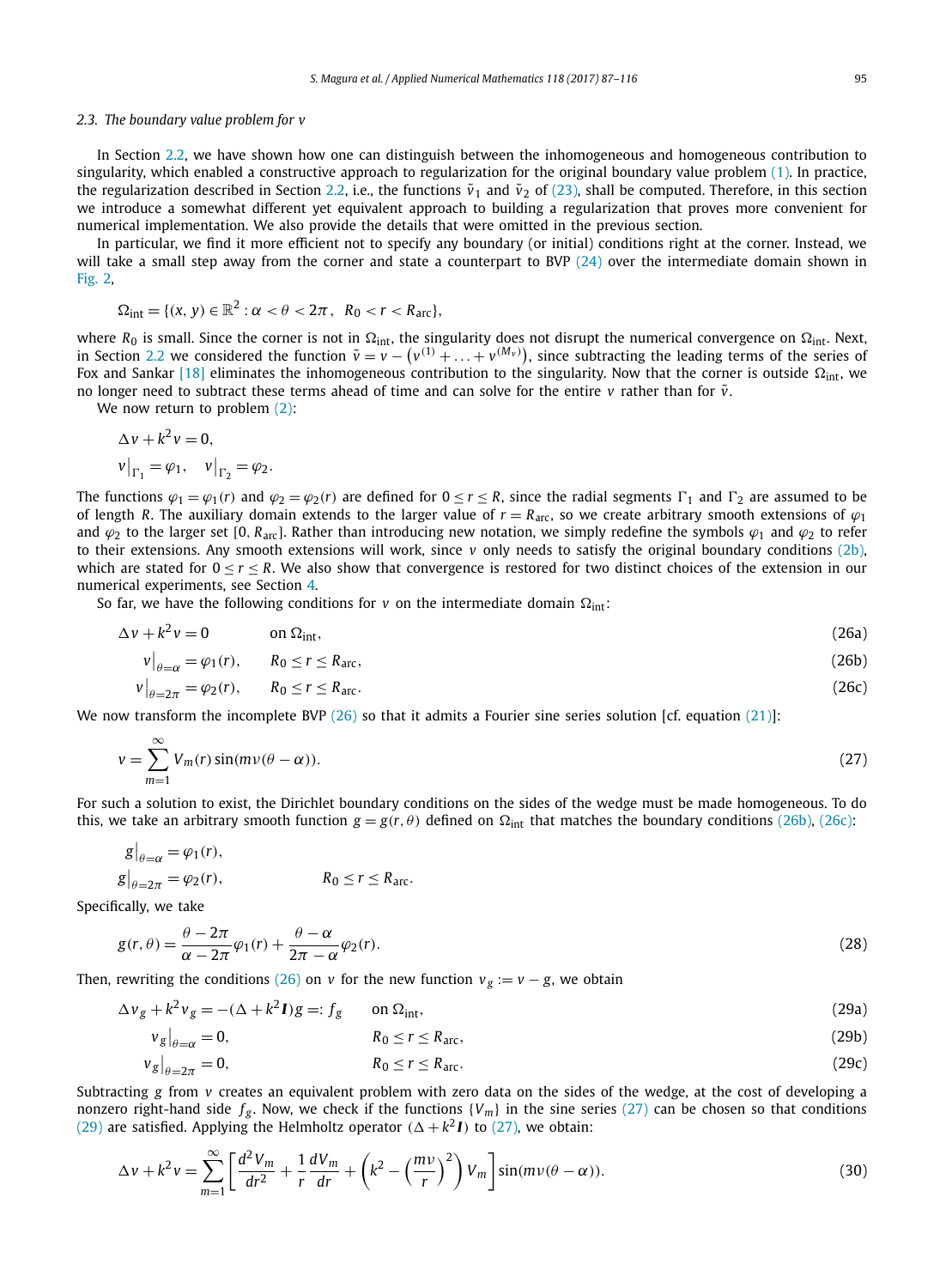<span id="page-9-0"></span>Hence, the series [\(27\)](#page-8-0) can only satisfy Helmholtz equation [\(29a\)](#page-8-0) if the right-hand side  $f_g = -(\Delta + k^2 I)g$  is expressible as a Fourier sine series. Yet in general, the Fourier series of  $f_g$  may have nonzero cosine terms. Thus, we must modify [\(29\)](#page-8-0) so that the right-hand side of the PDE is guaranteed to be 0 on the sides of the wedge.

To do this, we construct a smooth function  $q$  on  $\Omega_{\mathrm{int}}$  such that

$$
q|_{\theta=\alpha} = q|_{\theta=2\pi} = 0,
$$
  
\n
$$
(\Delta + k^2 I)q|_{\theta=\alpha} = f_g(r, \alpha),
$$
  
\n
$$
(\Delta + k^2 I)q|_{\theta=2\pi} = f_g(r, 2\pi),
$$
  
\n
$$
0 \le r \le R_{\text{arc}}.
$$
\n(31)

To break up this task, we define *q* as the sum  $q_1 + q_2$ , where the functions  $q_1$  and  $q_2$  are chosen so that

$$
q_1|_{\theta=\alpha} = q_1|_{\theta=2\pi} = 0, \qquad q_2|_{\theta=\alpha} = q_2|_{\theta=2\pi} = 0, \n(\Delta + k^2 I)q_1|_{\theta=\alpha} = f_g(r, \alpha), \qquad (\Delta + k^2 I)q_2|_{\theta=\alpha} = 0, \n(\Delta + k^2 I)q_1|_{\theta=2\pi} = 0, \qquad (\Delta + k^2 I)q_2|_{\theta=2\pi} = f_g(r, 2\pi).
$$

We accomplish this by requiring that *q*1, *q*2, and their first and second radial derivatives are zero on the sides of the wedge. Then, the only contribution to  $(\Delta + k^2 I)q_1$  and  $(\Delta + k^2 I)q_2$  will come from the  $\frac{1}{r^2} \frac{\partial^2}{\partial \theta^2}$  term of the Laplacian. In particular, one can take

$$
q_1(r,\theta) = r^2 \cdot \frac{1}{2} (\theta - \alpha)^2 f_g(r,\alpha) P_2 \left( \frac{\alpha - \theta}{2\pi - \alpha} + 1 \right),
$$
  
\n
$$
q_2(r,\theta) = r^2 \cdot \frac{1}{2} (\theta - 2\pi)^2 f_g(r,2\pi) P_2 \left( \frac{\theta - 2\pi}{2\pi - \alpha} + 1 \right),
$$
\n(32)

where  $P_2(x) = 10x^3 - 15x^4 + 6x^5$  is a polynomial such that  $P_2(0) = 0$  and  $P_2(1) = 1$ , with the first two derivatives equal to 0 at  $x = 0$ , 1. It can be verified directly that  $q = q_1 + q_2$ , with  $q_1$  and  $q_2$  as defined in (32), meets the requirements (31).

Then, substituting  $v_{gq} := v_g - q$  into equations [\(29\),](#page-8-0) we obtain:

$$
\Delta v_{gq} + k^2 v_{gq} = f_g - (\Delta + k^2 I)q =: f_{gq} \qquad \text{on } \Omega_{\text{int}},
$$
\n(33a)

$$
v_{gq}|_{\theta=\alpha} = 0, \qquad R_0 \le r \le R_{\text{arc}}, \qquad (33b)
$$

$$
v_{gq}|_{\theta=2\pi}=0,\qquad R_0\leq r\leq R_{\text{arc}}.\tag{33c}
$$

The new right-hand side  $f_{gq}$  equals 0 when  $\theta = \alpha$  or  $\theta = 2\pi$ , so  $f_{gq}$  can be written as a sine series at each *r*:

$$
f_{gq}(r,\theta) = \sum_{m=1}^{\infty} \hat{f}_m(r) \sin(m\nu(\theta - \alpha)).
$$
\n(34)

Then, setting

$$
v_{gq}(r,\theta) = \sum_{m=1}^{\infty} V_m(r) \sin(mv(\theta - \alpha)),
$$
\n(35)

separation of variables implies [cf. equation  $(22)$ ]:

$$
\frac{d^2V_m}{dr^2} + \frac{1}{r}\frac{dV_m}{dr} + \left(k^2 - \left(\frac{mv}{r}\right)^2\right)V_m = \hat{f}_m(r), \qquad R_0 < r < R_{\text{arc}}, \ m = 1, 2, \dots \tag{36}
$$

We now split the series (35) for  $v_{\text{gq}}$ , as was done earlier in [\(23\),](#page-7-0)

$$
v_{gq} = \underbrace{\sum_{m=1}^{M_w} V_m(r) \sin(mv(\theta - \alpha))}_{v_1} + \underbrace{\sum_{m=M_w+1}^{\infty} V_m(r) \sin(mv(\theta - \alpha))}_{v_2}.
$$
 (37)

The Bessel functions  $J_{mv}(kr)$  are sufficiently regular for  $m \ge M_w + 1$ , so the boundary condition on  $v_2$  at the outer arc may be chosen arbitrarily. For simplicity, we take [cf. the last equation of  $(24b)$ ]:

$$
v_2|_{r=R_{\text{arc}}} = 0, \quad \alpha \le \theta \le 2\pi. \tag{38}
$$

Section [2.2](#page-5-0) suggests calculating  $\tilde{v}_1$  by solving  $M_w$  ODE initial value problems [\(22\),](#page-6-0) [\(25\),](#page-7-0) and calculating  $\tilde{v}_2$  by solving a PDE boundary value problem [\(24\).](#page-7-0) Yet directly applying this strategy to  $v_1$  and  $v_2$  of (37) could make it challenging to recover the entire  $v_{gq}$  from the differing discretizations of  $v_1$  and  $v_2$ . Instead, it will be more convenient to formulate and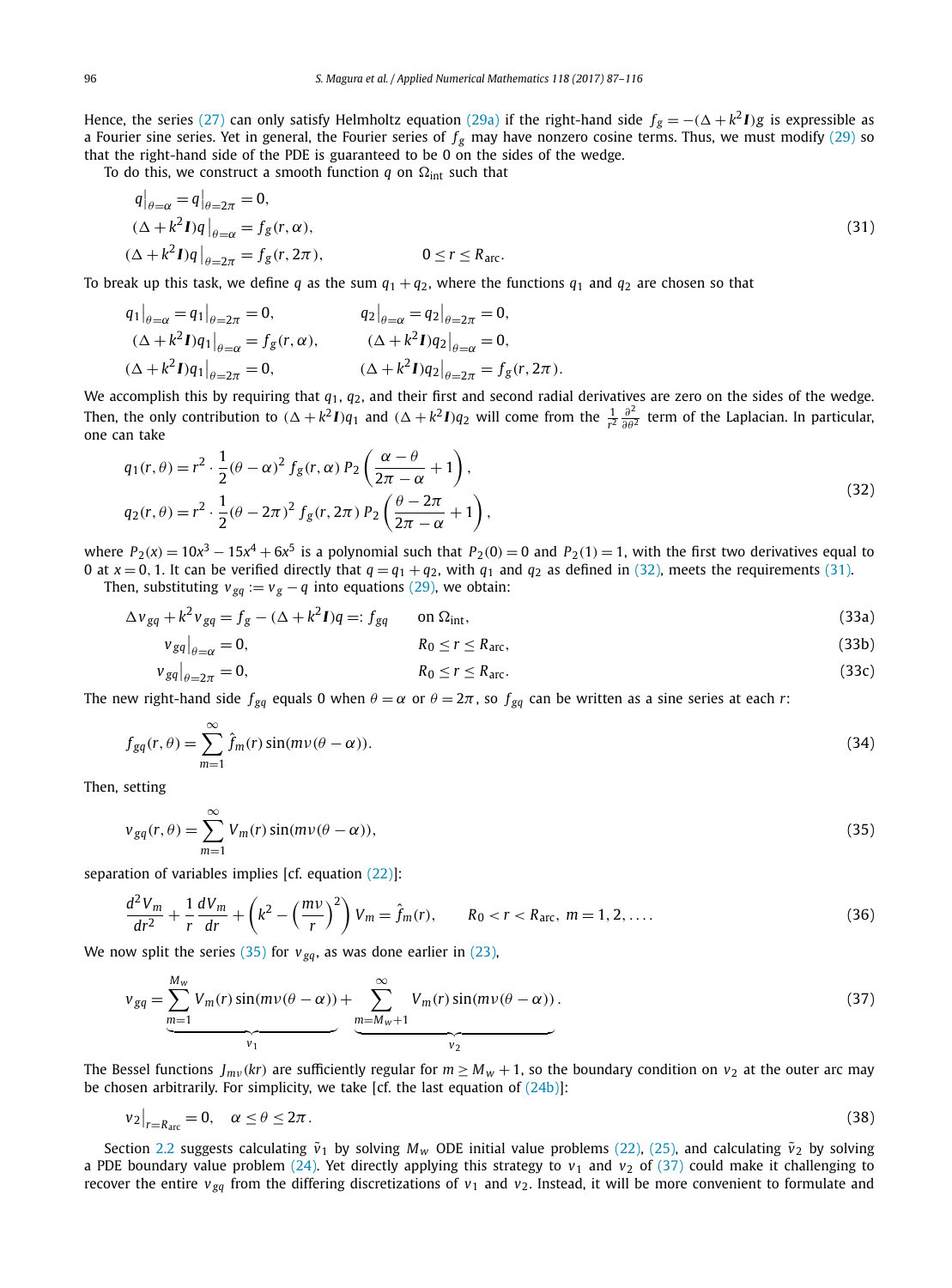<span id="page-10-0"></span>numerically solve a single BVP for the entire  $v_{ga}$ . To do so, however, we need to have an outer boundary condition for  $v_1$ and to obtain that, in turn, we will still solve  $\tilde{M_w}$  auxiliary IVPs for the ODEs [\(36\).](#page-9-0)

Recall that the outer boundary condition for  $v_1$  must be chosen precisely so as to not introduce a homogeneous contribution to the singularity. Suppose we supplement the ODEs [\(36\)](#page-9-0) with appropriate initial conditions and numerically integrate to obtain approximations  $V_m^*(R_{\text{arc}})$  of the function  $V_m$  at the outermost point  $r = R_{\text{arc}}$ . Then we can formulate the boundary condition

$$
v_1\big|_{r=R_{\text{arc}}} = \sum_{m=1}^{M_w} V_m^*(R_{\text{arc}}) \sin(m\nu(\theta - \alpha)), \quad \alpha \le \theta \le 2\pi.
$$
 (39)

Adding together boundary conditions [\(38\)](#page-9-0) and (39), we obtain a boundary condition for  $v_{\text{gq}}$  itself:

$$
\left. \nu_{gq} \right|_{r=R_{\text{arc}}} = \sum_{m=1}^{M_w} V_m^*(R_{\text{arc}}) \sin(m\nu(\theta - \alpha)), \qquad \alpha \le \theta \le 2\pi. \tag{40}
$$

Now that we have constructed a boundary condition at the outer arc  $r = R_{\text{arc}}$ , only the boundary condition on the inner arc  $r = R_0$  of the intermediate domain  $\Omega_{int}$  is missing.

The asymptotic series [\(16\)](#page-6-0) provides an accurate approximation of  $v$  in the neighborhood of the corner and can thus provide this last boundary condition. Namely, for a given number of terms  $M<sub>I</sub>$  we have:

$$
v(r, \theta) - \sum_{m=1}^{M_I} v^{(m)}(r, \theta) = \mathcal{O}(v^{(M_I+1)}) = \mathcal{O}(r^{M_I}), \text{ as } r \to 0.
$$

Thus we can formulate the approximate boundary condition for  $v$  at the inner arc of the intermediate domain:

$$
v|_{r=R_0} = \sum_{m=1}^{M_l} v^{(m)}(R_0, \theta), \qquad \alpha \le \theta \le 2\pi.
$$
 (41)

This boundary condition can be transformed into a boundary condition for  $v_{gq}$  by subtracting  $(g + q)$  on the right-hand side of (41). The error of approximation in boundary condition (41) is  $\mathcal{O}(R_0^{M_I})$ , so the radius  $R_0$  and number of terms  $M_I$  should be chosen so that this error is smaller than the expected accuracy of the overall method. Our choice of  $M_I$  is discussed in Section [4.](#page-25-0)

It only remains to derive the appropriate initial conditions for the ODEs [\(36\),](#page-9-0)  $m = 1, \ldots, M_w$ , at  $r = R_0$  that would replace initial conditions [\(25\)](#page-7-0) from Section [2.2.](#page-5-0) These initial conditions and the resulting boundary condition (39) for  $v_1$ should guarantee that there will be no homogeneous contribution to the singularity. In that regard, we recall that initial conditions [\(25\)](#page-7-0) were derived based on the expression [\(12a\)](#page-5-0) for the leading term of  $\tilde{v}$  upon removing the inhomogeneous contribution to singularity following Fox and Sankar [\[18\].](#page-29-0) Unlike in Section [2.2,](#page-5-0) in this section we use the full *v* rather than  $\tilde{v}$ . Therefore, the initial conditions for the ODEs [\(36\),](#page-9-0)  $m = 1, \ldots, M_w$ , should be derived from the boundary condition (41) at the inner arc *r* = *R*<sub>0</sub> and the analogous relation for the derivative  $\frac{\partial v}{\partial r}$ . The functions {*V<sub>m</sub>*} are the Fourier coefficients of *v gq* = *v* − *g* −*q*, so we transform (41) by subtracting *g* and *q*, and taking the Fourier transform. Accordingly, consider the Fourier coefficients  ${S_m^{(0)}$  and  ${S_m^{(1)}}$  such that

$$
\sum_{m=1}^{\infty} S_m^{(0)} \sin(m\nu(\theta - \alpha)) = \left[ \sum_{m=1}^{M_I} v^{(m)} - (g + q) \right] \Big|_{(R_0, \theta)}
$$
(42a)

$$
\sum_{m=1}^{\infty} S_m^{(1)} \sin(m\nu(\theta - \alpha)) = \left[ \sum_{m=1}^{M_1} \frac{\partial v^{(m)}}{\partial r} - \frac{\partial}{\partial r} (g + q) \right] \Big|_{(R_0, \theta)}.
$$
\n(42b)

Then, the set of initial value problems to be solved for obtaining (39) is [cf. IVPs [\(22\),](#page-6-0) [\(25\)\]](#page-7-0)

$$
\frac{d^2V_m}{dr^2} + \frac{1}{r}\frac{dV_m}{dr} + \left(k^2 - \left(\frac{mv}{r}\right)^2\right)V_m = \hat{f}_m(r), \quad R_0 < r < R_{\text{arc}},\tag{43a}
$$

$$
V_m(R_0) = S_m^{(0)}, \qquad \left. \frac{dV_m}{dr} \right|_{r=R_0} = S_m^{(1)}, \qquad m = 1, \dots, M_w.
$$
 (43b)

The IVPs (43) define the previously undetermined Fourier coefficients  $V_1(r), \ldots, V_{M_w}(r)$ . Each of the  $M_w$  initial value problems (43) has its coefficients and the right-hand side smooth and bounded for  $R_0 \le r \le R_{\text{arc}}$ , and thus can be solved by a wide variety of standard numerical ODE integrators to obtain the quantities  $V^*_m(R_{\text{arc}})$ ,  $m = 1, \ldots, M_w$ .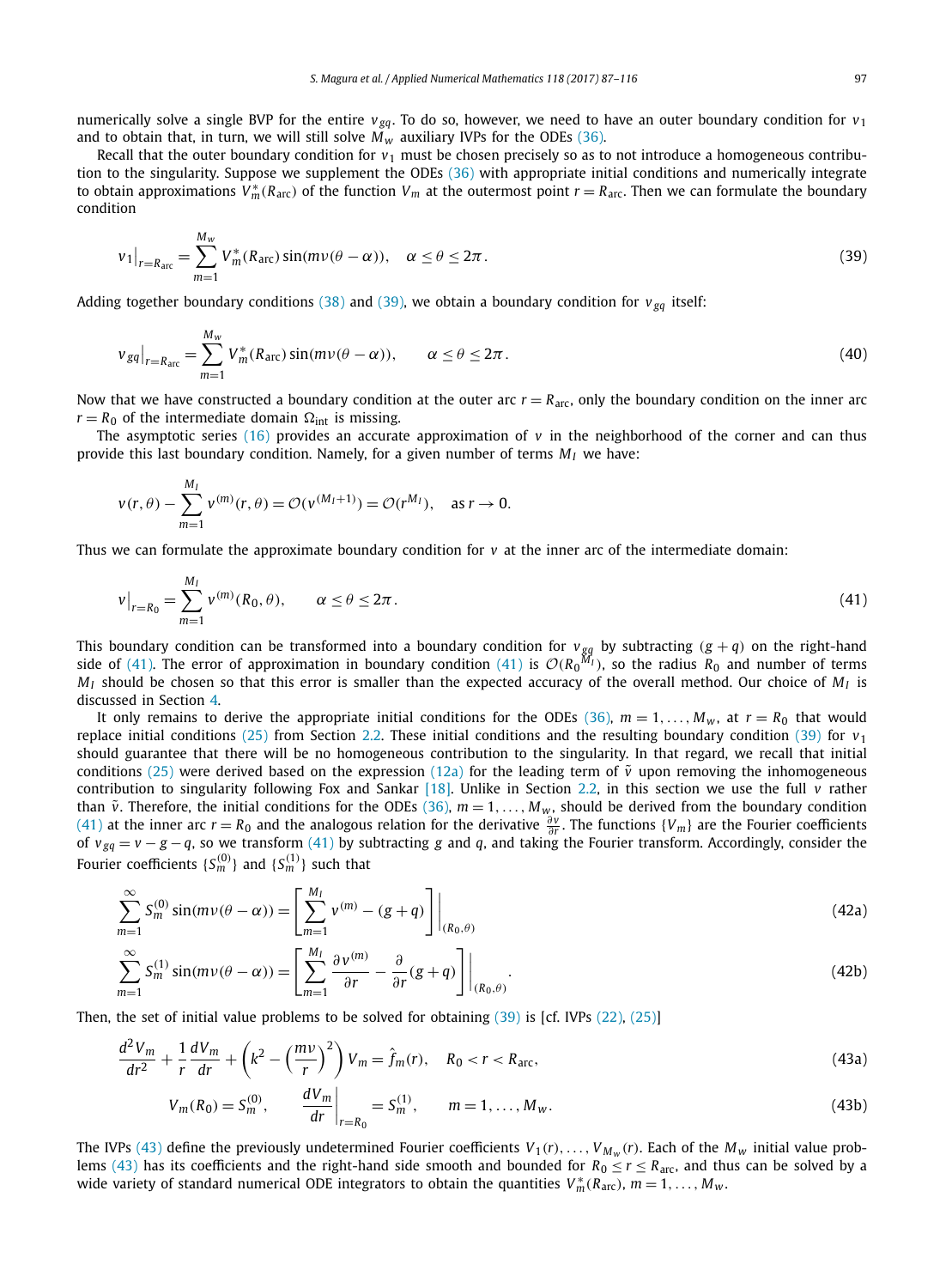<span id="page-11-0"></span>Bringing together [\(33\),](#page-9-0) [\(40\),](#page-10-0) and [\(41\),](#page-10-0) we obtain a fully-specified BVP for  $v_{\text{g}q}$ :

$$
\Delta v_{gq} + k^2 v_{gq} = f_{gq} \tag{44a}
$$

$$
v_{gq}|_{\theta=\alpha} = 0, \qquad R_0 \le r \le R_{\text{arc}}, \qquad (44b)
$$

$$
v_{gq}|_{\theta=2\pi}=0,\t\t R_0\leq r\leq R_{\text{arc}},\t(44c)
$$

$$
\left. \nu_{gq} \right|_{r=R_0} = \sum_{m=1}^{M_I} \left. \nu^{(m)}(R_0, \theta) - (g+q) \right|_{(R_0, \theta)}, \quad \alpha \le \theta \le 2\pi \,, \tag{44d}
$$

$$
\left. v_{gq} \right|_{r=R_{\text{arc}}} = \sum_{m=1}^{M_w} V_m^*(R_{\text{arc}}) \sin(m\nu(\theta - \alpha)), \qquad \alpha \le \theta \le 2\pi. \tag{44e}
$$

Following the framework established in Section [2.2,](#page-5-0) we transformed the problem [\(2\)](#page-2-0) for *v* so that it would have a Fourier series solution. We then used the method of separation of variables to obtain a sequence of IVPs  $(43)$ , which, when solved, provide a boundary condition for  $v_{\text{g}q}$  at the outer arc.

# *2.4. Numerical computation of v*

This section covers the practical numerical solution of the sequence of independent IVPs [\(43\)](#page-10-0) and the BVP (44) from the previous section. In particular, we discuss the computational cost of solving the IVPs and introduce a compact finite difference scheme for the BVP.

When numerically integrating the IVPs [\(43\),](#page-10-0) the primary cost comes from evaluating the right-hand side  $\hat{f}_m$ (r), defined in [\(34\)](#page-9-0) as the *m*-th Fourier sine coefficient of  $f_{gq}$ . We evaluate  $\hat{f}_m$  by performing a Discrete Sine Transform (DST) on  $f_{gq}$  at each *r*-value considered. The DST of a real sequence can be thought of as one half of a full discrete Fourier transform (DFT) applied to the sequence twice the length, which is obtained by reflecting the original sequence anti-symmetrically about an endpoint. We are able to use the DST because it is known ahead of time that  $f_{gq}$  equals zero at the endpoints  $\theta = \alpha$ ,  $\theta=2\pi$  and hence only has sine functions in its Fourier series. Likewise, the coefficients  $S_m^{(0)}$  and  $S_m^{(1)}$  that specify the initial conditions are calculated by performing the DST on the right-hand sides of [\(42a\)](#page-10-0) and [\(42b\)](#page-10-0) respectively.

For a given  $r=\tilde{r}$ , the *n*-point DST returns the first *n* coefficients  $\hat{f}_1(\tilde{r}),\hat{f}_2(\tilde{r}),\ldots,\hat{f}_n(\tilde{r}).$  Then, since  $n\geq M_w$  for any reasonable choice of *n*, a single DST yields the value of the right-hand side at  $r = \tilde{r}$  for all of the initial value problems [\(43\),](#page-10-0)  $m = 1, \ldots, M_w$ . Therefore, using the same grid  $r_0, r_1, \ldots, r_n$  for each of the initial value problems may lower the computational cost, by allowing a single DST to be "shared" among the different IVPs. There is a trade-off, however, since a grid that is near-optimal for one IVP may be suboptimal for the others. If one chooses to use an explicit method, we expect linear multistep methods (e.g., Adams–Bashforth) to have a lower computational cost than Runge–Kutta methods, because multistep methods reuse evaluations of the right-hand side from previous steps.

Once the quantities  $V_m^*(R_{\text{arc}})$  are obtained from the numerical solutions of the IVPs [\(43\),](#page-10-0) the BVP (44) for  $v_{gq}$  can be formed. Its numerical solution, however, does not have to be based on separation of variables. Accordingly, it is no longer necessary to continue including the contributions of *g* and *q* into the BVP. Instead, we can recast the BVP (44) in terms of  $v = v_{gg} + g + q$ :

$$
\Delta v + k^2 v = 0 \tag{45a}
$$

$$
v\big|_{\theta=\alpha}=\varphi_1,\tag{45b}
$$

$$
v|_{\theta=2\pi} = \varphi_2, \tag{45c}
$$

$$
v\big|_{r=R_0} = \sum_{m=1}^{M_I} v^{(m)}(R_0, \theta), \qquad \alpha \le \theta \le 2\pi,
$$
\n(45d)

$$
v\big|_{r=R_{\text{arc}}} = \sum_{m=1}^{M_w} V_m^*(R_{\text{arc}}) \sin(m\nu(\theta - \alpha)) + (g+q)\big|_{(R_{\text{arc}}, \theta)}, \quad \alpha \le \theta \le 2\pi. \tag{45e}
$$

Now we solve the boundary value problem (45) numerically.

As the intermediate domain  $\Omega_{\rm int}$  is a polar rectangle, problem (45) is easy to approximate using finite differences. Moreover,  $\Omega_{\rm int}$  does not include the reentrant corner, so the singularity in *v* is outside the computational domain. We define a polar grid, uniform in each direction:

$$
\{(r_m, \theta_l) : r_m = R_0 + mh_r, \ \theta_l = \alpha + lh_{\theta}\},\
$$
  
\n
$$
h_r = \frac{R_{\text{arc}} - R_0}{N}, \ m = 0, \dots, N, \ h_{\theta} = \frac{2\pi - \alpha}{N}, \ l = 0, \dots, N.
$$
\n(46)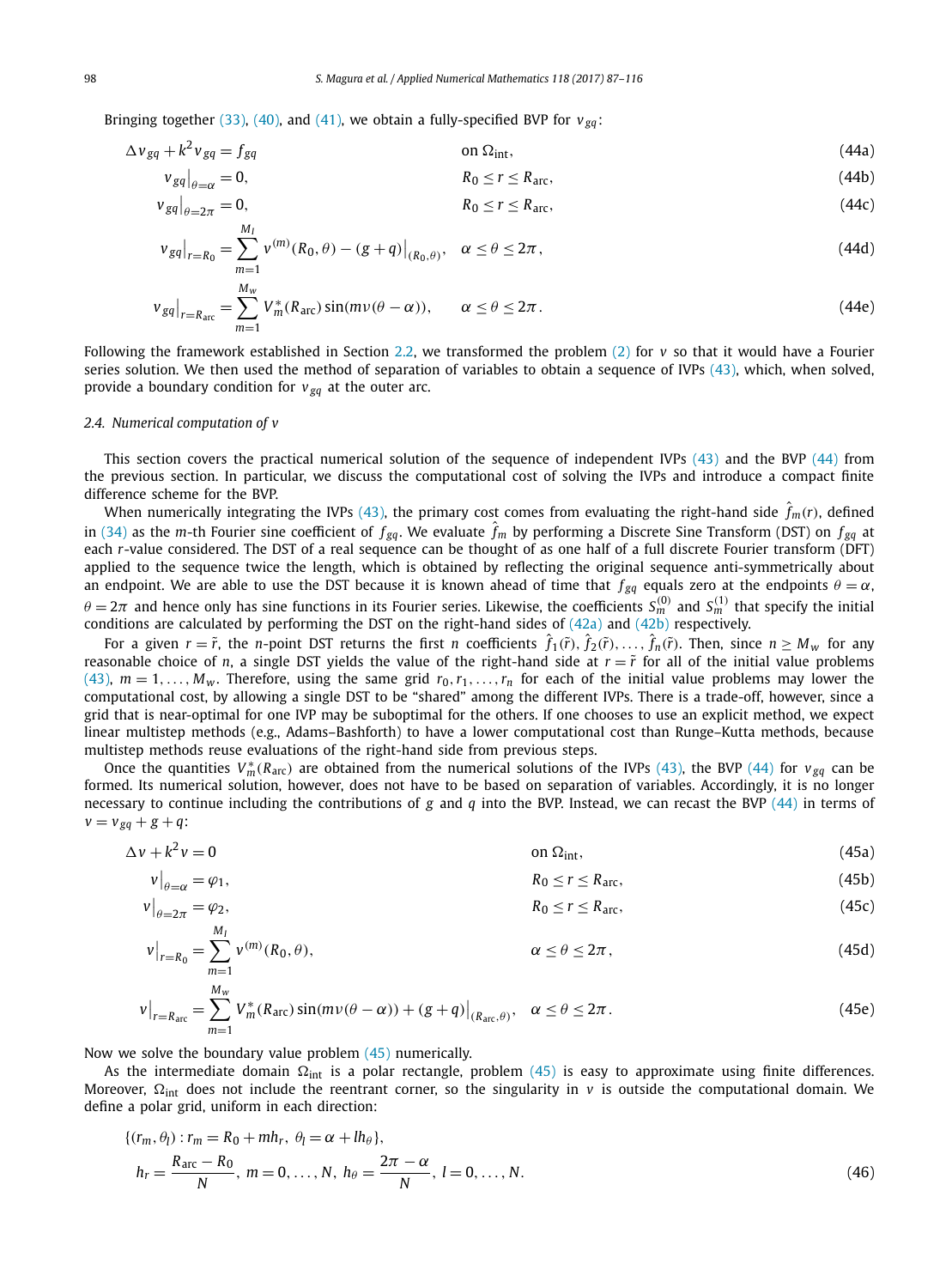<span id="page-12-0"></span>We represent the solution *v* on the grid as  $v_{m,l} = v(r_m, \theta_l)$ . We employ the fourth order accurate scheme for Helmholtz equation in polar coordinates from our earlier work  $[8]$ . Since the Helmholtz equation  $(45)$  is homogeneous, all terms of the scheme that involve the right-hand side and its partial derivatives vanish. Thus, the scheme is

 $\Delta$ 

$$
\frac{1}{r_m} \frac{1}{h_r} \left( r_{m+1/2} \frac{v_{m+1/2} - v_{m/2}}{h_r} - r_{m-1/2} \frac{v_{m/2} - v_{m-1/2}}{h_r} \right)
$$
\n
$$
+ \frac{1}{r_m^2} \frac{v_{m,l+1} - 2v_{m,l} + v_{m,l-1}}{h_s^2}
$$
\n
$$
- \frac{h_r^2}{12 \left[ -k^2 \frac{v_{m+1,l} - 2v_{m,l} + v_{m-1,l}}{h_r^2} \right]}
$$
\n
$$
+ \frac{1}{12 h_\theta^2} \left[ \frac{1}{r_{m+1}^2} \left( v_{m+1,l+1} - 2v_{m+1,l} + v_{m+1,l-1} \right) \right]
$$
\n
$$
- \frac{2}{r_m^2} \left( v_{m,l+1} - 2v_{m,1} + v_{m,1-l} \right)
$$
\n
$$
+ \frac{1}{r_{m-1}^2} \left( v_{m-1,l+1} - 2v_{m-1,l} + v_{m-1,l-1} \right)
$$
\n
$$
- \frac{h_r^2}{12 r_m} \left[ -k^2 \frac{v_{m+1,l} - v_{m-1,l}}{2 h_r} \right]
$$
\n
$$
- \frac{1}{2 h_r h_\theta^2} \left( r_{m+1}^2 \left( v_{m+1,l+1} - 2v_{m+1,l} + v_{m+1,l-1} \right) \right)
$$
\n
$$
- \frac{1}{r_{m-1}^2} \left( v_{m-1,l+1} - 2v_{m-1,l} + v_{m-1,l-1} \right)
$$
\n
$$
+ \frac{h_r^2}{12 r_m^2} \left( -k^2 v_{m,l} - \frac{1}{r_m^2 h_\theta^2} \left( v_{m,l+1} - 2v_{m,l} + v_{m,l-1} \right) \right)
$$
\n
$$
+ \frac{h_r}{h_\theta^2} \left[ k^2 \frac{v_{m,l+1} - 2v_{m,l} + v_{m,l-1}}{h_\theta^2} \right]
$$
\n
$$
+ \frac{1}{12 h_r^2 r_m} \left( r_{m+1,l} - v_{m-
$$

The discretization of the partial differential equation is supplemented with the discrete analogs of the Dirichlet boundary conditions [\(45b\)–\(45e\),](#page-11-0)

$$
v_{m,0} = \varphi_1(r_m),\tag{48a}
$$

$$
v_{m,N} = \varphi_2(r_m), \qquad m = 0, \ldots, N,
$$
\n(48b)

$$
v_{0,l} = \sum_{m=1}^{M_l} v^{(m)}(R_0, \theta_l),
$$
\n(48c)

$$
v_{N,l} = \sum_{m=1}^{M_w} V_m^*(R_{\text{arc}}) \sin(m\nu(\theta_l - \alpha)) + (g+q)|_{(R_{\text{arc}}, \theta_l)}, \qquad l = 1, ..., N-1.
$$
 (48d)

Note that discretization (48) of the Dirichlet boundary conditions [\(45b\)–\(45e\)](#page-11-0) is straightforward and does not require any special steps for achieving high-order accuracy. Together, the scheme (47) and discrete boundary conditions (48) define a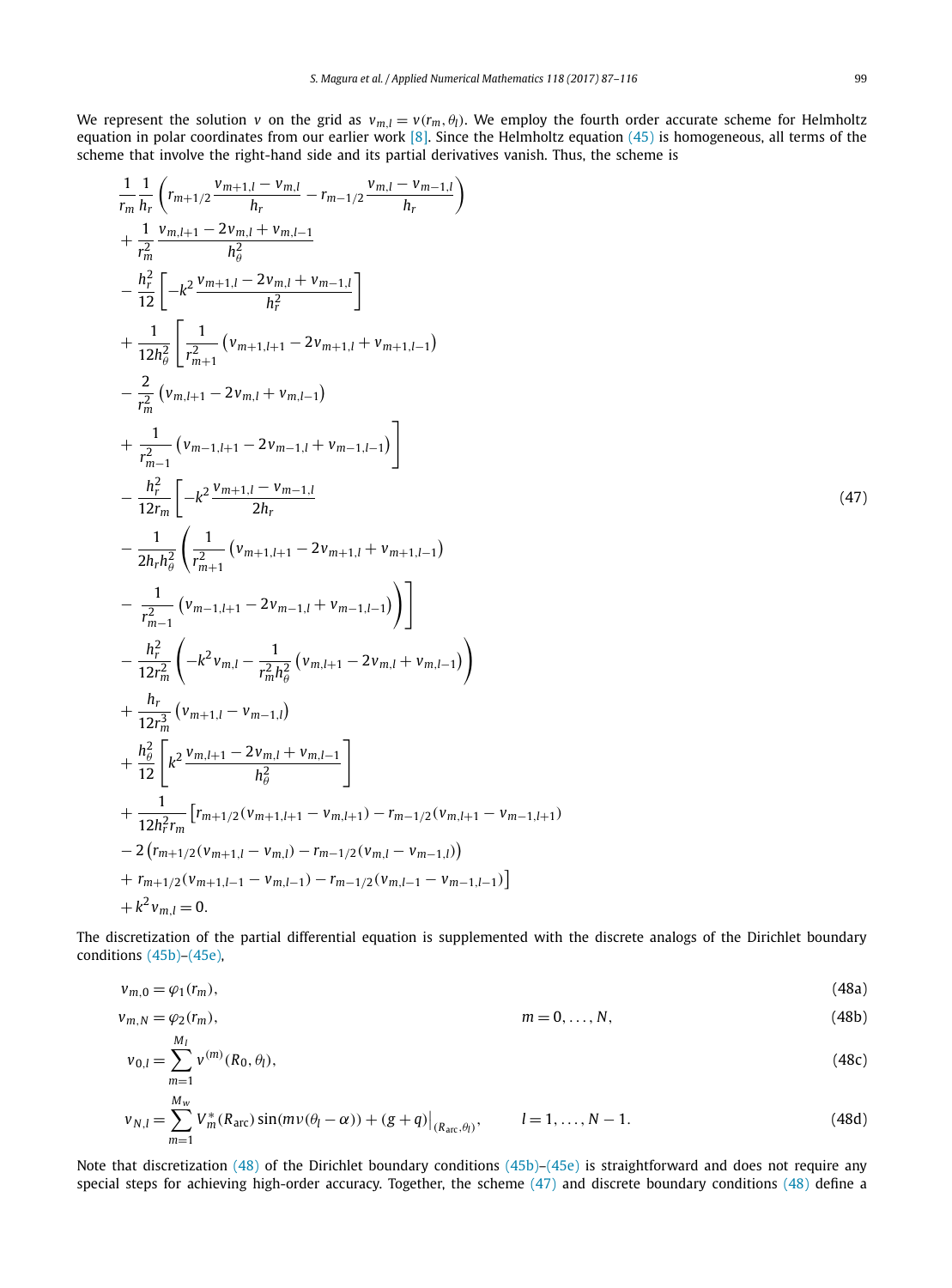<span id="page-13-0"></span>linear system with  $(N + 1)^2$  equations and  $(N + 1)^2$  unknowns. The matrix of this system is sparse, and we use a standard direct solver for sparse linear systems to compute the solution.<sup>4</sup>

Now that we know *v* on the polar grid [\(46\),](#page-11-0) we use interpolation to approximate *v* on the curvilinear boundary  $\Gamma_3$ , since this is necessary to form the function  $\tilde{\varphi}_3 = \varphi_3 - v|_{\Gamma_3}$ , see equation [\(3c\).](#page-2-0) The polar grid is uniform and forms a rectangle with respect to the coordinates  $(r, \theta)$ , so high-order interpolation is possible. We use two-dimensional quintic spline interpolation, which has sixth order accuracy. Alternatively, the more widely used cubic splines, which are fourth order accurate, should still be enough to guarantee that the overall method is fourth order.

# *2.5. Calculation of intensity factors*

The leading intensity factors  $a_1, \ldots, a_{M_w}$  which characterize the homogeneous contribution to singularity are unknown at this point. These intensity factors must be computed so that the homogeneous contribution can be removed as a part of the regularization. The overall strategy for calculating the intensity factors is to 1) obtain a function  $v$  that satisfies [\(2\)](#page-2-0) and [\(16\)](#page-6-0) through the methodology of Sections [2.2,](#page-5-0) [2.3,](#page-8-0) and [2.4,](#page-11-0) 2) form the data  $\tilde{\varphi}_3 = \varphi_3 - v|_{\Gamma_3}$ , and 3) enforce boundary condition [\(3c\).](#page-2-0) To enable this analysis, we assume that the outer boundary  $\Gamma_3$  can be parameterized as

$$
\Gamma_3 = \{ (x, y) \equiv (r \cos \theta, r \sin \theta) \in \mathbb{R}^2 : \alpha \le \theta \le 2\pi, \ r = r_3(\theta) \}
$$
\n
$$
(49)
$$

in terms of the smooth single-valued<sup>5</sup> function  $r_3(\theta)$ . Clearly,  $r_3$  should be such that  $r_3(\alpha) = R = r_3(2\pi)$  so that  $\Gamma_3$  connects with the radial segments  $\Gamma_1$ ,  $\Gamma_2$  of length *R*. Furthermore, we characterize the deviation of  $\Gamma_3$  from the true arc of radius *R* by the quantity

$$
\beta := \max_{\alpha \le \theta \le 2\pi} |r_3(\theta) - R| \,. \tag{50}
$$

An important part of our analysis requires that the value of *β* be sufficiently small, see Section [2.5.1.](#page-14-0) The boundary data on  $\Gamma_3$  can also be expressed as a function of the polar angle,  $\varphi_3 = \varphi_3(\theta)$ , so that boundary condition [\(3c\)](#page-2-0) becomes

$$
\sum_{m=1}^{\infty} a_m J_{mv}(kr) \sin(m\nu(\theta - \alpha)) = \tilde{\varphi}_3(\theta), \qquad \alpha \le \theta \le 2\pi.
$$
\n(51)

We calculate the leading intensity factors by discretizing this boundary condition.

The next steps are to define a discretization grid on the perturbed boundary, and sample the Fourier–Bessel functions and  $\tilde{\varphi}_3$  on the grid. Using the notation of Section [2.1,](#page-4-0) let  $w^{(m)}$  denote the *m*-th term of the Fourier–Bessel series [\(7\),](#page-3-0)

$$
w^{(m)}(r,\theta) = J_{mv}(kr) \sin(m\nu(\theta - \alpha)).
$$

Then, let  $\overline{w}^{(m)}$  denote the restriction of  $w^{(m)}$  to  $\Gamma_3$ , parameterized by  $\theta$ , that is,  $\overline{w}^{(m)}(\theta)=w^{(m)}(r_3(\theta),\theta),\,\alpha\leq\theta\leq2\pi$ . The *N<sub>W</sub>* -node discretization grid on  $\Gamma_3$  is defined by  $\theta_i = i \cdot \frac{2\pi - \alpha}{N_W + 1}$  for  $i = 1, ..., N_W$ . The infinite series in boundary condition (51) needs to be truncated before implementation on the computer, so we take the first  $M_a$  terms, where  $M_w \leq M_a < N_w$ . For each *m* = 1*,..., Ma*, we define a vector whose entries are the trace of the *m*-th Fourier–Bessel term on the grid:

$$
w_m^0 := [\overline{w}_m(\theta_i)]_{i=1}^{N_W} = [J_{mv}(kr_3(\theta_i))\sin(m\nu(\theta_i - \alpha))]_{i=1}^{N_W}, \quad m = 1, ..., M_a.
$$
\n(52)

Let  $W^0$  be an  $N_{W} \times M_a$  matrix that has the vectors  $\{w_m^0\}$  as its columns, and let  $p$  be the trace of  $\varphi_3$  on the grid:  $p=[\varphi_3(r_3(\theta_i),\theta_i)]_{i=1}^{N_W}$ . The overdetermined linear system  $W^0$ **a** = p should have an "almost classical" solution when  $M_a$  and *NW* are sufficiently large, because the Fourier coefficients {*am*} decay to 0 as *m* increases. We solve this system in the sense of least squares. Then the first *M* terms of **a** will be approximations of the required coefficients  $a_1, \ldots, a_{M_w}$ .

However, there is a difficulty, since the Bessel *Jmν (kr)* decays very rapidly as *m* increases. For example, *J*50*(*2*.*3*)* ∼  $10^{-62}$ . So as *m* increases from 1 to *M<sub>a</sub>*, the entries in the columns  $w_m^0$  become extremely small. As a result,  $W^0$  will be rank-deficient in the numerical sense for large *Ma*. Fortunately, there is a simple way to remedy this problem by redefining the columns. As long as  $\beta$  of (50) is sufficiently small,  $J_{mv}(kR)$  will be near  $J_{mv}(kr_3(\theta))$  for any  $\theta \in [\alpha, 2\pi]$ . Let  $(w_m^0)$ denote the *l*-th entry of the column  $w_m^0$ . Then for any *l* we expect

$$
\left|\frac{(w_m^0)_l}{J_{mv}(kR)}\right| = \left|\frac{J_{mv}(kr_3(\theta_l))}{J_{mv}(kR)}\right| |\sin(m\nu(\theta_l - \alpha))|
$$

to about the same order of magnitude as  $|\sin(mv(\theta - \alpha))|$ . Here, we assume that *R* is such that  $J_{mv}(kR) \neq 0$  for any  $m = 1, 2, \ldots, M_a$ . Thus, the problem of excessively small entries in the matrix can be resolved by redefining the columns:  $w_m=w_m^0/J_{mv}(kR)$  for  $m=M_w+1,\ldots,M_a.$  The idea is that, by dividing these "small" columns by a number that is "similarly small", we bring the entries of the columns back to "reasonable" numbers. The first *Mw* columns as left the same,

In work [\[8\]](#page-28-0) where scheme [\(47\)](#page-12-0) was first built, we used an FFT based solver in a setting periodic in  $\theta$ .

<sup>&</sup>lt;sup>5</sup> A region of  $\mathbb{R}^2$  bounded by the curve that can be parameterized by means of a single-valued function  $r = r(\theta)$ ,  $0 \le \theta \le 2\pi$ , is called star-shaped.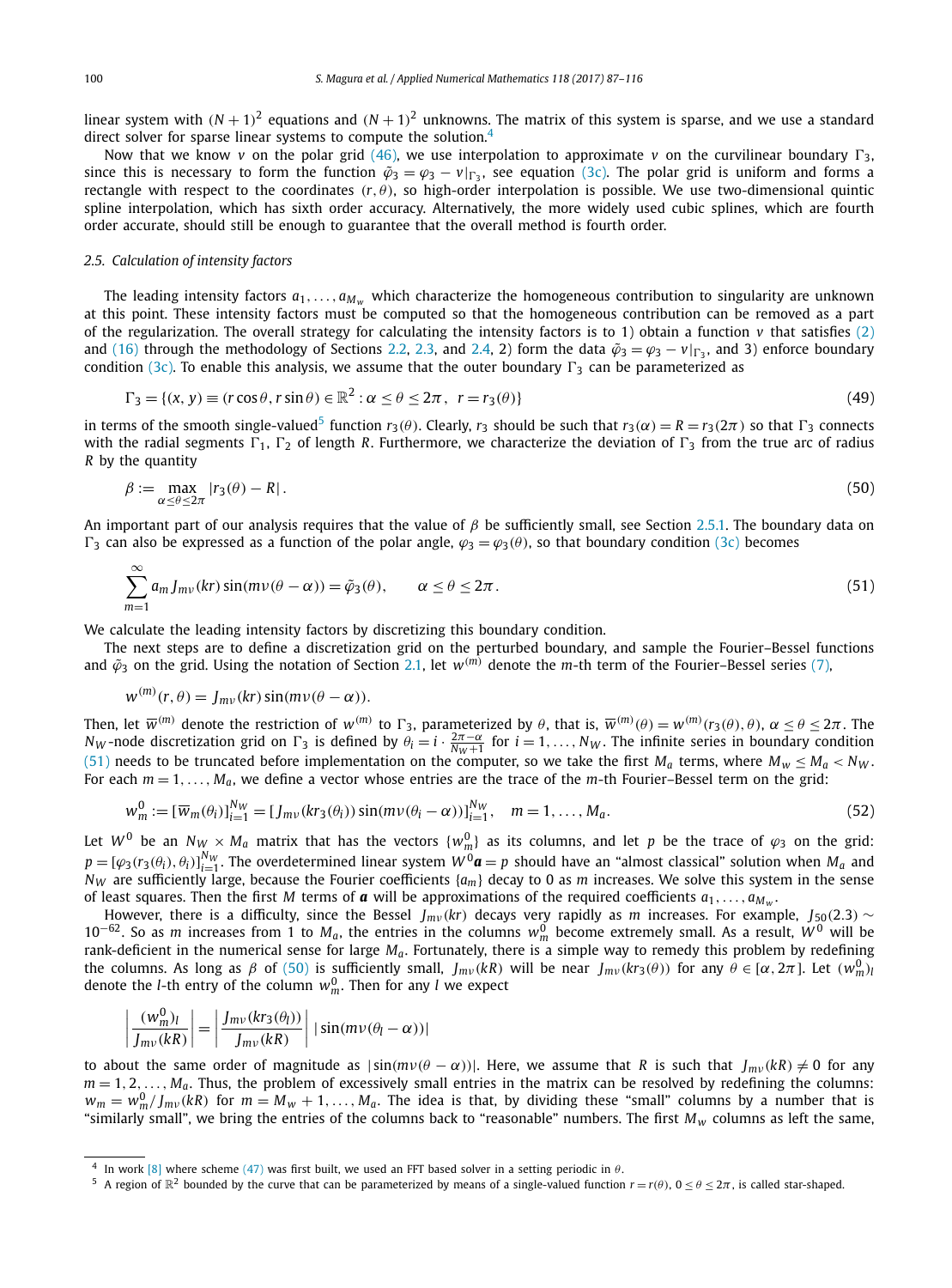<span id="page-14-0"></span> $w_m = w_m^0$ ,  $m = 1, \ldots, M_w$ , since the problem only arises as *m* becomes large. Let *W* denote the matrix with the modified columns,  $W = [w_m]_{m=1}^{M_a}$ . Then the linear system

$$
W\mathbf{a} = p \tag{53}
$$

is to be solved in the sense of least squares. Since the first  $M_a$  columns of the matrix were not modified, the first  $M_a$  terms of **a** will still yield approximations to  $a_1, \ldots, a_{M_w}$ .

We should emphasize, however, that even though the matrix *W* of system (53) has been modified so that no columns are excessively small, one may still wonder if *W* is necessarily full rank. This question is addressed in Section 2.5.1.

# *2.5.1. Proof of linear independence*

The system (53) must have a unique least squares solution if the solution vector  $\alpha$  is to yield reliable estimates of  $a_1, \ldots, a_{M_W}$ . Thus *W* must be full rank. When  $\Gamma_3$  is a true arc, the columns of *W* are orthogonal, and hence *W* is full rank and there is a unique least squares solution. In the case of a perturbed boundary, we will prove that finite sets of the functions {*w(m)* } defined by [\(52\)](#page-13-0) are linearly independent when the quantity *β* of [\(50\)](#page-13-0) is sufficiently small. Then, the columns  $\{w_m\}$  will be linearly independent as well, provided that the grid on  $\Gamma_3$  is sufficiently fine. Thus, *W* will be full rank and there will be a unique least squares solution. The proof utilizes the theory of singular values for linear operators, a generalization of singular values for matrices.

**Definition 1.** Let *A* be a compact linear operator on a separable Hilbert space. Then the eigenvalues of the operator *B* =  $(A^*A)^{1/2}$  are called the *singular values*, or *s-numbers*, of *A*. We enumerate them in decreasing order, taking the multiplicities into account:

$$
s_j(A) = \lambda_j(B), \quad j = 1, \ldots, \text{rank}(B).
$$

If rank $(B) < \infty$ , then we define  $s_i(A) = 0$  for all  $i > \text{rank}(B)$ .

Definition 1 can be found in  $[19, p. 26]$ <sup>6</sup> The reason we have introduced the singular values of compact operators is because the singular values tell us how much the operator would need to be perturbed to reduce its rank.

**Theorem 1** (Allahverdiev). If A is a compact operator on a separable Hilbert space, then for each  $n \in \mathbb{N}$ ,

 $s_n(A) = \inf\{\|A - \mathcal{L}\| : \mathcal{L}$  *is an operator with rank*  $\langle n \rangle$ ,

*where the norm is the operator norm induced by the norm of the Hilbert space.*

Theorem 1, which appears in [19, [p. 28\],](#page-29-0) is the key result in our proof of linear independence. Theorem 1 refers to operators, while we wish to show the linear independence of a set of functions. We bridge the gap by creating an operator  $T_0$  that has range span $\{f_{mv}(kR)\sin(mv(\theta-\alpha))\}_{m=1}^n$ , for some n. The sine functions are orthogonal, hence  $T_0$  has rank n. Then we create a similar operator T that has range span $\{\overline{w}^{(m)}\}_{m=1}^n =$  span $\{J_{mv}(kr_3(\theta))\sin(mv(\theta-\alpha))\}_{m=1}^n$ . By reducing the *value of β of* [\(50\),](#page-13-0) we can make  $J_{mv}(kr_3θ)$  close to  $J_{mv}(kR)$ , which will make the norm  $T - T_0$  small. Thus, Theorem 1 will imply that both operators have rank *n*.

**Proposition 1.** Assume  $J_{mv}$ (kR)  $\neq$  0 for any  $m=1,\ldots,n.$  Then  $\exists\delta>0$  such that if  $\beta<\delta,$  then the functions  $\{\overline{w}^{(m)}\}_{m=1}^n$  form a *linearly independent set.*

**Proof.** For each  $m \le n$ , let  $b_m : [\alpha, 2\pi] \to \mathbb{R}$  be defined by  $b_m(\theta) = \sin(m\nu(\theta - \alpha))$ , and let  $v_m = J_{mv}(kR)b_m$ . Let  $T_0$ :  $L^2[\alpha, 2\pi] \rightarrow L^2[\alpha, 2\pi]$  be defined by

$$
T_0 \varphi = \sum_{m=1}^n \langle \varphi, v_m \rangle v_m,
$$

where  $\langle \cdot, \cdot \rangle$  is the  $L^2[\alpha, 2\pi]$  inner product. *T*<sub>0</sub> is linear and bounded. The range of the operator is  $\mathcal{R}(T_0) = \text{span}\{b_m\}_{m=1}^n$ , so rank $(T_0)$  = dim  $\mathcal{R}(T_0)$  = n. The operator  $T_0$  has finite rank and is therefore a compact operator. Let  $s_1(T_0), s_2(T_0), \ldots$  be the singular values of  $T_0$ . Theorem 1 implies that  $s_n(T_0) > 0$ , since  $T_0$  has rank *n*.

Let  $\varepsilon \in \mathbb{R}$  be such that

$$
0 < \varepsilon < \frac{s_n(T_0)}{\sum_{m=1}^n \|v_m\|_{L^2} \cdot \|b_m\|_{L^2}}.\tag{54}
$$

Monograph [\[19\]](#page-29-0) states this definition and Theorem 1 for completely continuous operators. On a Hilbert space, an operator is completely continuous iff it is compact [14, [p. 173\].](#page-28-0) We will use the more modern term, compact.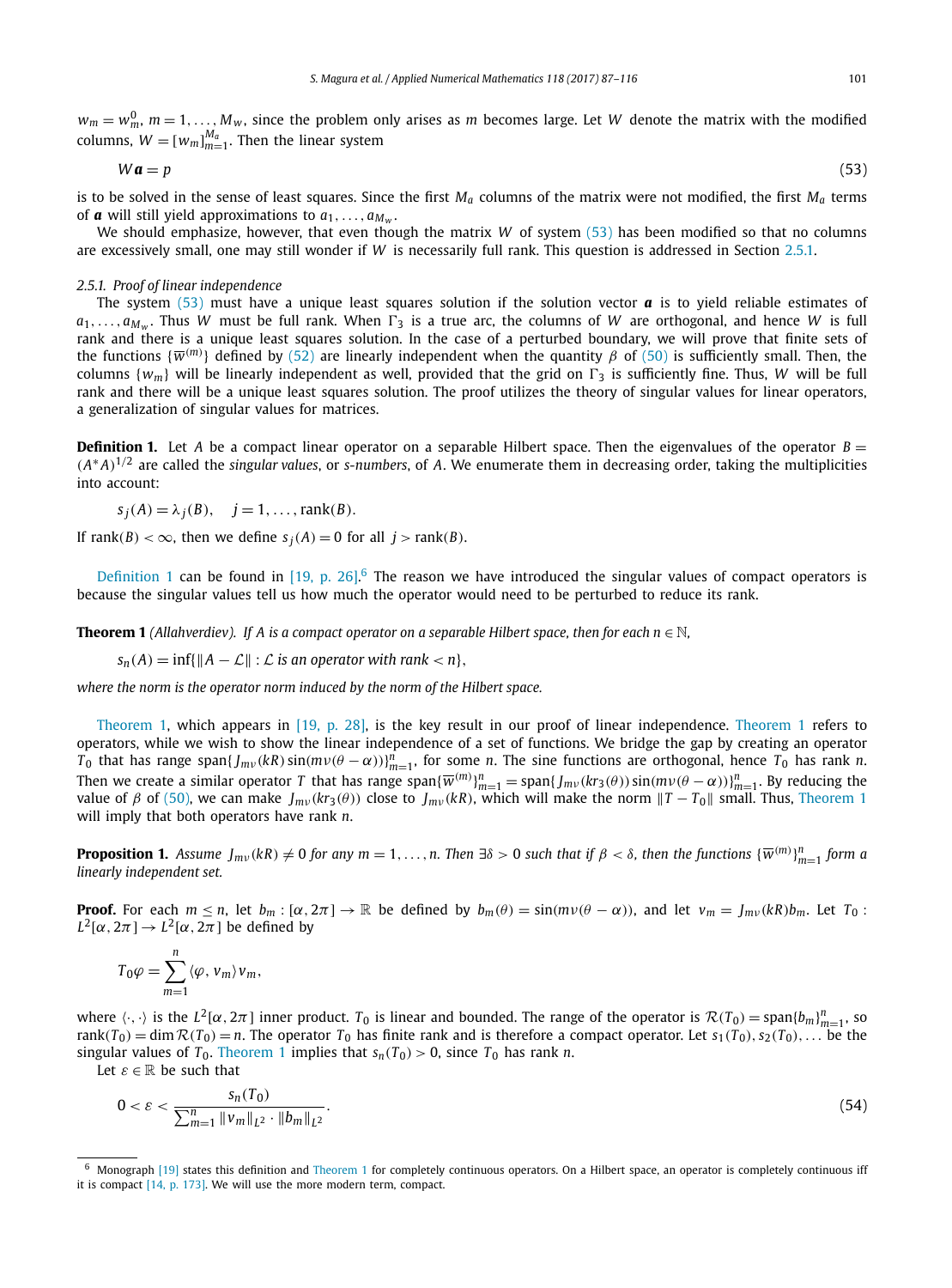For each  $m \le n$ , the Bessel function  $J_{mv}$  is continuous at  $r = R$ , so  $\exists \delta_m > 0$  such that  $|r - R| < \delta_m \Rightarrow |J_{mv}(kr) - J_{mv}(kR)| < \varepsilon$ . Let  $\delta = \min{\{\delta_1, \ldots, \delta_n\}}$  and assume  $\beta < \delta$ .

Define another operator *T* on  $L^2[\alpha, 2\pi]$  by

$$
T\varphi = \sum_{m=1}^{n} \langle \varphi, v_m \rangle \overline{w}^{(m)}.
$$

We want to use [Theorem 1](#page-14-0) to show that rank $(T) = n$ , so we estimate the operator norm of  $T - T_0$ . Assume  $\|\varphi\|_{L^2} = 1$ . Then

$$
\left\| (T - T_0)\varphi \right\|_{L^2} = \left\| \sum_{m=1}^n \langle \varphi, v_m \rangle (\overline{w}^{(m)} - v_m) \right\|_{L^2}
$$
\n(55a)

$$
\leq \sum_{m=1}^{n} |\langle \varphi, v_m \rangle| \cdot ||(J_{mv}(kr_3(\theta)) - J_{mv}(kR))b_m||_{L^2}
$$
\n(55b)

$$
\leq \sum_{m=1}^{n} \|\varphi\|_{L^{2}} \|\nu_{m}\|_{L^{2}} \,\varepsilon \, \|b_{m}\|_{L^{2}} \tag{55c}
$$

$$
= \varepsilon \sum_{m=1}^{n} \|v_m\|_{L^2} \|b_m\|_{L^2} < s_n(T_0), \tag{55d}
$$

where (55c) holds by Cauchy–Schwarz and since  $|r_3(\theta) - R| \leq \beta < \delta \leq \delta_m$ . In (55d), the final inequality follows from the assumption on  $\varepsilon$ , see formula [\(54\).](#page-14-0) Hence  $||T - T_0|| < s_n(T_0) = \inf{||T_0 - \mathcal{L}|| : \mathcal{L} \text{ is an operator with rank} < n}$ . As such, T<br>may not have rank smaller than n, so rank(T)  $\geq n$ . The range of T is span{ $\overline{w}^{(m)}\}_{m=1}^n$ , so { $\overline{w}^{(m$ set.  $\square$ 

The columns  $w_m$  of the matrix *W* are obtained by sampling the functions  ${\{\overline{w}^{(m)}\}}_{m=1}^{M_a}$  on the discretization grid  $\theta_1, \ldots, \theta_{N_W}$  on the perturbed boundary. For  $m > M_w$ , the column is also multiplied by a constant. Assume that  $\beta$  is less than the *δ* supplied by [Proposition 1](#page-14-0) in the case  $n = M_a$ . Then  ${\overline{w}^{(m)}}_{m=1}^{M_a}$  is a linearly independent set, so the columns  ${w_m}_{m=1}^{M_a}$  are linearly independent as well, provided the number of samples  $N_W$  is large enough. Hence the matrix *W* is full rank, and the overdetermined linear system  $(53)$  has a unique least squares solution.

While one can use [Proposition 1](#page-14-0) to show that *W* is full rank, the proposition's claim should not be exaggerated. [Propo](#page-14-0)[sition 1](#page-14-0) does *not* imply that the countably infinite set  $\{\overline{w}^{(m)}\}_{m=1}^{\infty}$  is linearly independent. Recall that an infinite set is linearly independent iff any finite subset is linearly independent. The proof of [Proposition 1](#page-14-0) shows that, for any finite subset  ${\{\overline{w}^{(m_j)}\}_{j=1}^n}$  of the countably infinite set, we can always choose  $\beta$  small enough to make the subset linearly independent. But this choice of *β* may depend on the indices *m*1*,...,mn*. We have not shown the existence of a single *β >* 0 that works for any finite subset of  $\{\overline{w}^{(m)}\}_{m=1}^{\infty}$ .

# *2.6. The regularized problem*

Standard numerical methods for PDEs including the method of difference potentials may lose convergence when the solution is singular. We remedy this issue by converting the original boundary value problem [\(1\)](#page-2-0) to a regularized problem whose solution is known to have enough bounded derivatives to restore the rate of convergence. In Section [2.1,](#page-4-0) we proposed the regularization [\(11\):](#page-5-0)

$$
u = u^{(\text{reg})} + v^{(1)} + \ldots + v^{(M_v)} + \sum_{m=1}^{M_w} a_m J_{mv}(kr) \sin(mv(\theta - \alpha))
$$

and showed that  $u^{(reg)}$  is sufficiently smooth when  $M_v$  and  $M_w$  are chosen large enough to satisfy inequalities [\(13\).](#page-5-0) Now that we have identified a method for obtaining the leading intensity factors  $a_1, \ldots, a_{M_w}$ , see Section [2.5,](#page-13-0) the regularization [\(11\)](#page-5-0) can be used in practical computation.

Before reformulating the original BVP [\(1\)](#page-2-0) in terms of  $u^{(reg)}$ , we modify the regularization slightly. The term  $v^{(m)}$  is of the form  $r^{(m-1)+\eta}(A_m(\theta) \ln r + B_m(\theta))$ ,  $\eta \ge 0$ , which will become large as *r* increases for higher values of *m*. This is undesirable, because the sum  $v^{(1)} + ... + v^{(M_v)}$  may become many times larger than the solution  $u^{(reg)}$ . The terms  $v^{(m)}$  are included in the regularization to remove the singularity at the corner  $r = 0$ , and therefore their behavior only matters in the vicinity of the corner. Thus, modifying the regularization at points away from the corner will not impact its effectiveness. We modify the regularization [\(11\)](#page-5-0) so that the terms  $v^{(1)},...,v^{(M_v)}$  are gradually tapered off as *r* increases. Consider the function

$$
P_6(x) = \begin{cases} 0, & x < 0 \\ x^7 \cdot (924x^6 - 6006x^5 + 16380x^4 - 24024x^3 + 20020x^2 - 9009x + 1716), & 0 \le x \le 1 \\ 1, & x > 1 \end{cases}
$$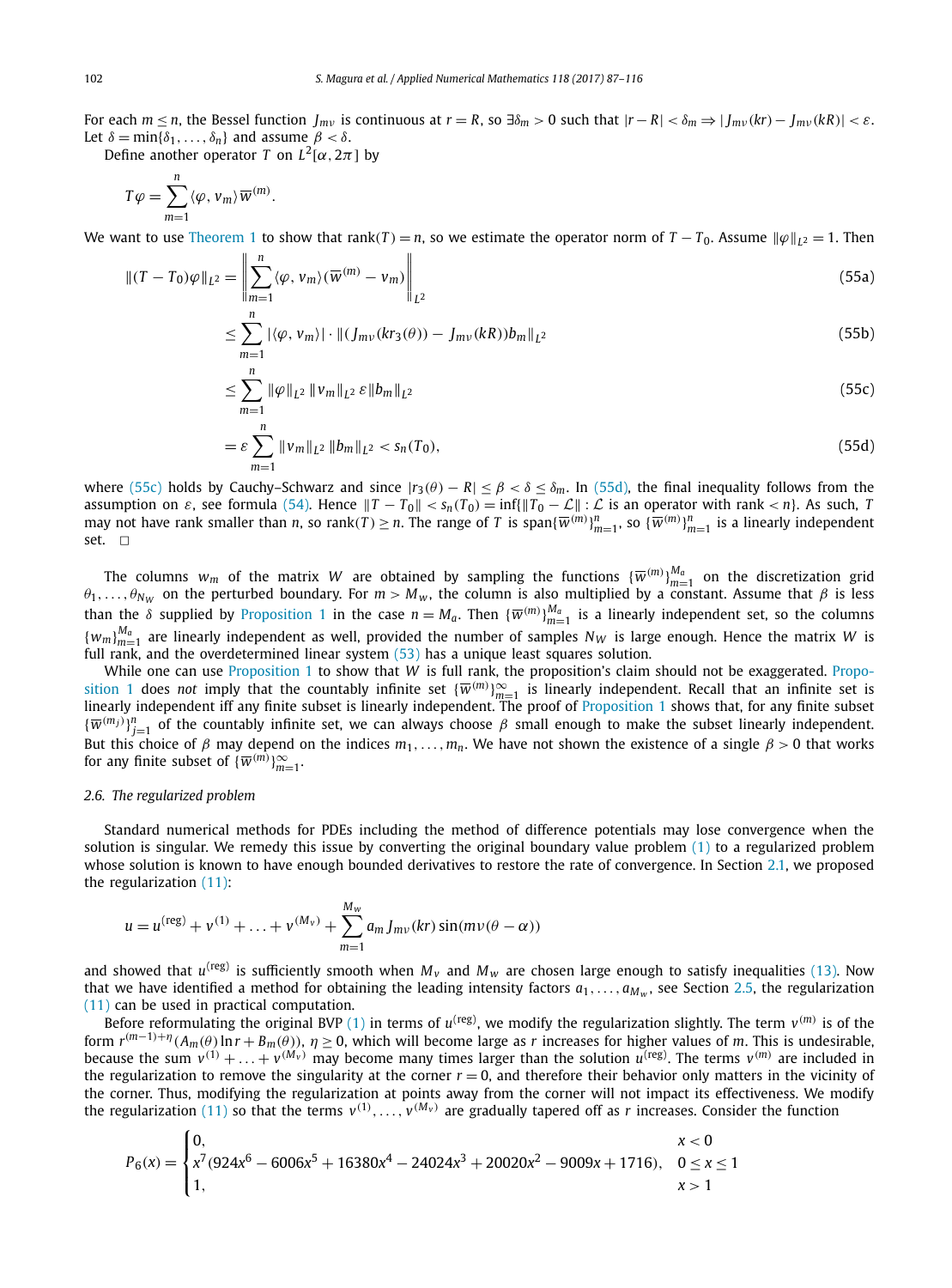<span id="page-16-0"></span>from [\[11\].](#page-28-0) The piecewise polynomial function  $P_6$  smoothly transitions from 0 to 1 over the interval [0, 1]. Its first six derivatives are continuous, while there is a jump in the seventh derivative. This discontinuity is inconsequential when the required degree of regularity *d* is  $\leq$  6. If greater regularity is required, i.e.  $d > 6$ , then a piecewise polynomial of higher degree can be used in place of  $P_6$ . Then, the tapered asymptotic expansion of  $v$  is

$$
v^{(\text{asym})} = \left[ v^{(1)} + \ldots + v^{(M_v)} \right] \cdot P_6 \left( 1 - \frac{r - R_0}{R - R_0} \right).
$$

The factor  $P_6\left(1-\frac{r-R_0}{R-R_0}\right)$  equals 1 when  $r < R_0$  with a smooth transition to 0 over the interval [ $R_0, R$ ]. The choice of endpoints  $[R_0, R]$  is mostly arbitrary, though an overly abrupt transition should be avoided. When  $r < R_0$ ,  $v$ <sup>(asym)</sup> is equal to the original sum of  $v^{(1)} + \ldots + v^{(M_v)}$ , so the new regularization

$$
u = u^{(\text{reg})} + v^{(\text{asym})} + \sum_{m=1}^{M_w} a_m J_{mv}(kr) \sin(mv(\theta - \alpha)),
$$
\n(56)

will still guarantee that  $u^{(reg)}$  is sufficiently regular.

As discussed in Section [2.1,](#page-4-0) the individual terms  $v^{(1)}$ ,  $v^{(2)}$ ,  $\ldots$  are not solutions to the homogeneous Helmholtz equa-tion, since the method of Fox and Sankar [\[18\]](#page-29-0) is not equivalent to a true separation of variables. Therefore,  $u^{(reg)}$  satisfies an inhomogeneous Helmholtz equation. The inhomogeneity is obtained by applying the Helmholtz operator  $\Delta + k^2 I$  to regularization (56) [cf. formula [\(18\)\]](#page-6-0):

$$
f := -(\Delta + k^2 I) v^{\text{(asym)}}.
$$

Since *u*(reg) is known to have *d* bounded partial derivatives w.r.t. *r* at the corner, it follows that *f* has *d* − 2 bounded radial derivatives. The regularized boundary value problem is then

$$
\Delta u^{(\text{reg})} + k^2 u^{(\text{reg})} = f \qquad \text{on } \Omega,
$$
\n(57a)

$$
u^{(\text{reg})}\big|_{\Gamma_1} = \varphi_1 - v^{(\text{asym})}\big|_{\Gamma_1}, \qquad u^{(\text{reg})}\big|_{\Gamma_2} = \varphi_2 - v^{(\text{asym})}\big|_{\Gamma_2}, \tag{57b}
$$

$$
u^{(\text{reg})}|_{\Gamma_3} = \varphi_3 - v^{(\text{asym})}|_{\Gamma_3} - \sum_{m=1}^{M_w} a_m J_{mv}(kr_3(\theta)) \sin(m\nu(\theta - \alpha)). \tag{57c}
$$

The regularized problem (57) is solved by the method of difference potentials, which is described in Section [3.](#page-17-0)

Let us note that smoothing out the corners (the approach employed, e.g., in  $[12]$ ) can also be thought of as a special form of regularization. It has the advantage of not requiring any expansions of the solution. However, its justification is more heuristic than rigorous. It assumes that the better the smooth curve approximates the actual corner, the closer the resulting solution will be to the actual singular solution. While intuitively this assumption holds, its justification may prove challenging. Moreover, in practical computations, if two different smooth curves approximate one and the same corner, then the resulting solutions will, generally speaking, be different as well.

Our regularization technique, on the other hand, is geared toward true corners with no smoothing. Even though the geometries that originate from real-life applications are often characterized by rounded corners, true corners provide a good model that is free from any ambiguities associated with the choice of smoothing. The advantage of our model is that it lends itself to rigorous analysis. Specifically, it enables accurate explicit subtraction of the singularity in the form of a truncated series, which is something we do not expect would be possible in the case of smoothed corners.

# *2.7. Summary of the algorithm*

This section provides a high-level step-by-step summary of the regularization algorithm.

- 1. Set the required degree of regularity *d* and find values of  $M_v$  and  $M_w$  that satisfy [\(13\).](#page-5-0) For the fourth order accu-rate difference potentials formulation described in this paper, see Section [3,](#page-17-0)  $d = 4$  is sufficient. The value may differ depending on the type of the main numerical solver and the order of accuracy.
- 2. Follow the algorithm of Fox and Sankar [\[18\]](#page-29-0) to obtain the terms  $v^{(1)},\ldots,v^{(M_I)}.$  The integer  $M_I$  should be chosen large enough so that  $S_m^{(0)}$ ,  $S_m^{(1)}$  are computed with sufficient accuracy, see [\(42\).](#page-10-0) For example, we chose  $M_I = 10$ .
- 3. Use the functions *g* and *q* defined in [\(28\)](#page-8-0) and [\(32\),](#page-9-0) respectively, to arrive at the initial value problems [\(43\).](#page-10-0) Then numerically solve the IVPs [\(43\)](#page-10-0) for  $m = 1, ..., M_w$  to obtain the corresponding quantities  $V_m^*(R_{\text{arc}})$ .
- 4. Numerically solve the boundary value problem  $(45)$  over the intermediate domain  $\Omega_{\rm int}$  with the fourth order finite difference scheme [\(47\),](#page-12-0) [\(48\)](#page-12-0) for the Helmholtz equation in polar coordinates. The result is a solution  $\{v_{m,l}\}$  on the grid [\(46\).](#page-11-0)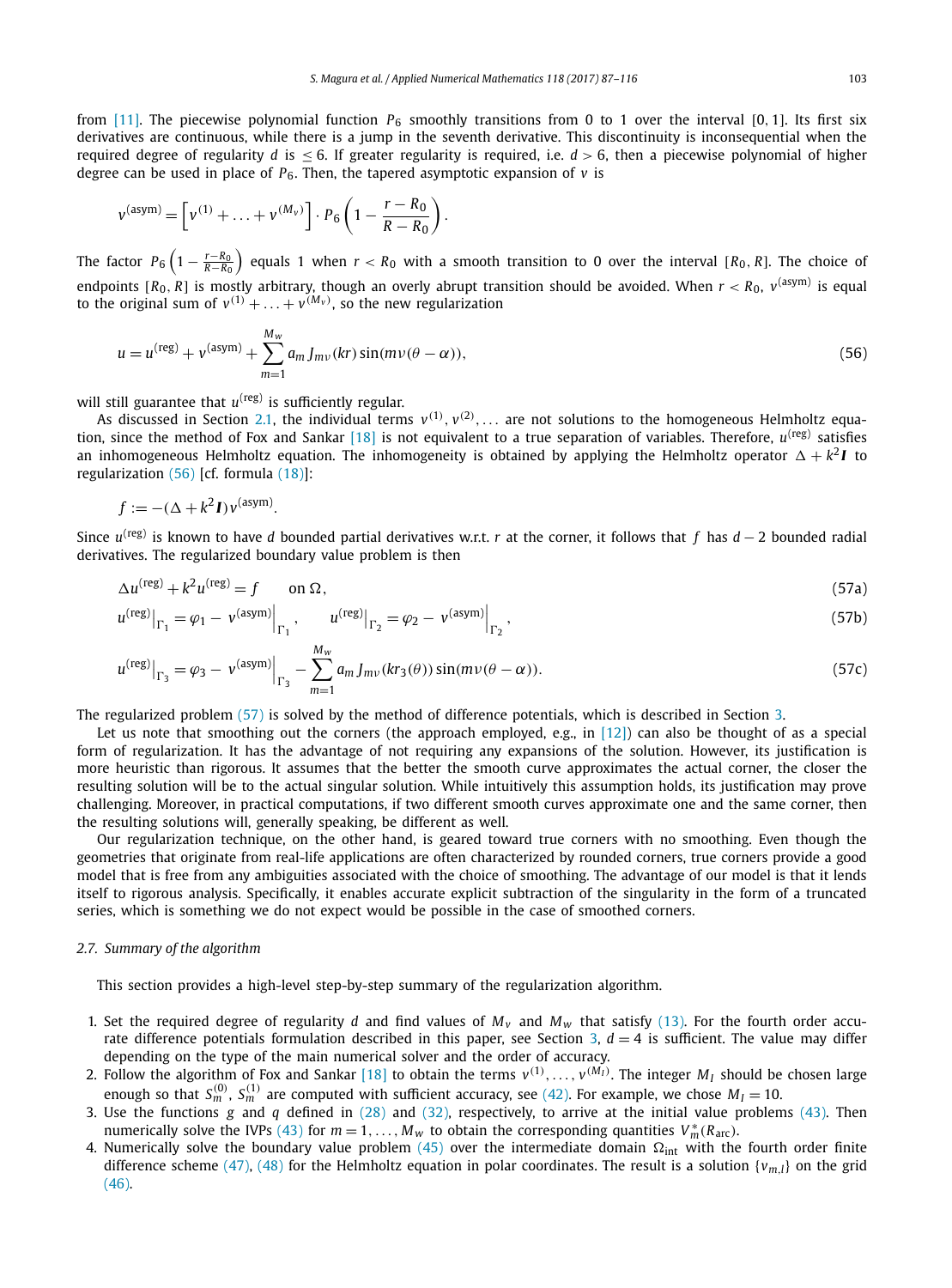

**Fig. 3.** The domain  $\Omega$  is embedded in a rectangular auxiliary domain  $\Omega_0$ .

- <span id="page-17-0"></span>5. Solve the linear system  $W\mathbf{a} = p$ , see [\(53\),](#page-14-0) in the sense of least squares. In the computation of the vector *p*, a bivariate quintic spline interpolation of the discrete solution  $\{v_m\}$  from the previous step should be used to evaluate  $v|_{\Gamma_2}$ . The first  $M_w$  entries of **a** are the required intensity factors  $a_1, \ldots, a_{M_w}$ .
- 6. Numerically solve the regularized problem [\(57\).](#page-16-0) We choose to use the method of difference potentials for that purpose, see Section 3. However, our regularization algorithm is in no way specific to difference potentials. Other methods, such as FEM, can be used as well.

In the special case when  $\Gamma_3$  is a true arc, the foregoing procedure becomes considerably simpler. Since the outer boundary is already a true arc, it makes sense to set  $R_{\text{arc}} = R$ , so that the outer boundary of the intermediate domain coincides with  $\Gamma_3$ . Then step [4](#page-16-0) and the interpolation in step 5 become unnecessary since we do not need to know  $v$  on the interior of  $\Omega_{int}$ . With the radius  $r_3(\theta)$  constant along  $\Gamma_3$ , the boundary condition [\(51\)](#page-13-0) becomes

$$
\sum_{m=1}^{\infty} a_m J_{mv}(kR) \sin(m\nu(\theta - \alpha)) = \tilde{\varphi}_3, \quad \alpha \le \theta \le 2\pi,
$$

which implies that the numbers  $\{a_m\}_{m \nu}(kR)\}$  are the Fourier sine coefficients of  $\tilde{\varphi}_3$ . Hence, the intensity factors  $a_1, \ldots, a_{M_w}$ can be calculated by applying the DST to  $\tilde{\varphi}_3$  and dividing by the constants  $J_{mv}(kR)$ . The system  $W\boldsymbol{a} = p$  can still be used, but it may be simpler from an implementation perspective to use the DST.

# **3. The method of difference potentials**

The method of finite differences suffers a loss of accuracy for problems whose boundaries do not conform to the discretization grid. The method of difference potentials is based on finite differences, yet overcomes the method's geometrical limitations using the theory of Calderon's projections [\[38,37\].](#page-29-0) The method can also handle variable coefficients, nonstandard boundary conditions, and inhomogeneous media in a straightforward manner. The method supports the use of compact finite difference schemes [\[9,41,8,40,20\],](#page-28-0) which are beneficial because they allow high-order accuracy without requiring any artificial boundary conditions. In the formulation presented here, we use a compact fourth order scheme for the Helmholtz equation [\[40\].](#page-29-0)

The fundamental idea of the method is to reduce a differential equation over  $\Omega$  to an operator equation on the boundary  $\Gamma = \partial \Omega$ . The resulting boundary operator equation is combined with the boundary condition on Γ, which yields a boundary formulation equivalent to the original BVP on  $\Omega$ . The boundary operator equation is stated in terms of Calderon's projections and referred to as the Boundary Equation with Projection (BEP). The BEP relates the Dirichlet and Neumann boundary data of the solution and is convenient to combine with the boundary condition that is also formulated in terms of the Dirichlet and/or Neumann boundary data. The BEP is discretized by introducing a finite basis expansion for the Dirichlet and Neumann data and enforcing the equation on a discrete boundary  $\gamma$  that straddles the continuous boundary  $\Gamma$ . The Calderon's projections in the continuous BEP are replaced with difference projections, their discrete analog. A difference projection is computed by solving the auxiliary problem (AP), a Helmholtz boundary value problem on an auxiliary domain  $\Omega_0$  that contains  $\Omega$ , see Fig. 3. The auxiliary domain  $\Omega_0$  should not be confused with the intermediate domain  $\Omega_{\text{int}}$  from the regularization algorithm of Section [2.](#page-4-0) A difference projection is computed for each basis function, so the auxiliary problem must be solved repeatedly. Solution of the discretized BEP yields the unknown boundary data; for example, if the Dirichlet data is specified by the boundary condition, then solution of the BEP yields the Neumann data. Once both types of boundary data are known, the solution is computed throughout  $\Omega$  in the form of a difference potential.

The current section is not meant to be a comprehensive account of the method of difference potentials [\[38\].](#page-29-0) Instead, it is meant to summarize the computational algorithm with special attention paid to the modifications that are required to handle domains with reentrant corners. Other than the modification to the equation-based extension of Section [3.6,](#page-22-0) the difference potentials formulation presented here does not differ from previously published accounts of the method in any substantial way. For more information on the method of difference potentials, we refer the reader to [\[31\],](#page-29-0) which may be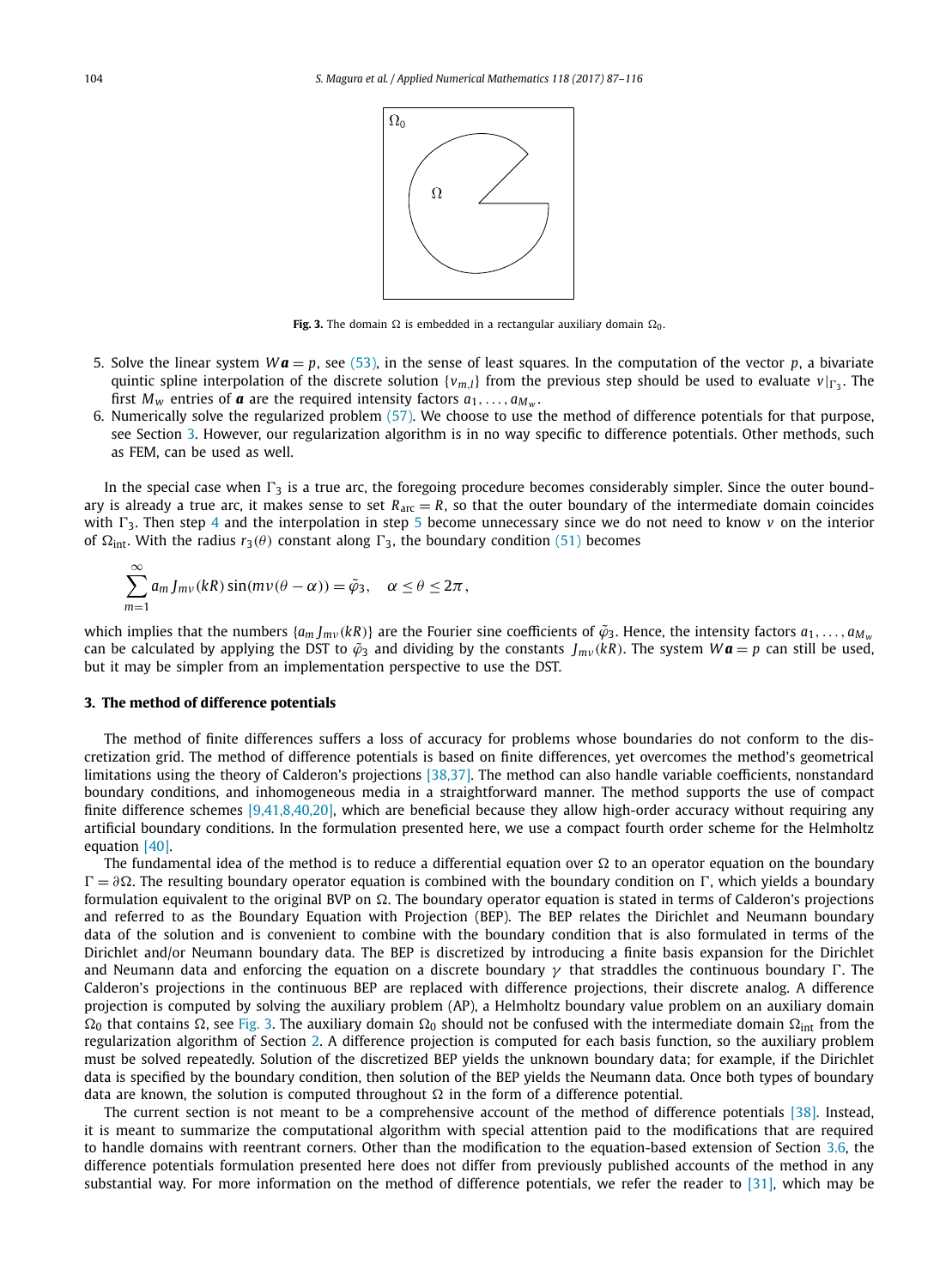<span id="page-18-0"></span>considered an introduction. The additional works [\[32,11,10,33\]](#page-29-0) address transmission/scattering problems, singularities due to discontinuous boundary data, nonstandard boundary conditions, and multiple scattering, respectively. We apply the method of difference potentials to the Helmholtz boundary value problem

 $\Delta u + k^2 u = f$  on  $\Omega$ , *,* (58a)

$$
u|_{\Gamma_1} = \varphi_1, \quad u|_{\Gamma_2} = \varphi_2, \quad u|_{\Gamma_3} = \varphi_3,\tag{58b}
$$

where the domain  $\Omega$  and boundary  $\Gamma=\Gamma_1\cup\Gamma_2\cup\Gamma_3$  are as defined in Section [1.1.](#page-2-0) As before, the wavenumber  $k$  is assumed constant. While we are reusing the symbols *u*, *f*,  $\varphi_1$ ,  $\varphi_2$ , and  $\varphi_3$ , it must be understood that BVP (58) is distinct from the BVP  $(1)$ . In particular, the solution to BVP  $(1)$  may well be singular, but we require that  $(58)$  have a sufficiently regular solution. This is to say, first the regularization algorithm of Section [2](#page-4-0) should be applied to the original problem [\(1\),](#page-2-0) and then the method of difference potentials can be applied to the regularized problem [\(57\).](#page-16-0) Rather than use the cumbersome notation of the regularized problem [\(57\),](#page-16-0) we have returned to the simpler notation (58). The rest of this section addresses the components of the algorithm in the following order: the fourth order compact scheme (Section 3.1), the auxiliary problem (Section 3.2), the discretization grids (Section [3.3\)](#page-19-0), difference potentials and the BEP (Section [3.4\)](#page-20-0), the basis expansion (Section [3.5\)](#page-20-0), and finally the equation-based extension (Section [3.6\)](#page-22-0).

# *3.1. The compact finite difference scheme*

At its core, the method of difference potentials relies on finite difference schemes to approximate the PDE. We employ a fourth order compact equation-based scheme for the Helmholtz equation in Cartesian coordinates:

$$
\frac{u_{i+1,j} - 2u_{i,j} + u_{i-1,j}}{h^2} + \frac{u_{i,j+1} - 2u_{i,j} + u_{i,j-1}}{h^2} + k^2 u_{i,j} \n+ \frac{1}{6h^2} \Big[ (u_{i+1,j+1} - 2u_{i+1,j} + u_{i+1,j-1}) - 2(u_{i,j+1} - 2u_{i,j} + u_{i,j-1}) \n+ (u_{i-1,j+1} - 2u_{i-1,j} + u_{i-1,j-1}) \Big] \n+ \frac{k^2}{12} \Big[ (u_{i+1,j} - 2u_{i,j} + u_{i-1,j}) + (u_{i,j+1} - 2u_{i,j} + u_{i,j-1}) \Big] \n= \frac{1}{12} (f_{i+1,j} - 2f_{i,j} + f_{i-1,j}) + \frac{1}{12} (f_{i,j+1} - 2f_{i,j} + f_{i,j-1}) + f_{i,j}.
$$
\n(59)

The scheme is analyzed in [\[40,20\]](#page-29-0) and has been applied successfully within the framework of difference potentials in [\[31\].](#page-29-0) The scheme is referred to as compact because it uses a small  $3 \times 3$  stencil for the discrete solution  $u_{i,j} := u(x_i, y_j)$ . That is, to apply the scheme at the node  $(i, j)$ , only the values of the solution at the nodes  $\mathbb{N}_{i,j} = \{(i + \Delta i, j + \Delta j) : \Delta i, \Delta j = -1, 0, 1\}$ are needed. The five node stencil  $\mathbb{K}_m = \{(i \pm 1, j), (i, j), (i, j \pm 1)\}$  is applied to the discrete right-hand side  $f_{i,j} := f(x_i, y_j)$ . High-order accuracy is possible on the compact  $3 \times 3$  stencil because the Helmholtz equation itself is used to eliminate the leading terms of the truncation error.

#### *3.2. Auxiliary problem*

The discretized BEP is generated through repeated solves of the auxiliary problem (AP), an inhomogeneous Helmholtz BVP formulated on  $\Omega_0.$  The auxiliary domain  $\Omega_0$  contains  $\Omega$  and should be taken in a shape that will facilitate a simple and efficient numerical solution of the AP. We take Ω<sub>0</sub> to be a square of a side length *s* centered at the origin, though a disc would also be a reasonable choice. Given a right-hand side  $g$  defined on  $\Omega_0$ , the auxiliary problem is to solve the Helmholtz equation

$$
\Delta u + k^2 u = g \qquad \text{on } \Omega_0
$$

with appropriate boundary conditions. The boundary conditions can be anything, so long as the resulting boundary value problem is well-posed and has a unique solution for any *g*. We consider homogeneous Dirichlet boundary conditions on all sides of the auxiliary domain:  $u|_{\partial\Omega_0}=0.$  The homogeneous Dirichlet boundary conditions are simple to implement and will allow for an efficient numerical solution using separation of variables and FFT. However, if −*k*<sup>2</sup> coincides with an eigenvalue of the Laplacian  $\Delta$  on  $\Omega_0$  with the same homogeneous boundary conditions, then there is a resonance and the solution to the AP will not be unique. The resonance can be avoided by choosing the side length *s* of the auxiliary domain such that  $k^2\neq \left(\frac{a\pi}{s}\right)^2+\left(\frac{b\pi}{s}\right)^2$  for any  $a,b=1,3,5,\ldots$ . Alternatively, in [\[10,33\],](#page-28-0) the AP is formulated with Sommerfeld-type boundary conditions on the left and right edges of  $\Omega_0$  and homogeneous Dirichlet boundary conditions on the upper and lower edges. The Sommerfeld-type BCs make the spectrum of the Laplacian complex so that the purely real number −*k*<sup>2</sup> will never coincide with a Laplacian eigenvalue. However, there are drawbacks associated with the Sommerfeld-type BCs, which require more effort to accurately discretize and prevent us from solving the discrete problem using FFT in the *x*-direction.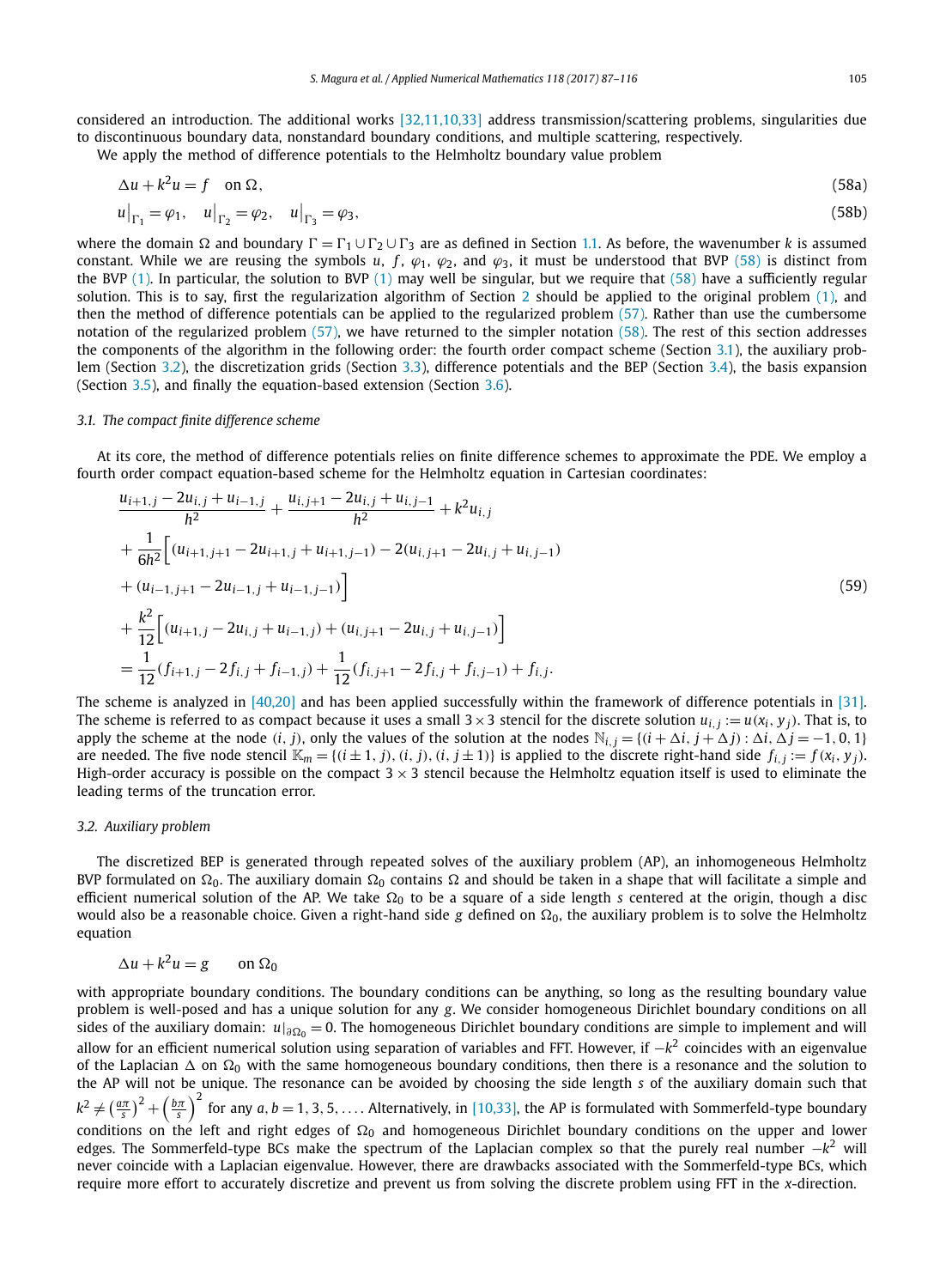<span id="page-19-0"></span>

**Fig. 4.** Discretization grids for the compact scheme.

We define several discretization grids on  $\Omega_0$  so that we can formally apply the finite difference scheme [\(59\)](#page-18-0) to solving the AP. Let  $\mathbb{N}_0 = \{(i, j) : i, j = 0, \ldots, N\}$  and consider the subsets  $\mathbb{M}_0$  and  $\mathbb{K}_0$  depicted in Fig. 4. In general the horizontal and vertical spacing of the grid is allowed to differ, but for convenience we take the same step size  $h = s/N$  in both directions, so that the coordinates corresponding to the node *(i, j)* of N<sub>0</sub> are  $x_i = -s/2 + ih$  and  $y_i = -s/2 + ih$ . Enforcing the finite difference approximation [\(59\)](#page-18-0) of  $\Delta u + k^2 u = f$  at the interior nodes  $\mathbb{M}_0$  yields a linear system, which we represent symbolically as

$$
\mathbf{L}^{(h)}\mathbf{u} = \mathbf{B}^{(h)}\mathbf{\hat{y}}.\tag{60}
$$

Here  $u = (u_m)_{m \in \mathbb{N}_0}$  is the discrete solution over the grid  $\mathbb{N}_0$  and  $f = (f_m)_{m \in \mathbb{K}_0}$  is the discrete right-hand side. Clearly, there are more unknowns than equations, so the system  $(60)$  requires an additional constraint, which comes from the discrete boundary conditions

$$
u_{i,0} = u_{i,N} = u_{j,0} = u_{j,N} = 0, \qquad i, j = 0, \dots, N.
$$
\n(61)

Then, for a given function g on  $\mathbb{M}_0$ , the discrete auxiliary problem is to solve the system

$$
L^{(h)}u = g \tag{62}
$$

subject to the boundary conditions (61). Since the boundary conditions are homogeneous and Dirichlet, the discrete AP (62) can be solved efficiently with FFT. The discrete AP will be solved repeatedly throughout the algorithm, so it is convenient to introduce notation for the solution operator. Let *G(h)* be the Green's function for the discrete AP, so that *G(h)* g denotes the solution u to the linear system  $L^{(h)}u = \mathfrak{g}$  for the given function g.

# *3.3. Grid sets*

The method of difference potentials works by enforcing the BEP at the boundary, yet in general the boundary  $\Gamma$  does not conform to the grid. Therefore we will instead enforce the BEP at a discrete boundary *γ* that straddles the continuous boundary  $\Gamma$ . Towards this end, we partition  $M_0$  into the set of nodes  $M^+=M_0\cap\Omega$  that lie inside the domain, and the set  $M^-$  = M<sub>0</sub> ∩ Ω which lie outside. The discrete boundary  $\gamma$  is defined by applying the 3 × 3 stencil N<sub>m</sub> at each node *m* of M<sup>+</sup> and M<sup>−</sup>, and then taking the intersection:

$$
\mathbb{N}^+ = \bigcup_{m \in \mathbb{M}^+} \mathbb{N}_m, \qquad \mathbb{N}^- = \bigcup_{m \in \mathbb{M}^-} \mathbb{N}_m, \qquad \gamma = \mathbb{N}^+ \cap \mathbb{N}^-.
$$

The interior, exterior, and boundary grid sets are shown schematically in [Fig. 5.](#page-20-0) Additionally, let us define yet another grid set, this time in terms of the five node stencil  $\mathbb{K}_m$  on the right-hand side:

$$
\mathbb{K}^+=\bigcup_{m\in\mathbb{M}^+}\mathbb{K}_m.
$$

Computing  $\bm{B}^{(h)}$ f at a given interior node  $m\in\mathbb{M}^+$  makes use of the values of f at the adjacent nodes  $\mathbb{K}_m$ , so naturally f must be defined on a larger grid  $\mathbb{K}^+$  that contains the interior nodes  $\mathbb{M}^+$  as well as a fringe of nodes slightly outside the domain.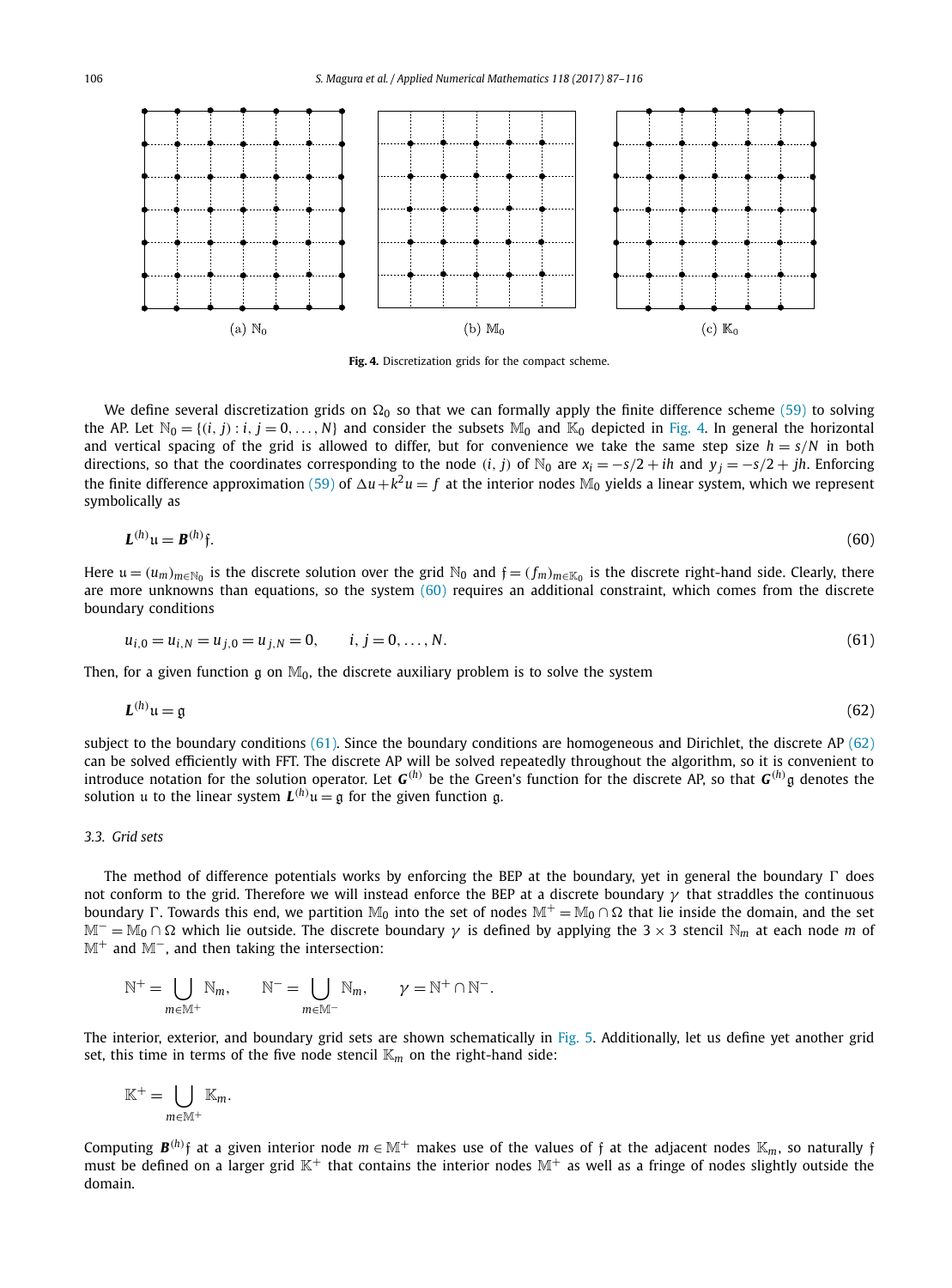<span id="page-20-0"></span>

**Fig. 5.** The interior, exterior, and boundary grid sets for the wedge angle  $\alpha = \pi/4$ .

### *3.4. Difference potentials*

At last, we are ready to define the term difference potential. Again, we refer the reader to [\[31\]](#page-29-0) for in-depth coverage of difference potentials and projections, especially for the continuous case. Let *ξγ* be a given function on the grid *γ* . Let *w* be a function on  $\mathbb{N}_0$  such that its trace  $Tr^{(h)}w$  on the discrete boundary coincides with  $\xi_{\gamma}$ ,

$$
Tr^{(h)}w=\xi_{\gamma}.
$$

Then the difference potential with density  $\xi_{\gamma}$  is a function on  $\mathbb{N}^{+}$  defined by

$$
\boldsymbol{P}_{\mathbb{N}^+} \xi_{\gamma} = w - \boldsymbol{G}^{(h)} \left( \boldsymbol{L}^{(h)} w \big|_{\mathbb{M}^+} \right),
$$

where  $L^{(h)}$  is the fourth order approximation of the Helmholtz operator, see [\(60\),](#page-19-0) and  $G^{(h)}$  is the solution operator to the discrete AP [\(62\).](#page-19-0) The notation  $L^{(h)}w|_{\mathbb{M}^+}$  means that the operator  $L^{(h)}$  should be applied to *w*, and then the result should be set to 0 at nodes not in M<sup>+</sup>. Next, we introduce the notation  $P<sub>\gamma</sub>$  for the difference boundary projection, obtained by restricting the difference potential to the discrete boundary:

$$
\mathbf{P}_{\gamma} \xi_{\gamma} = \mathbf{Tr}^{(h)} \mathbf{P}_{\mathbb{N}^+} \xi_{\gamma}. \tag{63}
$$

Then discrete boundary equation with projection (BEP) is stated in terms of the projection (63),

$$
\mathbf{P}_{\gamma} \xi_{\gamma} + \mathbf{T} \mathbf{r}^{(h)} \mathbf{G}^{(h)} \mathbf{B}^{(h)} \mathbf{f} = \xi_{\gamma},\tag{64}
$$

where f is an extension of the right-hand side *f* of the Helmholtz equation [\(58a\)](#page-18-0) to the larger grid K<sup>+</sup> ⊃ M<sup>+</sup>. The fundamental property of the discrete BEP is that *ξγ* satisfies (64) if and only if there exists <sup>a</sup> grid function u with *T r(h)* u = *ξγ* that satisfies  $\bm{L}^{(h)}$ u  $=$   $\bm{B}^{(h)}$ f on  $\mathbb{M}^+$ . Finally, the solution u is obtained through use of the formula

$$
\mathfrak{u} = \boldsymbol{P}_{\mathbb{N}^+} \xi_{\gamma} + \boldsymbol{G}^{(h)} \boldsymbol{B}^{(h)} \mathfrak{f}. \tag{65}
$$

Thus, the BEP reduces the problem  $L^{(h)}$ u $=$   $\bm{B}^{(h)}$ f over the set of interior nodes  $\mathbb{M}^+$  to a problem at the discrete boundary  $\gamma$  .

There are many functions  $\xi$ <sup>*y*</sup> that satisfy the discrete BEP (64), just as there are many functions u that satisfy the discretization  $L^{(h)}$ u =  $B^{(h)}$ f of the PDE on the interior nodes  $\mathbb{M}^+$ . To make the BEP uniquely solvable, we must involve the boundary conditions on  $\Gamma = \partial \Omega$ , yet the BEP is enforced at the fringe of nodes  $\gamma$  rather than on the continuous boundary  $\Gamma$ . We bridge the gap by expanding the boundary data relative to a finite set of basis functions, and then applying the equation-based extension. Consider the vector-valued function *ξ* = *(ξ*0*, ξ*1*)*| that represents the trace of the solution *u* to the Helmholtz equation [\(58a\)](#page-18-0) and its outwards normal derivative *<sup>∂</sup><sup>u</sup> <sup>∂</sup><sup>n</sup>* on the boundary. Given the density *ξ* of the solution *u*, the equation-based extension defines an approximation  $\mathbf{Ex} \xi_{\Gamma}$  of *u* at the discrete boundary *γ*. It is the extension *Ex* $\xi_{\Gamma}$  that takes the place of  $\xi_{\gamma}$  in the BEP.

# *3.5. Expansion of boundary data*

Initially, the density *ξ* corresponding to the solution is not entirely known. For the Dirichlet boundary conditions [\(58b\)](#page-18-0) considered here, the Dirichlet data *ξ*<sup>0</sup> is known, while the Neumann data *ξ*<sup>1</sup> is unknown. To include the unknown Neumann data in the BEP, we expand the vector function  $\xi_{\Gamma}$  with respect to a Chebyshev basis on each of the boundary segments  $\Gamma_1, \Gamma_2, \Gamma_3$ . The Chebyshev polynomials are defined on  $[-1, 1]$ , so we introduce the linear functions  $g_j$ ,  $j = 1, 2, 3$  that map  $[-1, 1]$  onto the segment  $\Gamma_i$ . The radii  $\Gamma_1$  and  $\Gamma_2$  are parameterized by the polar radius *r*, so  $g_1$  and  $g_2$  should return values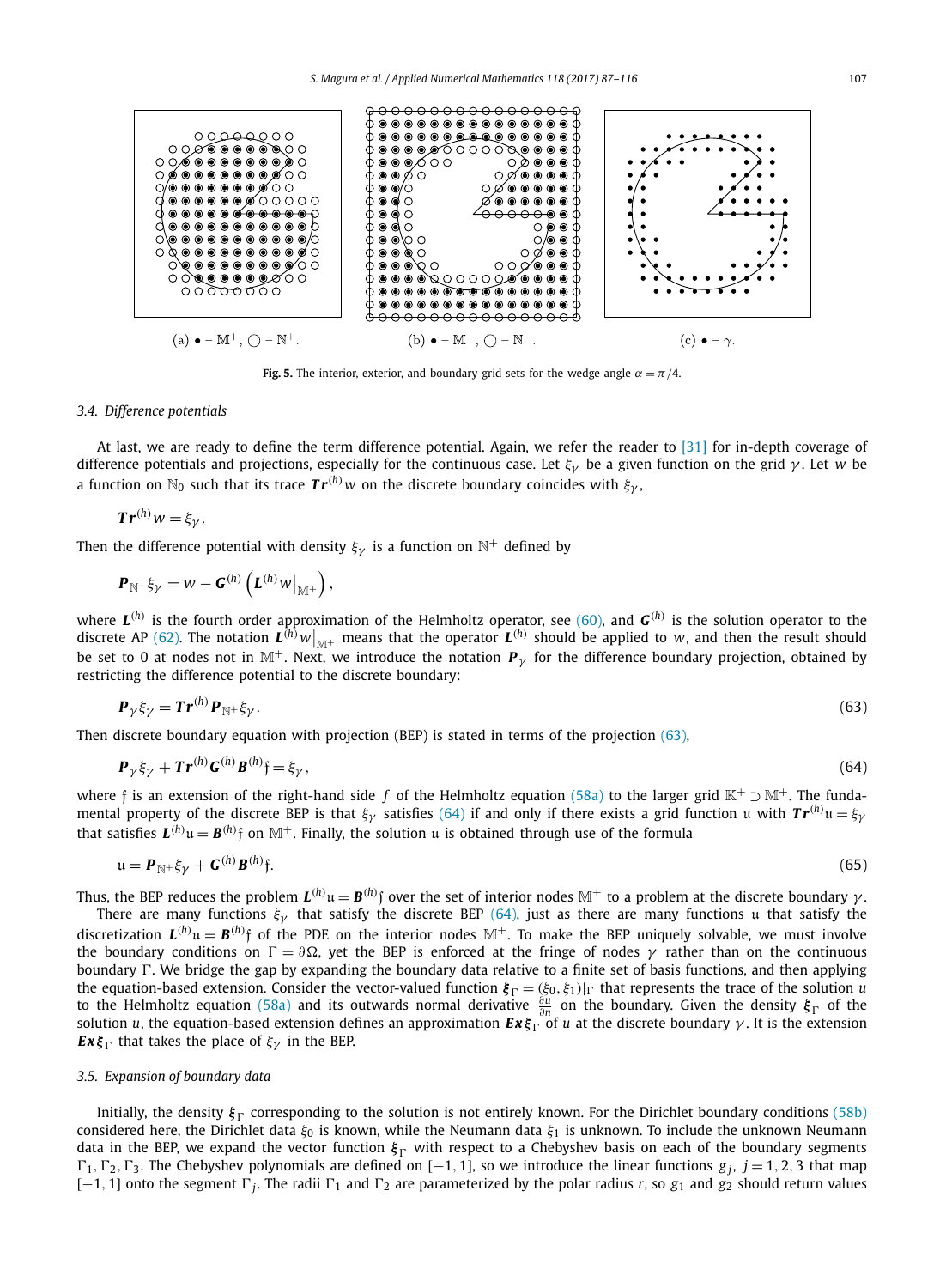<span id="page-21-0"></span>of *r*. Likewise, the outer boundary  $\Gamma_3$  is parameterized by  $\theta$ , so  $g_3$  should return values of  $\theta$ . In either case, the parameter (*r* or  $\theta$ ) can take on any value in a certain interval [ $b_0$ ,  $B_0$ ] ([0, R] or [ $\alpha$ , 2 $\pi$ ] respectively). If we take  $g_i$  to be a bijection from [−1*,* 1] to the interval [*b*0*, B*0], then the endpoints of the boundary segments will correspond to endpoints of [−1*,* 1], where the derivatives of the Chebyshev polynomials are large. In previous numerical experiments, we have observed a loss of accuracy when these large derivative values enter into the extension procedure. The solution is to have *g <sup>j</sup>* map [−1*,* 1] into the slightly larger interval  $[b_0 - \varepsilon, B_0 + \varepsilon]$ , for a small positive number  $\varepsilon$ , e.g.  $\varepsilon = 10^{-3}$  in our experiments. Then, the functions  $g_j$  can be taken in the form  $g_j(t) = C_j t + D_j$ ,  $j = 1, 2, 3$  with

$$
C_1 = C_2 = \frac{R}{2} + \varepsilon \qquad C_3 = \pi - \frac{\alpha}{2} + \varepsilon
$$
  

$$
D_1 = D_2 = \frac{R}{2} \qquad D_3 = \pi + \frac{\alpha}{2}.
$$

We also consider the inverse functions  $g_j^{-1}$ , given by  $g_j^{-1}(a) = (a - D_j)/C_j$ .

Next, we define the vector-valued basis functions in terms of the Chebyshev polynomials  $\{T_n\}$ . For the radii  $\Gamma_j$ ,  $j = 1, 2$ , the basis sets for the Dirichlet data *ξ*<sup>0</sup> and the Neumann data *ξ*<sup>1</sup> are

$$
\psi_n^{(0,j)}(r,\theta) = \begin{cases}\n(T_n(g_j^{-1}(r),0)) & \text{on } \Gamma_j \\
(0,0) & \text{on } \Gamma \setminus \Gamma_j\n\end{cases},
$$
\n
$$
\psi_n^{(1,j)}(r,\theta) = \begin{cases}\n(0, T_n(g_j^{-1}(r))) & \text{on } \Gamma_j \\
(0,0) & \text{on } \Gamma \setminus \Gamma_j\n\end{cases}, \qquad n = 0, 1, \dots,
$$

respectively. The definition is the same for the outer boundary, except with the Chebyshev functions parameterized by *θ* rather than *r*:

$$
\psi_n^{(0,3)}(r,\theta) = \begin{cases}\n(T_n(g_3^{-1}(\theta),0)) & \text{on } \Gamma_3 \\
(0,0) & \text{on } \Gamma \setminus \Gamma_3\n\end{cases},
$$
\n
$$
\psi_n^{(1,3)}(r,\theta) = \begin{cases}\n(0, T_n(g_3^{-1}(\theta))) & \text{on } \Gamma_3 \\
(0,0) & \text{on } \Gamma \setminus \Gamma_3\n\end{cases}, \qquad n = 0, 1, ....
$$

Then we can represent the vector density  $\xi_{\Gamma}$  as

$$
\xi_{\Gamma} = \underbrace{\sum_{j=1}^{3} \sum_{n=0}^{N_j-1} c_n^{(0,j)} \psi_n^{(0,j)}}_{(s_0,0)} + \underbrace{\sum_{j=1}^{3} \sum_{n=0}^{N_j-1} c_n^{(1,j)} \psi_n^{(1,j)}}_{(0,\xi_1)},
$$
(66)

where  $N_i$  denotes the number of basis functions on the segment  $\Gamma_i$ . We are using a finite number of Chebyshev polynomials, so the expansion (66) is only an approximation of the density  $\xi_\Gamma$ . However, the Chebyshev expansion converges rapidly, so there will be no loss of accuracy when the number of basis functions  $N_j$ ,  $j = 1, 2, 3$  is set appropriately; see Section [4.](#page-25-0) The coefficients {*c (*1*,j) <sup>n</sup>* } are unknown and are included in the BEP. On the other hand, the Dirichlet data *<sup>ξ</sup>*<sup>0</sup> is given by the boundary condition, so the coefficients { $c_n^{(0,j)}$ } are considered known quantities.<sup>7</sup> In practice, these coefficients are obtained by performing a Chebyshev fit on each segment of the boundary. The functions  $g_j$  map the Chebyshev polynomials to the larger interval  $[b_0 - \varepsilon, B_0 + \varepsilon]$ , so the functions  $\varphi_j$ ,  $j = 1, 2, 3$  which supply the boundary data must be smoothly extended to this larger set.

The grid function *ξγ* is defined by the equation-based extension, which has a homogeneous component from the boundary data *(ξ*0*, ξ*1*)* and an inhomogeneous component from the source term *f* . Then, we may write

$$
\xi_{\gamma} = \mathbf{Ex}\xi_{\Gamma} = \mathbf{Ex}_{H}(\xi_{0},\xi_{1})|_{\Gamma} + \mathbf{Ex}_{I}f, \qquad (67)
$$

where  $E\mathbf{x}_H$  and  $E\mathbf{x}_I$  denote the homogeneous and inhomogeneous components of the extension. Replacing  $\xi_{\Gamma}$  with its expansion (66) and using the linearity of the extension, we see that

$$
\xi_{\gamma} = \sum_{j=1}^{3} \sum_{n=0}^{N_j-1} c_n^{(0,j)} \mathbf{E} \mathbf{x}_{H} \boldsymbol{\psi}_n^{(0,j)} + \sum_{j=1}^{3} \sum_{n=0}^{N_j-1} c_n^{(1,j)} \mathbf{E} \mathbf{x}_{H} \boldsymbol{\psi}_n^{(1,j)} + \mathbf{E} \mathbf{x}_{I} f.
$$
(68)

<sup>&</sup>lt;sup>7</sup> It is not even truly necessary to expand the known Dirichlet data  $ξ_0$  with respect to the basis, since the extension and difference projections can be computed for *ξ*<sup>0</sup> itself rather than the individual basis functions. Such an approach will significantly reduce the computational cost, though it does not generalize to more complex boundary conditions and requires that the particular functions  $\varphi_1$ ,  $\varphi_2$ , and  $\varphi_3$  for each problem be differentiated ahead of time, either manually or symbolically.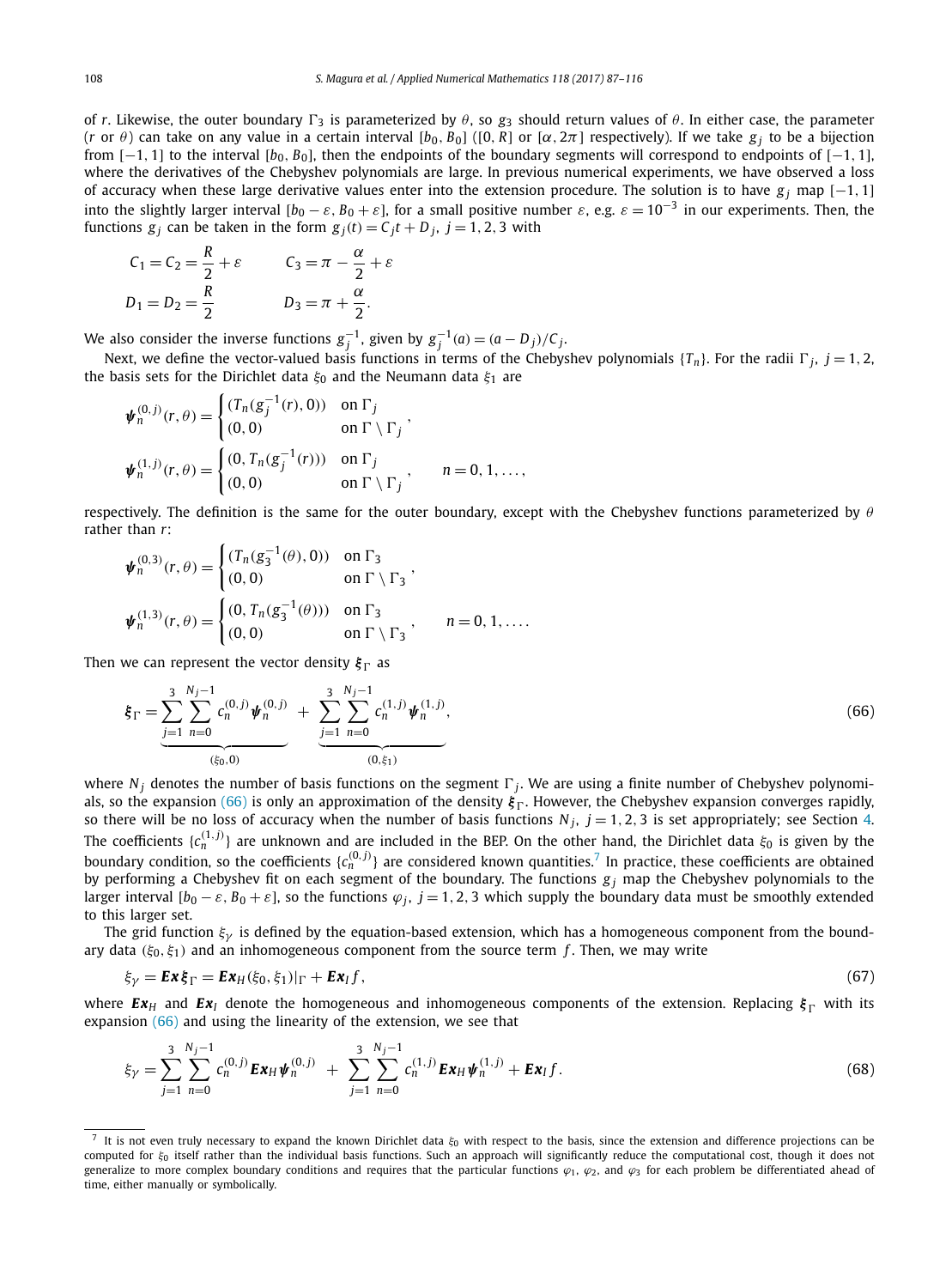<span id="page-22-0"></span>Then, substitution of  $(68)$  into the discrete BEP  $(64)$  yields the following linear system:

$$
\sum_{j=1}^{3} Q^{(1,j)} \mathbf{c}^{(1,j)} = -\sum_{j=1}^{3} Q^{(0,j)} \mathbf{c}^{(0,j)} - \mathbf{Tr}^{(h)} \mathbf{G}^{(h)} \mathbf{B}^{(h)} \mathbf{\mathfrak{f}},
$$
\n(69)

where the vectors of coefficient are defined by

$$
\mathbf{c}^{(i,j)} = \begin{bmatrix} c_0^{(i,j)}, \dots, c_{N_j-1}^{(i,j)} \end{bmatrix}, \quad i = 0, 1, \quad j = 1, 2, 3.
$$

Here,  $i = 0$  and  $i = 1$  correspond to the Dirichlet and Neumann data respectively. The matrices  $Q^{(0,j)}$  and  $Q^{(1,j)}$  are defined in terms of their columns,

$$
Q^{(i,j)} = \left[ ({\bf P}_{\gamma} - {\bf I}) {\bf E} {\bf x}_{H} {\bf \psi}_{n}^{(i,j)} \right]_{n=0}^{N_{j}-1}, \quad i = 0, 1, \quad j = 1, 2, 3.
$$

In the system (69), the Neumann coefficients  $c^{(1,j)}$ ,  $j=1,2,3$  are unknown, while the other terms are known. In particular, the Dirichlet coefficients  $c^{(0,j)}$ ,  $j=1,2,3$  have been obtained by performing a Chebyshev fit on each segment. The linear system (69) has one equation per each node of  $\gamma$  and  $N_1 + N_2 + N_3$  unknowns. For reasonable choices of the grid dimension and the sizes  $N_1$ ,  $N_2$ ,  $N_3$  of the basis sets, we have  $|\gamma| > N_1 + N_2 + N_3$ , so that system (69) is overdetermined. Thus, we are seeking its weak solution in the sense of least squares. Nevertheless, the weak solution to system (69) will be "almost classical", in that each equation is approximately satisfied, up to the accuracy of the discrete approximation. Solving system (69) gives the coefficients  $c^{(1,j)}$ ,  $j = 1, 2, 3$  which approximate the Neumann boundary data of the solution to the boundary value problem. Once this Neumann data is available, the solution is computed in the interior of  $\Omega$  via formula [\(65\).](#page-20-0)

# *3.6. The equation-based extension*

The equation-based extension constructs an approximation of the solution *u* to the Helmholtz equation [\(58a\)](#page-18-0) on the discrete boundary *γ* given its vector density  $\xi$ <sub>Γ</sub>. Such an extension is necessary to incorporate the boundary conditions into the BEP, which is formulated at the discrete boundary *γ* . The extension is the area in which the version of the method of difference potentials presented here differs most from the standard formulation for domains without corners.

## *3.6.1. Smooth boundaries*

The extension is built with the help of an alternate coordinate system that specifies the position of the node *m* ∈ *γ* relative to the curve  $\Gamma$ . We begin by describing the new coordinate system in the case when  $\Gamma$  is smooth, and then move on to the more difficult case in which there are corners. Let  $\Gamma$  be parameterized by its arc length,  $\Gamma = \{R(s): 0 \le s \le s\}$ , where  $\mathbf{R}(s)$  is the radius vector. Then the coordinates of the node  $m \in \gamma$  are obtained by finding the point  $E_m$  on  $\Gamma$  that minimizes the distance  $||E_m - m||_2$ . The point  $E_m$  is unique when  $\Gamma$  has sufficiently low curvature, and can be identified by "dropping a normal" from *m* to the boundary. Let *n* denote the signed length of the normal, with *n* positive when the normal points outward with respect to  $\Omega$ , and negative when the normal points inward. Additionally, let *s* be the value of the arc length parameter such that  $E_m = \mathbf{R}(s)$ . Then the ordered pair  $(n, s)$  are the coordinates associated with  $\Gamma$  for the node *m*. In practice, a root-finding algorithm like Newton's method is used to calculate the coordinates *(n, s)*.

Near  $\Gamma$ , we define a new function  $v(n, s)$  in the form of a Taylor polynomial,

$$
v(n,s) = v(0,s) + \sum_{l=1}^{L} \frac{1}{l!} \frac{\partial^l v(0,s)}{\partial n^l} n^l,
$$
\n(70)

where  $v(0,s)$  and each of the normal derivatives  $\frac{\partial^l v(0,s)}{\partial n^l}$  are calculated from the boundary data  $\xi_\Gamma$ . Suppose the node  $m \in \gamma$ <br>has coordinates (n, s). Then, the value of the equation-based extension at m is g as "equation-based" because the formulas for the higher derivatives  $\frac{\partial^l v(0,s)}{\partial n^l}$ ,  $l=2,3,\ldots,L$  are obtained by assuming that v<br>satisfies the Helmholtz equation [\(58a\).](#page-18-0) In [\[31\],](#page-29-0) it was found that taking  $L=p$  is suffic order of accuracy *p*. <sup>8</sup> Thus, we take *L* = 4 in our implementation of the algorithm and present the formulas for the partial derivatives of *v* up to  $\frac{\partial^4 v(0,s)}{\partial s^4}$ .  $\frac{v(0,s)}{\partial n^4}$ .

The first two terms in the Taylor polynomial (70) are obtained directly from the density  $\xi_{\Gamma} = (\xi_0, \xi_1)|_{\Gamma}$ ,

$$
v(0,s) = \xi_0(s), \qquad \frac{\partial v(0,s)}{\partial n} = \xi_1(s).
$$

This finding is experimental. In [\[36\],](#page-29-0) a more strenuous requirement was proven rigorously:  $L = p + 2$ , where 2 represents the order of the differential equation.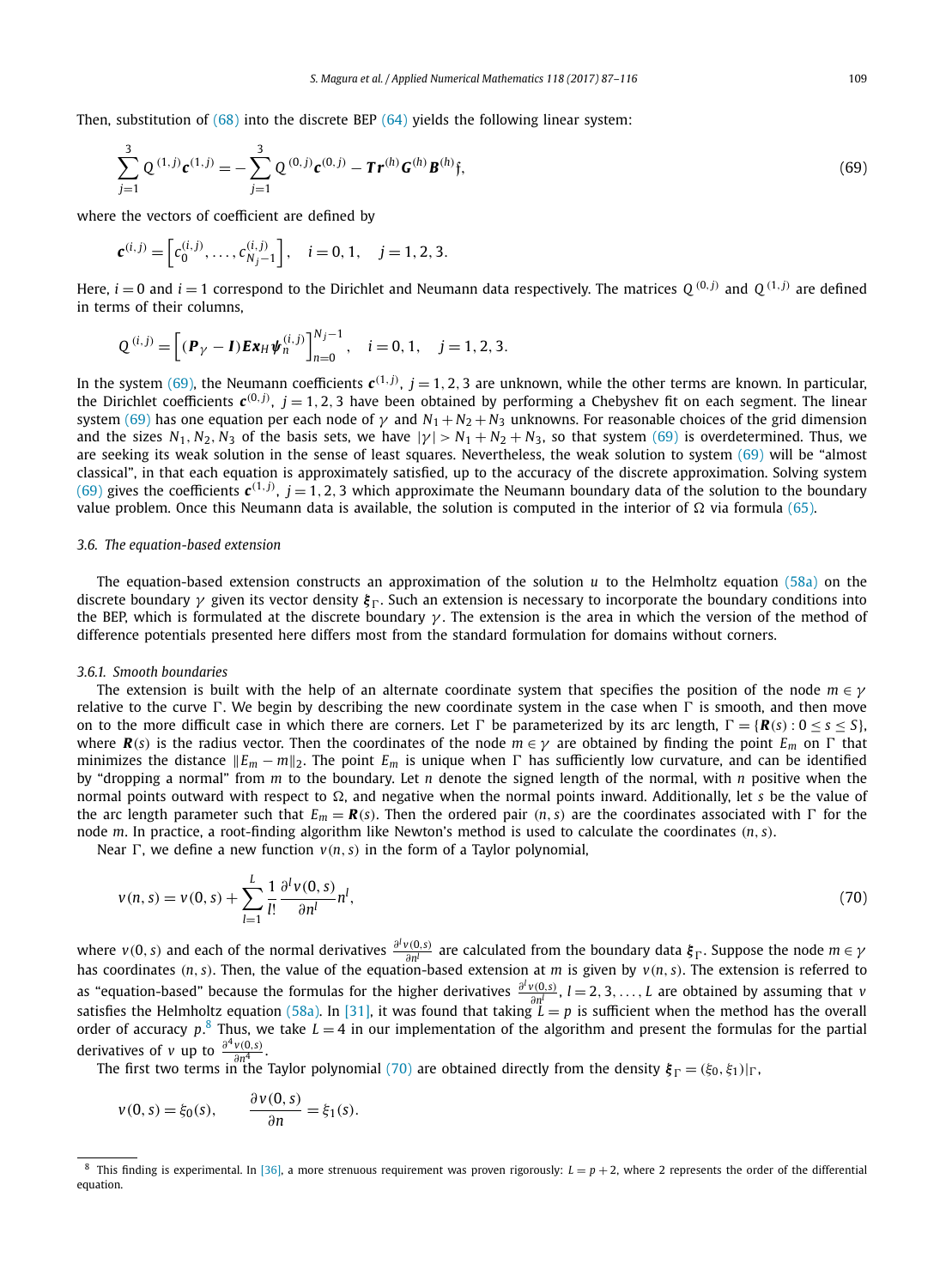

**Fig. 6.** Extension to a node near the corner formed by  $\Gamma_2$  and  $\Gamma_3$ .

<span id="page-23-0"></span>The formulas for the higher order derivatives are obtained by rewriting the Helmholtz equation [\(58a\)](#page-18-0) in terms of the coordinates *(n, s)*, with the help of Lamé coefficients. This analysis has already been carried out in [\[33\],](#page-29-0) so we shall state the results without repeating the derivation. First, we introduce a unit tangent  $\tau = \tau(s)$  and a unit normal  $\nu = \nu(s)$  of the boundary . We assume the arc length parameterization *R(s)* is counterclockwise, so that the unit normal *ν* always points outwards. Then, the signed curvature is

$$
\zeta(s) = \begin{cases} \left| \frac{d\tau}{ds} \right|, & \text{if } \frac{d\tau}{ds} \cdot \nu > 0, \\ -\left| \frac{d\tau}{ds} \right|, & \text{if } \frac{d\tau}{ds} \cdot \nu < 0. \end{cases}
$$

The second and third derivatives in the Taylor polynomial are given by

$$
\frac{\partial^2 v(0,s)}{\partial n^2} = f(0,s) - k^2 \xi_0(s) + \zeta(s) \xi_1(s) - \frac{\partial^2 \xi_0(s)}{\partial s^2},
$$
  

$$
\frac{\partial^3 v(0,s)}{\partial n^3} = \frac{\partial f(0,s)}{\partial n} + (\zeta^2 - k^2) \xi_1(s) + \zeta \frac{\partial^2 v(0,s)}{\partial n^2} - \zeta' \frac{\partial \xi_0(s)}{\partial s} - 2\zeta \frac{\partial^2 \xi_0(s)}{\partial s^2} - \frac{\partial^2 \xi_1(s)}{\partial s^2}.
$$

The paper [\[33\]](#page-29-0) allowed the wavenumber *k* to vary in space, so the expressions for the derivatives included contributions from the partial derivatives of *k(n, s)*. We have dropped these terms, since we assume a constant wavenumber. The fourth derivative is

$$
\frac{\partial^4 v(0,s)}{\partial n^4} = \frac{\partial^2 f(0,s)}{\partial n^2} + 2\zeta^3 \xi_1(s) + \left(2\zeta^2 - k^2\right) \frac{\partial^2 v(0,s)}{\partial n^2} + \zeta \frac{\partial^3 v(0,s)}{\partial n^3} \n-6\zeta \zeta' \frac{\partial \xi_0(s)}{\partial s} - 6\zeta^2 \frac{\partial^2 \xi_0(s)}{\partial s^2} - 2\zeta' \frac{\partial \xi_1(s)}{\partial s} - 4\zeta \frac{\partial^2 \xi_1(s)}{\partial s^2} - \frac{\partial^4 v(0,s)}{\partial n^2 \partial s^2},
$$

where, for the final term, we have

$$
\frac{\partial^4 v(0,s)}{\partial n^2 \partial s^2} = \frac{\partial^2 f(0,s)}{\partial s^2} + \zeta'' \xi_1(s) - k^2 \frac{\partial^2 \xi_0(s)}{\partial s^2} - \frac{\partial^4 \xi_0(s)}{\partial s^4} + 2\zeta' \frac{\partial \xi_1(s)}{\partial s} + \zeta \frac{\partial^2 \xi_1(s)}{\partial s^2}.
$$

Thus, all terms of the Taylor series [\(70\)](#page-22-0) can be computed from  $\xi_{\Gamma} = (\xi_0, \xi_1)|_{\Gamma}$ , the right-hand side f, and their partial derivatives. For the homogeneous component  $Ex_H$  of the extension, introduced in [\(67\),](#page-21-0) the formulas for  $\frac{\partial^l v(0,s)}{\partial n^l}$  should be evaluated with  $f \equiv 0$  so that only the terms involving  $\xi_0$  and  $\xi_1$  make a contribution. Similarly, for the inhomogeneous  $Ex_1$ , the partials of *v* should be computed with  $\xi_0$ ,  $\xi_1 \equiv 0$ , leaving only the contributions from *f*.

# *3.6.2. Boundaries with corners*

The coordinates  $(n, s)$  are defined unambiguously for each node of  $\gamma$  when the continuous boundary is smooth and has sufficiently low curvature. But the situation is less clear when the boundary has corners. Consider the node denoted by *m*<sup>∗</sup> in Fig. 6. We can still identify the point  $E_{m^*}$  on  $\Gamma$  that is closest to  $m^*$ , but the vector from  $E_{m^*}$  to  $m^*$  will not be normal to the boundary, meaning that formula [\(70\)](#page-22-0) cannot be used directly. An additional question arises when we recognize that there are independent systems of basis functions on each of the two segments that meet to form the corner. Consider Fig. 6: if we use the boundary data on  $\Gamma_2$  when extending to  $m^*$ , then the corresponding equation in system [\(69\)](#page-22-0) will be in terms of the coefficients  $c^{(2)}$ . On the other hand, if we use the boundary data on  $\Gamma_3$ , then this equation will be in terms of  $c^{(3)}$ . We expect this choice to matter, since always choosing to use the coefficients  $c^{(3)}$ , for example, would cause there to be no constraints on  $c^{(2)}$  near the corner, thus decreasing the accuracy with which system [\(69\)](#page-22-0) can reconstruct the unknown Neumann data.

There are likely multiple ways to resolve these issues and define the extension for nodes near the interfaces of two segments. The method we present has been found to work in practice. As illustrated in Fig. 6, the shortest vector between a given node of  $\gamma$  and the boundary may fail to be normal to the boundary. We address this problem by creating smooth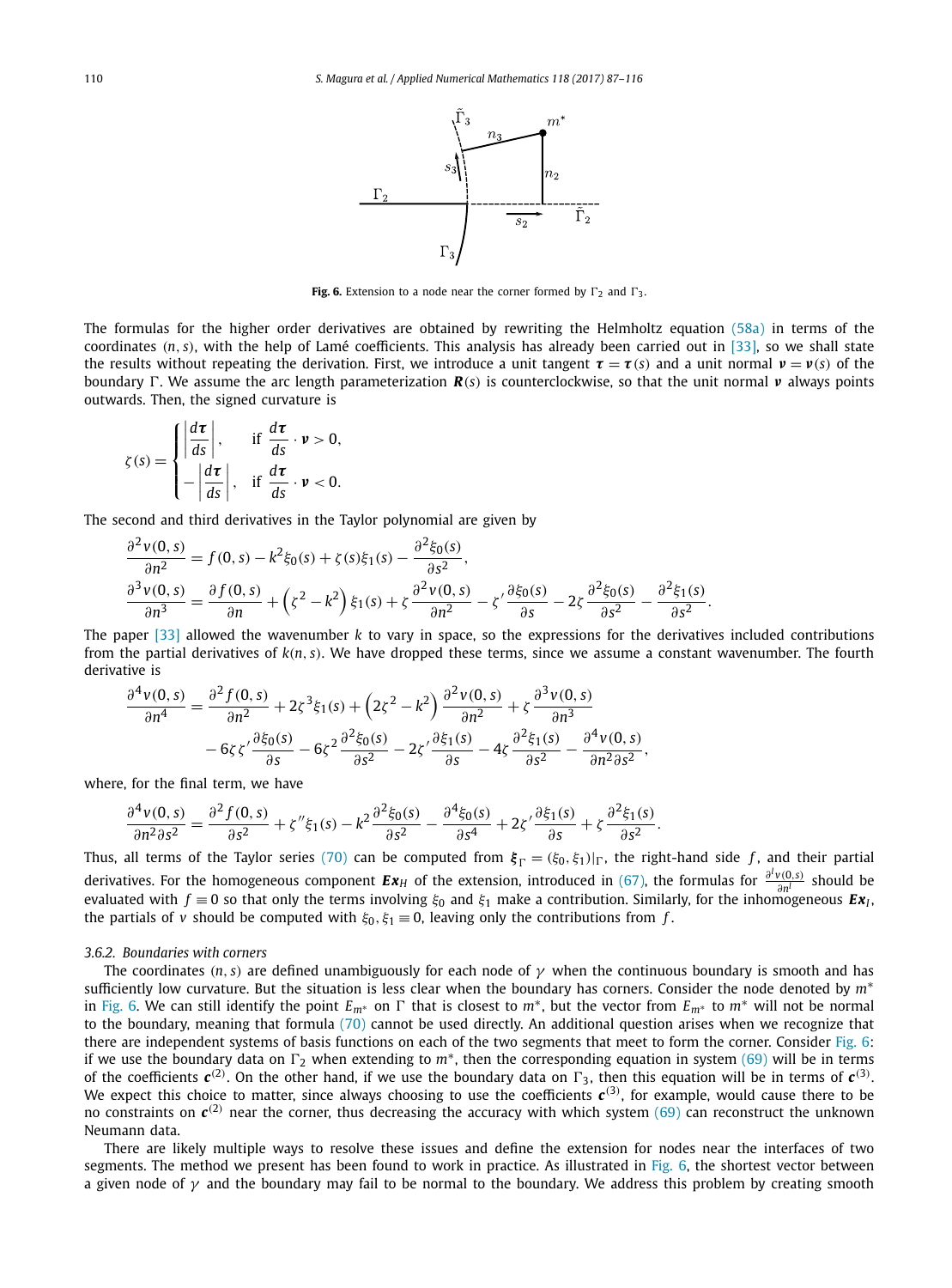

**Fig. 7.**  $\gamma_1$ ,  $\gamma_2$ , and  $\gamma_3$  for  $\alpha = \pi/4$  on a 16 × 16 grid.

extensions  $\tilde{\Gamma}_1$ ,  $\tilde{\Gamma}_2$ ,  $\tilde{\Gamma}_3$  of each segment of the boundary. If  $\Gamma_j$ ,  $j = 1, 2, 3$  is the curve  $\{R_j(s): 0 \le s \le s_j\}$ , then its extension is

$$
\tilde{\Gamma}_j = \{ \tilde{\mathbf{R}}_j(s) : -\rho_j \le s \le S_j + \rho_j \}
$$

for some  $\rho_i > 0$ , with  $\tilde{R}_i$  an extension of  $R_i$ . Then, the coordinates  $(n_j, s_j)$  associated with the curve  $\tilde{\Gamma}_j$  can be defined even for nodes like  $m^*$  of [Fig. 6,](#page-23-0) provided that  $\rho_i$  is large enough. The coordinates are given the subscript  $j \in \{1, 2, 3\}$  to emphasize that nodes near the interface of two segments will be associated with two different segments and thus have two sets of coordinates. More precisely, we define the set of nodes associated with the segment  $\Gamma_i$  as

$$
\gamma_j = \left\{m \in \gamma \; : \; \text{dist}(m, \, \Gamma_j) \leq \frac{h}{\sqrt{2}}\right\},\,
$$

where dist(*m*,  $\Gamma$ <sup>*j*</sup>) =  $\inf_{(x,y)\in\Gamma_j}$   $\|m - (x,y)\|_2$ . We have chosen the constant  $\frac{h}{\sqrt{2}}$  $\frac{1}{2}$  because it is the distance between the central node and the corner nodes in the 3  $\times$  3 stencil  $\mathbb{N}_m$ . The sets  $\gamma_1$ ,  $\gamma_2$ , and  $\gamma_3$  are shown in Fig. 7 for a coarse grid.

Previously, we said that there are two choices for building the extension to *m*<sup>∗</sup> in [Fig. 6,](#page-23-0) since we can either use the boundary data on  $\Gamma_2$ , or instead use the data on  $\Gamma_3$ . In ambiguous situations like this, our method works by computing both extensions and averaging them. To make this idea formal, we begin by introducing the "segment-specific" extension operator  $Ex^j$  for each  $j=1,2,3.$  Given a density  $\xi_{\tilde\Gamma_j}$  defined on the extended segment  $\tilde\Gamma_j$ , the operator  $Ex^j$  defines a new function on *γ*<sub>*j*</sub> via the Taylor formula [\(70\)](#page-22-0) using the coordinates  $(n_j, s_j)$  associated with  $\tilde{\Gamma}_j$ . The terms of the Taylor polynomial [\(70\)](#page-22-0) should be computed by evaluating the extended density  $\bm{\xi}_{\tilde{\Gamma}_j}$  and its derivatives at the point (0, *s<sub>j</sub>*) on  $\tilde{\Gamma}_j$ . The extended density  $\xi_{\tilde{\Gamma}_j}$  is obtained from  $\xi_{\Gamma}$  using a Taylor approximation. The segment  $\Gamma_j$  is given by  $\bm{R}_j(s_j)$  for  $0 \leq s_i \leq S_i$ , so it is natural to parameterize the density in a similar way:

$$
\xi_{\tilde{\Gamma}_j} = (\xi_0(s_j), \xi_1(s_j)) \Big|_{-\rho_j \le s_j \le S_j + \rho_j}.
$$

When  $s_j>S_j$ , we shall build the Taylor approximation for  $\xi_0(s_j),\xi_1(s_j)$  at  $s_j^0:=S_j,$  the closest point on the original curve  $\Gamma_j$ . In the other case when  $s_j < 0$ , we build the approximation at  $s_j^0 = 0$ . Then, the approximation is

$$
\xi_0(s_j) = \xi_0(s_j^0) + \sum_{l=1}^{L} \frac{1}{l!} \xi_0^{(l)}(s_j^0)(s_j - s_j^0)^l,\tag{71a}
$$

$$
\xi_1(s_j) = \xi_1(s_j^0) + \sum_{l=1}^{L} \frac{1}{l!} \xi_1^{(l)}(s_j^0)(s_j - s_j^0)^l,\tag{71b}
$$

where the superscript in  $\xi_0^{(l)}$ ,  $\xi_1^{(l)}$  denotes the *l*-th derivative with respect to arc length. The number of derivatives in the extension (71) of the density should be greater than or equal to the number of derivatives in the main extension formula [\(70\)](#page-22-0) to maintain the overall order of accuracy. We are including up to the *L*-th derivative in both formulas. Approximations for the derivatives of *ξ*<sup>0</sup> and *ξ*<sup>1</sup> with respect to the arc length *s <sup>j</sup>* may be obtained by differentiating the Taylor polynomials (71).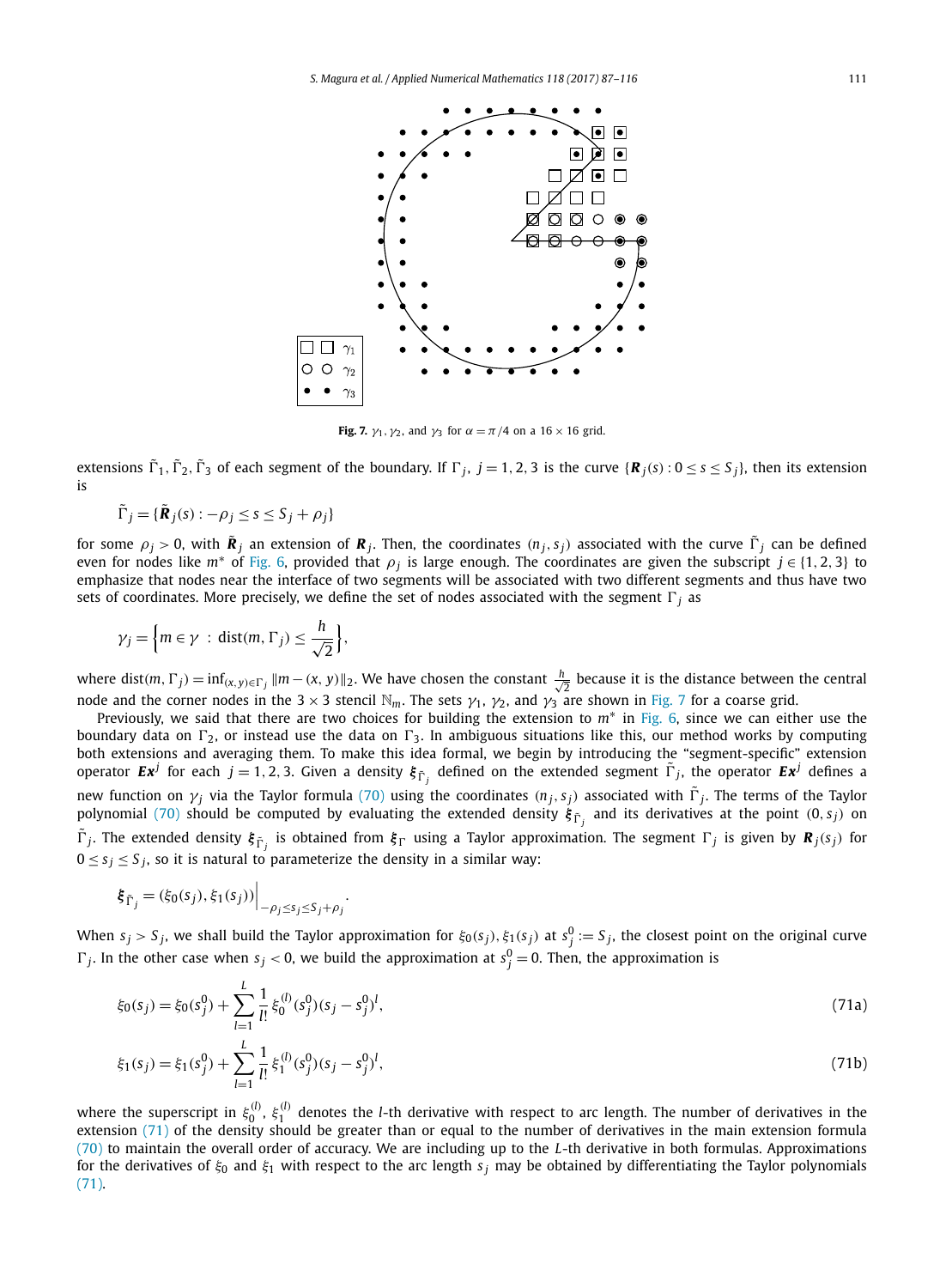<span id="page-25-0"></span>The "global" extension operator  $Ex$  is defined in terms of the segment-specific extension operators  $Ex^j$ ,  $j = 1, 2, 3$ . For nodes that are only associated with a single boundary segment, the global extension and segment-specific extension coincide, while for nodes near the corners, the global extension is the average of two segment-specific extensions. Formally, for each node  $m \in \gamma$  we have

$$
(\mathbf{Ex}\,\xi_{\Gamma})_m = \begin{cases} (\mathbf{Ex}^j \,\xi_{\Gamma_j})_m, & \text{if } m \in \gamma_j \text{ and } m \notin \gamma_i \text{ for any } i \neq j, \\ \frac{1}{2} \Big[ (\mathbf{Ex}^i \,\xi_{\tilde{\Gamma}_i})_m + (\mathbf{Ex}^j \,\xi_{\tilde{\Gamma}_j})_m \Big], & \text{if } m \in \gamma_i \cap \gamma_j, \ i \neq j. \end{cases}
$$
(72)

In the first case, we write the density as  ${\xi_\Gamma}_j$  rather than  ${\xi_\Gamma}_j$  to emphasize that there is no need to define the density on an extended segment, since the node *m* is not near a corner. Near the beginning of this section, we wrote in the context of [Fig. 6](#page-23-0) that always favoring one segment-specific extension  $E x^i$  over another  $E x^j$  would result in a dearth of constraints on the coefficients  $c^{(j)}$  in system [\(69\).](#page-22-0) By defining the global extension as the average of the two segment-specific extensions *Ex<sup>i</sup>* and *Ex<sup>j</sup>* near the corner, we ensure that an appropriate number of constraints is placed on each of  $c^{(i)}$  and  $c^{(j)}$ . This approach has proven a reasonable solution as it has delivered the expected results in our numerical experiments, see Section 4. The relationship (72) between the global and segment-specific extension operators applies to the homogeneous and inhomogeneous extension operators  $E x_H$  and  $E x_I$  as well. The analog of (72) for the homogeneous and inhomogeneous extensions is obtained by replacing all instances of  $Ex$  with  $Ex$ <sup>*H*</sup> or  $Ex$ <sup>*I*</sup>, respectively.

In addition to extending the density  $\xi_{\Gamma}$  to the discrete boundary, we also need to extend the function f to the larger grid the larger grid  $\mathbb{K}^+\supset\mathbb{M}^+$  to compute the term  $\bm{Tr}^{(h)}\bm{G}^{(h)}\bm{B}^{(h)}\mathfrak{f}$  in system [\(69\).](#page-22-0) At the interior nodes  $\mathbb{M}^+$ , we obtain  $\mathfrak{f}$ simply by evaluating the source term *f* of the Helmholtz equation [\(58a\)](#page-18-0) on the grid:  $f_i$ ,  $j = f(x_i, y_j)$ . For the nodes  $\mathbb{K}^+ \setminus \mathbb{M}^+$ which lay slightly outside Ω, ƒ is obtained via a smooth extension of *f* . Such an extension can be calculated, for example, by using the gradient and Hessian of *f* to construct a Taylor series approximation. While we use a five term Taylor polynomial for the equation-based extension [\(70\),](#page-22-0) two fewer terms are sufficient for extending f, since it is the right-hand side of a second order differential equation. For the node  $(x_i, y_j) \in \mathbb{K}^+ \setminus \mathbb{M}^+$ , consider the point  $(\tilde{x}, \tilde{y})$  on  $\Gamma$  that minimizes the distance  $\delta = ||(x_i, y_j) - (\tilde{x}, \tilde{y})||_2$ , and define the unit vector

$$
\mathbf{v} = \frac{1}{\delta} \left[ (x_i, y_j) - (\tilde{x}, \tilde{y}) \right].
$$

Then, we can define f*i,<sup>j</sup>* by means of the Taylor formula

$$
\mathfrak{f}_{i,j} = f(\tilde{x}, \tilde{y}) + \delta \mathbf{v} \cdot \nabla f(\tilde{x}, \tilde{y}) + \frac{\delta^2}{2} \mathbf{v} \cdot D^2 f(\tilde{x}, \tilde{y}) \cdot \mathbf{v}^\mathsf{T}
$$

where  $D^2 f$  is the Hessian of f.

# **4. Numerical results**

In this section, we present the convergence results for the algorithm for various choices of the boundary data and outer boundary. For all of our experiments, we take the length *R* of the radial segments  $\Gamma_1$  and  $\Gamma_2$  to be 2.3. We consider two choices for the wedge angle,  $\alpha = \pi/6$  and  $\alpha = \pi/2$ . The outer boundary is specified by the function  $r_3(\theta)$ ,  $\alpha \le \theta \le 2\pi$ , so we introduce Boundaries A, B, C, and D by defining the corresponding functions  $r_3 = r_3(\theta)$  [cf. formula [\(49\)\]](#page-13-0):

*,*

A: 
$$
r_3(\theta) = R - \beta \sin(\nu(\theta - \alpha)), \quad \beta = 0.5,
$$
  
\nB:  $r_3(\theta) = R + \frac{\beta}{\kappa}(\theta - \alpha)(\theta - \pi)(\theta - 2\pi), \quad \kappa = \frac{(91\sqrt{91} - 136)\pi^3}{2916}, \quad \beta = 0.075,$   
\nC:  $r_3(\theta) = R + \beta \sin(\nu(\theta - \alpha)), \quad \beta = 0.15$ 

c. 
$$
r_3(v) = K + p \sin(v(v - \alpha)), \quad p = 0.13,
$$

D: 
$$
r_3(\theta) = R + \beta \sin(7\nu(\theta - \alpha)), \quad \beta = 0.025
$$

The parameter  $\beta = \max_{\alpha < \theta < 2\pi}$  |*r*<sub>3</sub> $(\theta) - R$ | given by formula [\(50\)](#page-13-0) quantifies the magnitude of deviation of the true boundary  $\Gamma_3$  for the arc *r* = *R*. Thus we see that Boundary A ( $\beta$  = 0.5) has the largest deviation, while Boundary D ( $\beta$  = 0.025) has the smallest.<sup>9</sup> The extension procedure requires the creation of extensions  $\tilde{\Gamma}_1$ ,  $\tilde{\Gamma}_2$ ,  $\tilde{\Gamma}_3$  of the boundary segments. The segments  $\Gamma_1$  and  $\Gamma_2$  are line segments, so it is natural to take the corresponding extended segments to be line segments as well. The extended outer boundary  $\tilde{\Gamma}_3$  is defined by the same function  $r_3 = r_3(\theta)$  that describes  $\Gamma_3$ , except we allow  $\theta$  to take on values slightly outside the interval  $\lbrack \alpha, 2\pi \rbrack$ . For the intermediate domain that features in the regularization algorithm, see [Fig. 2,](#page-7-0) we take  $R_0 = 0.1$  for the inner radius and  $R_{\text{arc}} = R + \beta$  for the outer radius. We set  $s = 2\pi$  for the side length of the square auxiliary domain Ω<sub>0</sub>, shown in [Fig. 3.](#page-17-0)

<sup>&</sup>lt;sup>9</sup> For small values of *β*, the boundary Γ<sub>3</sub> can be considered a perturbation of the arc  $r = R$ . In that regard we note that the idea of considering the general boundary as a perturbation of a regular shape has proven useful for computing the Dirichlet-to-Neumann maps and constructing the artificial boundary conditions for the numerical simulation of the scattering of waves, see, e.g., [\[34,35,13,7\].](#page-29-0)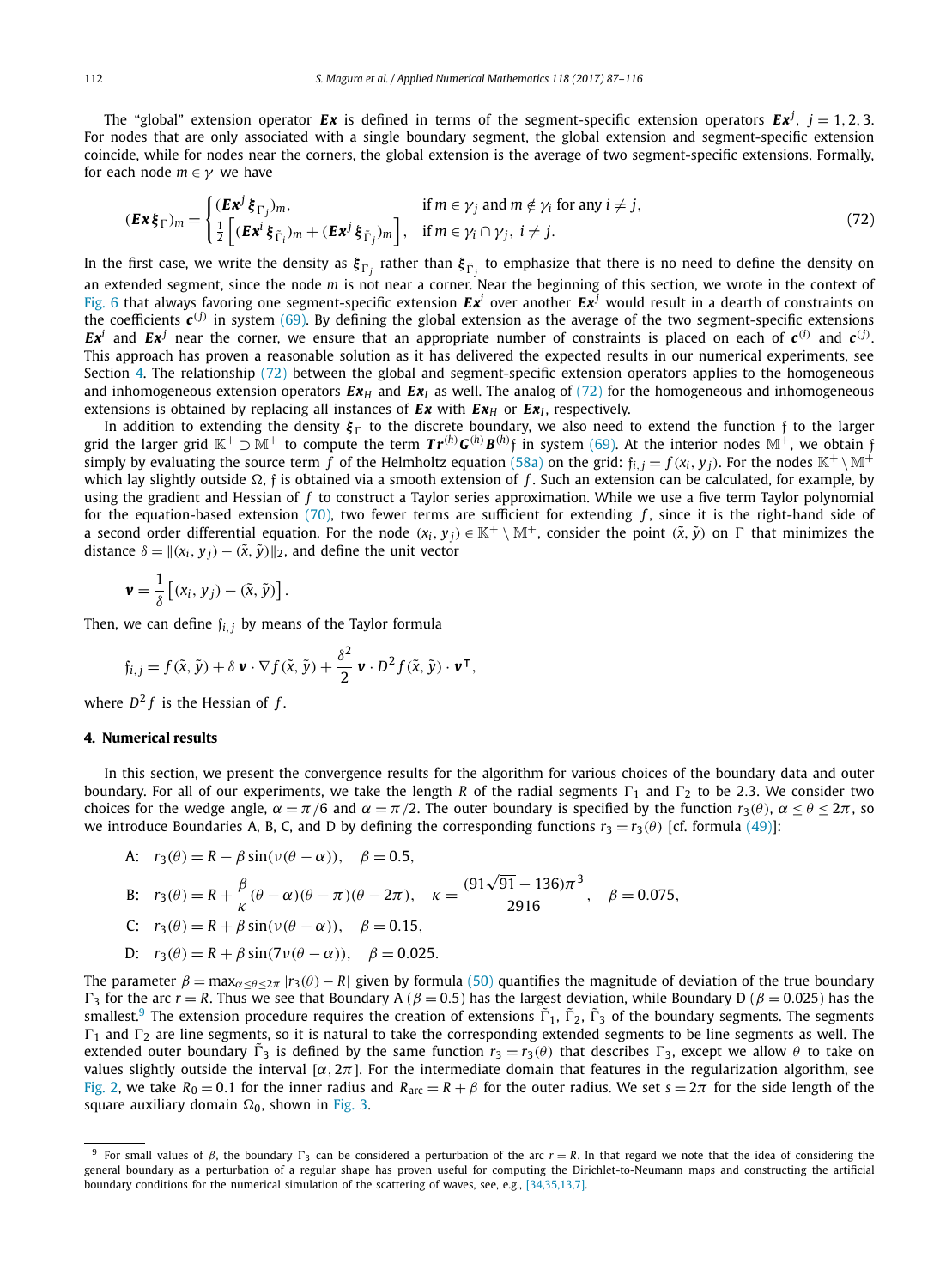<span id="page-26-0"></span>

| <b>Table 1</b>                                                                                                             |  |
|----------------------------------------------------------------------------------------------------------------------------|--|
| Convergence results and the sizes of the basis sets for boundary value problem (73) with $k = 6.75$ and $\alpha = \pi/6$ . |  |

| Grid               | Convergence rate                             |                                         |                                              | Basis dimensions |       |
|--------------------|----------------------------------------------|-----------------------------------------|----------------------------------------------|------------------|-------|
|                    | Boundary A<br>$\varphi_2(r) = J_{\nu/2}(kr)$ | Boundary A<br>$\varphi_2$ given by (75) | Boundary B<br>$\varphi_2(r) = J_{\nu/2}(kr)$ | $N_1, N_2$       | $N_3$ |
| $16 \times 16$     |                                              |                                         |                                              | 9                | 21    |
| $32 \times 32$     |                                              |                                         |                                              | 9                | 28    |
| $64 \times 64$     | 5.1914                                       | 4.7202                                  | 4.132                                        | 17               | 34    |
| $128 \times 128$   | 1.7401                                       | 1.7984                                  | 3.536                                        | 24               | 40    |
| $256 \times 256$   | 4.2435                                       | 4.2284                                  | 4.1531                                       | 29               | 45    |
| $512 \times 512$   | 6.6806                                       | 6.6900                                  | 5.891                                        | 29               | 45    |
| $1024 \times 1024$ | 4.6762                                       | 4.6307                                  | 4.4284                                       | 29               | 45    |
| $2048 \times 2048$ | 3.7948                                       | 3.7857                                  | 3.8657                                       | 29               | 45    |

Consider the test problem

$$
\Delta u + k^2 u = 0 \quad \text{on } \Omega,\tag{73a}
$$

$$
u\big|_{\Gamma_1} = \varphi_1(r) = 0, \quad u\big|_{\Gamma_2} = \varphi_2(r) = J_{\nu/2}(kr),\tag{73b}
$$

$$
u\big|_{\Gamma_3} = \varphi_3(\theta) = J_{\nu/2}(kr_3(\theta))\,\frac{\theta - \alpha}{2\pi - \alpha},\tag{73c}
$$

where  $\Gamma_3$  may be Boundary A, B, C, or D. We can take *v* to be  $v(r, \theta) = J_{\nu/2}(kr) \sin(\frac{\nu}{2}(\theta - \alpha))$ , since this function matches the boundary conditions on the sides of the wedge and satisfies the homogeneous Helmholtz equation. The derivatives of the Bessel function  $J_{\nu/2}(kr)$  become unbounded as  $r \to 0$ , so there is an inhomogeneous contribution to the singularity from *v*. There is also a homogeneous contribution to the singularity from the Fourier–Bessel series, since  $v(r, \theta)$  does not satisfy the boundary condition on  $\Gamma_3$ . To build the asymptotic series [\(9\)](#page-4-0) for  $v(r, \theta)$ , we simply use several leading terms of the power series expansion for  $J_{\nu/2}$ , rather than apply the algorithm of Fox and Sankar [\[18\].](#page-29-0) The power series for the Bessel function of arbitrary order *σ* is

$$
J_{\sigma}(x) = \sum_{l=0}^{\infty} \frac{(-1)^l}{l!\,\Gamma(l+\sigma+1)} \left(\frac{x}{2}\right)^{2l+\sigma}.
$$
\n<sup>(74)</sup>

We use the convention that  $v^{(m)}(r,\theta)=r^{(m-1)+\eta}(A_m(\theta)\ln r+B_m(\theta))$  with  $\eta>0$  (see equation [\(9\)\)](#page-4-0) so for  $v(r,\theta)=$  $J_{\nu/2}(kr) \sin\left(\frac{\nu}{2}(\theta - \alpha)\right)$  we take

$$
v^{(2l+1)}(r,\theta) = \frac{(-1)^l}{l!\,\Gamma(l+\nu/2+1)} \left(\frac{kr}{2}\right)^{2l+\nu/2} \sin\left(\frac{\nu}{2}(\theta-\alpha)\right), \qquad v^{(2l+2)} = 0, \quad l = 0, 1, 2, \ldots.
$$

The number of terms  $v^{(m)}$  that must be included in the regularization depends on the required degree of regularity *d*. For our fourth order difference potentials formulation,  $d = 4$  is sufficient. Then the inequalities [\(13\)](#page-5-0) tell us that it is sufficient to include  $M_v = 4$  terms of the asymptotic expansion [\(9\)](#page-4-0) for *v* and  $M_w = 7$  terms of the Fourier–Bessel series [\(7\)](#page-3-0) in the regularization. In this case, the terms  $v^{(m)}$  are 0 for even values of  $m$ , so the inhomogeneous portion of the regularization only contains 2 nonzero terms.

We utilize the SciPy function  $\circ$ deint for solving the initial value problems [\(43\),](#page-10-0) with the absolute and relative tolerance set to <sup>10</sup><sup>−</sup>12. The initial value problems are independent, but we solve all *Mw* of the ODEs with <sup>a</sup> single call to the numerical ODE integrator to reduce the number of Discrete Sine Transforms that must be performed. This performance consideration has been discussed in Section [2.4.](#page-11-0) Later in the regularization algorithm, when we form the linear system  $W\mathbf{a} = p$  (see equation [\(53\)\)](#page-14-0) we take the dimension  $N_W$  of the discretization grid on  $\Gamma_3$  to be 2048. The parameter  $M_a$  that determines the horizontal dimensional of matrix *W* also needs to be set. We have used  $M_a = 200$  in our experiments, though a careful numerical study would be required to make more general recommendations about the value of  $M_a$ , since the optimal choice may depend on the shape and size of the boundary perturbation, among other factors. After obtaining the intensity factors, we create the regularized problem [\(57\)](#page-16-0) and apply the method of difference potentials. On coarse grids, the method of difference potentials is fairly sensitive to the sizes of the Chebyshev basis sets. We determined appropriate sizes of the basis sets on coarse grids by testing many different choices for  $N_1$ ,  $N_2$ , and  $N_3$  under the constraint  $N_1 = N_2$ . Then, we chose the dimensions that minimized the difference between the numerical and expected solution for a smooth test problem with a known solution. On finer grids, the method is less sensitive to the basis dimensions, but highly oscillatory solutions naturally require a greater number of basis functions to achieve the desired accuracy. For each of our numerical experiments, we list the dimensions of the basis sets along with the convergence rates (see Tables 1 and 2).

The expected solution to test problem (73) cannot be computed with arbitrary accuracy since it requires the summation of an infinite Fourier–Bessel series. Thus, we cannot use the expected solution to measure the rate of convergence. Instead,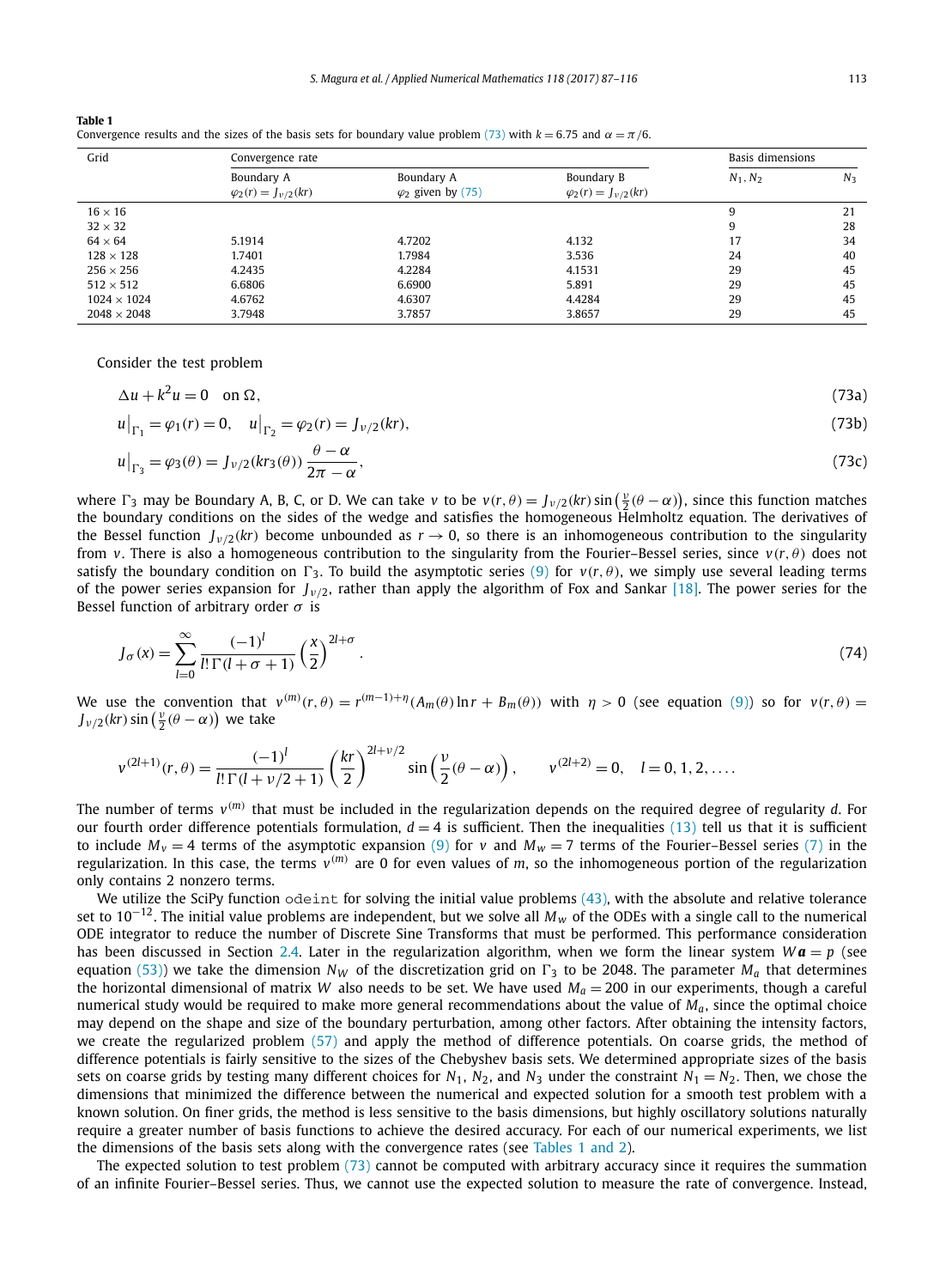| Grid               | Convergence rate |            | Basis dimensions |       |
|--------------------|------------------|------------|------------------|-------|
|                    | Boundary C       | Boundary D | $N_1, N_2$       | $N_3$ |
| $16 \times 16$     |                  |            | 5                | 25    |
| $32 \times 32$     |                  |            | 20               | 30    |
| $64 \times 64$     | 9.7393           | 8.7996     | 30               | 40    |
| $128 \times 128$   | 1.1455           | 0.1715     | 40               | 55    |
| $256 \times 256$   | 4.0674           | 0.8651     | 60               | 70    |
| $512 \times 512$   | 5.8289           | 6.7732     | 60               | 90    |
| $1024 \times 1024$ | 4.5438           | 6.4244     | 60               | 110   |
| $2048 \times 2048$ | 4.0053           | 4.0219     | 60               | 110   |

<span id="page-27-0"></span>**Table 2** Convergence results and the sizes of the basis sets for boundary value problem  $(76)$  with  $k =$ 10.75 and  $\alpha = \pi/2$ .

we track the convergence by comparing the numerical solution on successive grids. If  $u^{(N)}$  denotes the numerical solution on the  $N \times N$  grid, then the convergence rate on the  $N \times N$  grid is defined as

$$
\log_2 \frac{\|u^{(N/2)} - u^{(N/4)}\|_{\infty}}{\|u^{(N)} - u^{(N/2)}\|_{\infty}}.
$$

[Table 1](#page-26-0) shows the convergence results for test problem [\(73\)](#page-26-0) on Boundaries A and B. The functions  $\varphi_1$  and  $\varphi_2$  are only defined for  $r \in [0, R]$  and must be smoothly extended to the larger interval  $[0, R_{\text{arc}}]$ . In all cases we take  $\varphi_1(r) = 0$  for all  $r \in [0, R_{\text{arc}}]$ , but we consider two different extensions for  $\varphi_2$  to corroborate our claim that any sufficiently smooth extension will work. In the first and third columns of [Table 1,](#page-26-0) we define  $\varphi_2(r) = J_{\nu/2}(kr)$  for  $r \in [0, R_{\text{arc}}]$ , while in the second column we have defined

$$
\varphi_2(r) = J_{\nu/2}(kr) + \begin{cases} 0, & \text{if } r \le R, \\ (r - R)^5, & \text{if } r > R, \end{cases} \qquad r \in [0, R_{\text{arc}}].\tag{75}
$$

[Table 1](#page-26-0) shows fourth order convergence regardless of the choice of extension.

Next, we consider a boundary value problem that has nonzero data on both sides of the wedge,

$$
\Delta u + k^2 u = 0 \quad \text{on } \Omega,\tag{76a}
$$

$$
u\big|_{\Gamma_1} = \varphi_1(r) = J_{3\nu/2}(kr), \quad u\big|_{\Gamma_2} = \varphi_2(r) = J_{\nu/2}(kr),\tag{76b}
$$

$$
u\big|_{\Gamma_3} = \varphi_3(\theta) = J_{3\nu/2}(kr_3(\theta)) + \big[J_{\nu/2}(kr_3(\theta)) - J_{3\nu/2}(kr_3(\theta))\big] \cdot \frac{(\theta - \alpha)(\theta - (2\pi - \alpha))}{\alpha(2\pi - \alpha)}.
$$
 (76c)

This problem has been designed so that  $v(r,\theta)=J_{\nu/2}(kr)\sin\left(\frac{\nu}{2}(\theta-\alpha)\right)+J_{3\nu/2}(kr)\sin\left(\frac{3\nu}{2}(\theta-\alpha)\right).$  The asymptotic series [\(9\)](#page-4-0) for *v* is again built using the power series expansion [\(74\)](#page-26-0) of the Bessel function,

$$
v^{(2l+1)}(r,\theta) = \frac{(-1)^l (kr/2)^{2l+\nu/2}}{l!\,\Gamma(l+\nu/2+1)} \sin\left(\frac{\nu}{2}(\theta-\alpha)\right) + \frac{(-1)^l (kr/2)^{2l+3\nu/2}}{l!\,\Gamma(l+3\nu/2+1)} \sin\left(\frac{3\nu}{2}(\theta-\alpha)\right),
$$
  
\n
$$
v^{(2l+2)} = 0,
$$
  
\n
$$
l = 0, 1, 2, ....
$$

The convergence results for test problem (76) are presented in Table 2 for the case  $\alpha = \pi/2$ , in which the corner is a right angle. Again, there is fourth order convergence as the grid is refined.

# **5. Conclusions**

The solution to the two-dimensional Helmholtz equation typically becomes singular in the neighborhood of a reentrant corner in the domain. We designed an algorithm that determines the form of the singularity and subtracts it to produce a regularized problem. The outer boundary of the computational domain is allowed to take on a general smooth shape, so we employ the method of difference potentials to solve the regularized problem with high-order accuracy. The method of difference potentials uses finite difference schemes to obtain an efficient and accurate approximation, even on general geometries that do not conform to the grid. The formulation of the method of difference potentials presented here is equivalent to formulations of the method for smooth boundaries, except that we take independent basis sets on each segment of the boundary and have modified the standard equation-based extension near the corners.

Computing the regularization is challenging because the singularity may have both a local, inhomogeneous contribution due to the boundary data on the sides of the wedge, and a nonlocal, homogeneous contribution from singular solutions that are zero on the sides of the wedge. Our algorithm removes the inhomogeneous contribution by utilizing the method of Fox and Sankar [\[18\]](#page-29-0) to build an asymptotic series solution in the neighborhood of the corner. The homogeneous contribution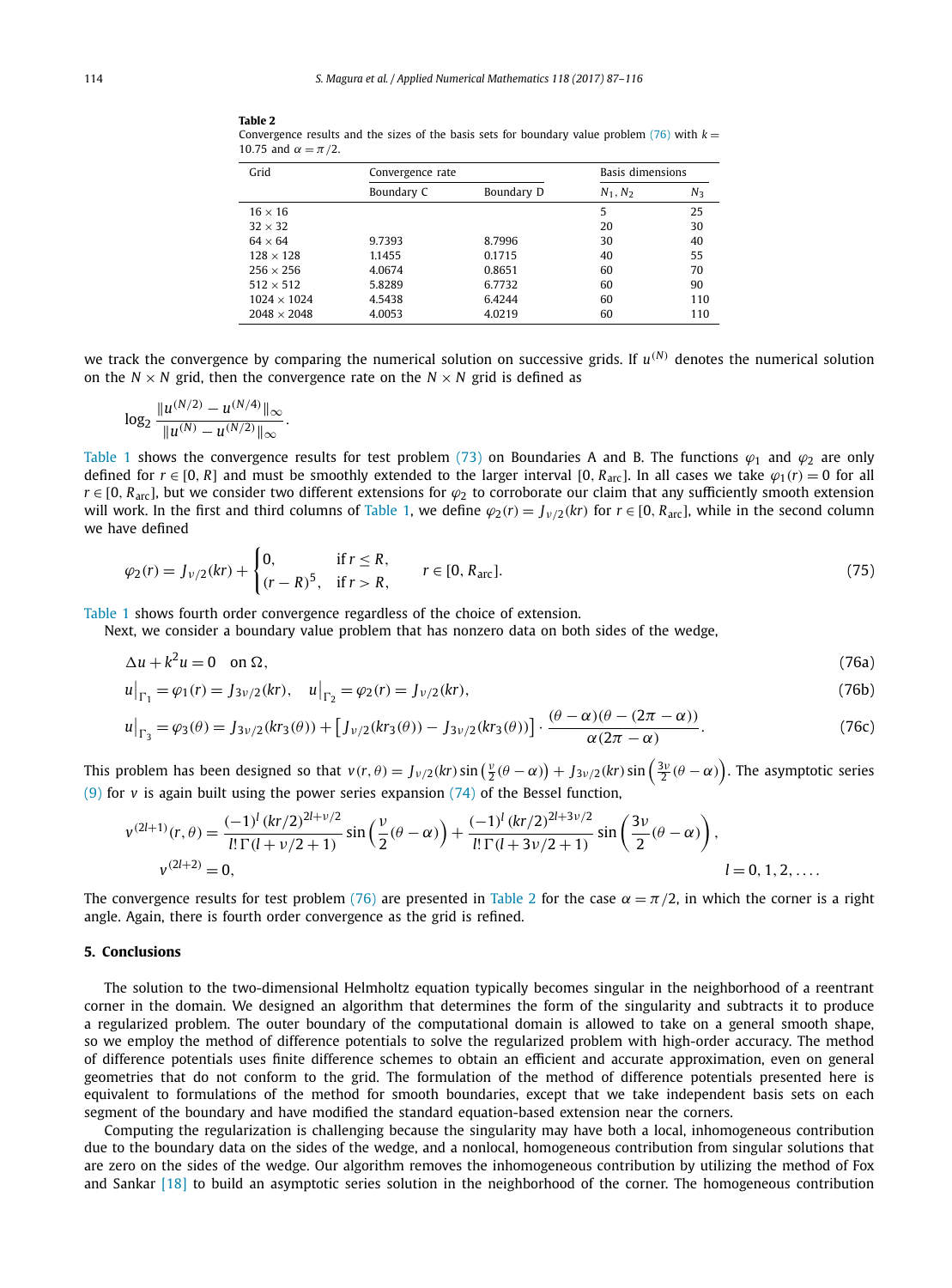<span id="page-28-0"></span>to the singularity is nonlocal because the intensity factors which characterize it are determined by the boundary condition on the outer boundary, far from the corner. To obtain the unknown intensity factors, we use separation of variables and an intermediate finite difference problem to reduce the original boundary value problem to one with homogeneous boundary conditions on the wedge. Then we obtain the intensity factors by formulating an overdetermined linear system at the outer boundary.

This work is significant because to the best of our knowledge it is the first time that the Helmholtz equation has been solved near a reentrant corner when both the homogeneous and inhomogeneous contributions to the singularity are present. Another advantage of our method over other work published in the literature is that the regularization is computed with sufficient accuracy to guarantee an overall high-order of accuracy, as confirmed by our numerical experiments. Together with our previous work [\[31,32,10,33\],](#page-29-0) this paper shows that difference potentials is a flexible and robust numerical method for the Helmholtz equation, capable of handling nonstandard boundary conditions, multiple scattering, and singularities due to both geometric irregularities and discontinuous data. Moreover, the approach to regularization presented in Section [2](#page-4-0) can be used with other numerical methods, not only the method of difference potentials.

Future work could extend the methodology presented in this paper to more difficult cases, such as reentrant corners with other types of boundary conditions (beyond Dirichlet), reentrant corners that lie on the interface between two materials, or time-dependent waves. In particular, it should be relatively straightforward to handle Neumann boundary conditions at the wedge, or the mixed case in which there is a Dirichlet boundary conditions on one side of the wedge and a Neumann boundary condition on its other side. Indeed, the corresponding expansions for the inhomogeneous contribution to singularity are already given by Fox and Sankar [\[18\],](#page-29-0) and the Fourier–Bessel expansions for the homogeneous part can also be constructed. Other types of boundary conditions on the sides of the wedge, including Robin and those that characterize material interfaces, can also be accommodated, but it is likely to require additional work. As far as the remote boundary  $\Gamma_3$ , boundary conditions other than the Dirichlet boundary condition can be set there similarly to how it is done in the general implementations of the method of difference potentials, see, e.g. [10].

The main challenge in having the current work extended to the case of three space dimensions is that unlike in 2D where the only kind of boundary irregularity is a corner, the 3D geometry offers a much broader variety of the possible boundary irregularities. For example, a polyhedron may have both reentrant edges, i.e., dihedral angles, and vertices, i.e., polyhedral angles. For the latter, the number of facets may vary from one vertex to another. We expect that our 2D regularization methodology described in Section [2](#page-4-0) may extend to dihedral angles in 3D with relatively little additional effort, at least for those locations on the edge that are away from its endpoints. Developing the regularizing expansions for polyhedral reentrant angles may, on the other hand, prove a major undertaking. Moreover, the 3D shapes are obviously not limited to polyhedra, and there may be more general reentrant solid angles, e.g., conical. For some of those solid angles there may be separation of variables and hence a way of building a regularizing expansion.

# **Acknowledgement**

We would like to thank the referee of the paper for her/his helpful comments and suggestions.

# **References**

- [1] J.E. Akin, The generation of elements with singularities, Int. J. Numer. Methods Eng. 10 (6) (1976) 1249–1259, [http://dx.doi.org/10.1002/](http://dx.doi.org/10.1002/nme.1620100605) [nme.1620100605.](http://dx.doi.org/10.1002/nme.1620100605)
- P. Amore, Solving the Helmholtz equation for membranes of arbitrary shape: numerical results, J. Phys. A 41 (26) (2008) 265206, [http://dx.doi.org/](http://dx.doi.org/10.1088/1751-8113/41/26/265206) [10.1088/1751-8113/41/26/265206](http://dx.doi.org/10.1088/1751-8113/41/26/265206).
- [3] I.M. Babuška, S.A. Sauter, Is the pollution effect of the FEM avoidable for the Helmholtz equation [considering](http://refhub.elsevier.com/S0168-9274(17)30058-2/bib6273s1) high wave numbers?, SIAM Rev. 42 (3) (2000) 451–484 (electronic), reprint of SIAM J. Numer. Anal. 34 (6) (1997) 2392–2423, MR1480387 [\(99b:65135\).](http://refhub.elsevier.com/S0168-9274(17)30058-2/bib6273s1)
- [4] K.-J. Bathe, E.L. Wilson, Numerical Methods in Finite Element Analysis, [Prentice-Hall,](http://refhub.elsevier.com/S0168-9274(17)30058-2/bib62617468652D31393736s1) Englewood Cliffs, NJ, 1976.
- [5] A. Bayliss, C.I. Goldstein, E. Turkel, On accuracy conditions for the numerical [computation](http://refhub.elsevier.com/S0168-9274(17)30058-2/bib616363s1) of waves, J. Comput. Phys. 59 (3) (1985) 396–404.
- [6] T. Betcke, L.N. Trefethen, Reviving the method of particular solutions, SIAM Rev. 47 (3) (2005) 469–491, <http://dx.doi.org/10.1137/S0036144503437336> (electronic).
- [7] T.L. Binford Jr., D.P. Nicholls, N. Nigam, T. Warburton, Exact non-reflecting boundary conditions on perturbed domains and *hp*-finite elements, J. Sci. Comput. 39 (2) (2009) 265–292, <http://dx.doi.org/10.1007/s10915-008-9263-z>.
- [8] S. Britt, S. Tsynkov, E. Turkel, A compact fourth order scheme for the Helmholtz equation in polar coordinates, J. Sci. Comput. 45 (1–3) (2010) 26–47, [http://dx.doi.org/10.1007/s10915-010-9348-3.](http://dx.doi.org/10.1007/s10915-010-9348-3)
- [9] S. Britt, S. Tsynkov, E. Turkel, Numerical simulation of time-harmonic waves in inhomogeneous media using compact high order schemes, Commun. Comput. Phys. 9 (3) (2011) 520–541, [http://dx.doi.org/10.4208/cicp.091209.080410s.](http://dx.doi.org/10.4208/cicp.091209.080410s)
- [10] D.S. Britt, S.V. Tsynkov, E. Turkel, A high-order numerical method for the Helmholtz equation with nonstandard boundary conditions, SIAM J. Sci. Comput. 35 (5) (2013) A2255–A2292, <http://dx.doi.org/10.1137/120902689>.
- [11] S. Britt, S. Petropavlovsky, S. Tsynkov, E. Turkel, Computation of singular solutions to the Helmholtz equation with high order accuracy, Appl. Numer. Math. 93 (2015) 215–241, [http://dx.doi.org/10.1016/j.apnum.2014.10.006.](http://dx.doi.org/10.1016/j.apnum.2014.10.006)
- [12] O.P. Bruno, T. Elling, A. Sen, A Fourier continuation method for the solution of elliptic eigenvalue problems in general domains, Math. Probl. Eng. (2015) 184786, <http://dx.doi.org/10.1155/2015/184786>.
- [13] L. Chindelevitch, D.P. Nicholls, N. Nigam, Error analysis and preconditioning for an enhanced DtN-FE algorithm for exterior scattering problems, J. Comput. Appl. Math. 204 (2) (2007) 493–504, <http://dx.doi.org/10.1016/j.cam.2006.02.051>.
- [14] J.B. Conway, A Course in Functional Analysis, 2nd edition, Grad. Texts Math., vol. 96, [Springer-Verlag,](http://refhub.elsevier.com/S0168-9274(17)30058-2/bib636F6E7761793139393066756E6374696F6E616Cs1) New York, 1990.
- [15] A. [Deraemaeker,](http://refhub.elsevier.com/S0168-9274(17)30058-2/bib646572s1) I.M. Babuška, P. Bouillard, Dispersion and pollution of the FEM solution for the Helmholtz equation in one, two and three dimensions, Int. J. Numer. Methods Eng. 46 (1999) [471–499.](http://refhub.elsevier.com/S0168-9274(17)30058-2/bib646572s1)